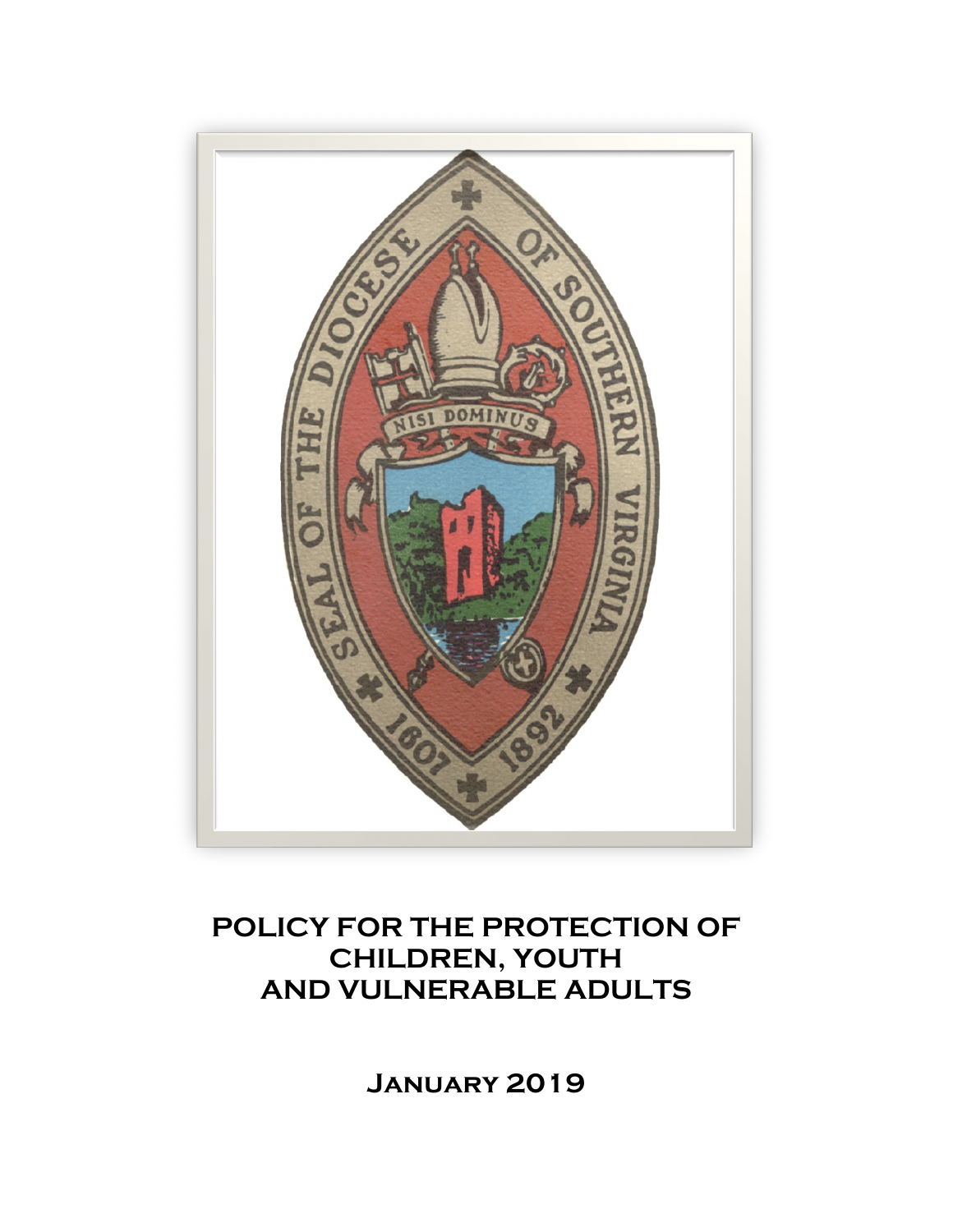# **I. THEOLOGICAL AND ETHICAL FOUNDATIONS**

"And the Word became flesh and dwelt among us, full of grace and truth; we have beheld the Word's glory, glory as of the only Child from God." — John 1:14 (*An Inclusive Language Lectionary*)

God expressed the fullness of humanity in Jesus of Nazareth, whom we worship as the Word made flesh. To be human is to live with God and the whole of creation in the fullness of freedom and the challenge of responsibility. The pattern of Jesus' life, death, and resurrection resonates unreservedly with God's call to perfect freedom and responsibility.

In baptism, God, speaking through the Church, claims us in Christ. We become, in Christ, the community of God's final purpose: justice and peace, love and plenty for the whole creation. This new community lives in Eucharistic fellowship with God and Creation, as a sign and instrument of God's reconciling purpose in the world.

The Church is called to embody and advance God's mission. Ministry is the vocation of the whole community: laypersons, deacons, priests, and bishops who together represent Christ and the Church in the world.

The obligation to seek and serve Christ in all persons and to respect the dignity of every human being is binding for all the baptized. The authority with which leaders – ordained persons and adults who minister with children, youth and vulnerable adults – are entrusted creates an inherent power imbalance in the pastoral relationship. This power imbalance derives from the leadership role and, in the case of clergy, the symbolic authority of an ordained person. Christian leadership is intended to provide occasions for guidance and grace, and its abuse is always and unequivocally wrong.

Ministry involves a necessary tension between a Gospel-based integrity and a Gospel-based intimacy as modeled by the life of Christ. A rigid adherence to a system of rules leads to an unproductive legalism. Yet, without the framework of the law, the intimate relationships into which Christ calls us risk distortion and harm. All the people of God are called to minister attentively within this tension.

This document is a statement for the Episcopal Church, the Diocese of Southern Virginia, congregations and organizations setting forth expectations for its leaders in their relationships with children, youth and vulnerable adults and is intended to provide a pattern for attentive practice of ministry.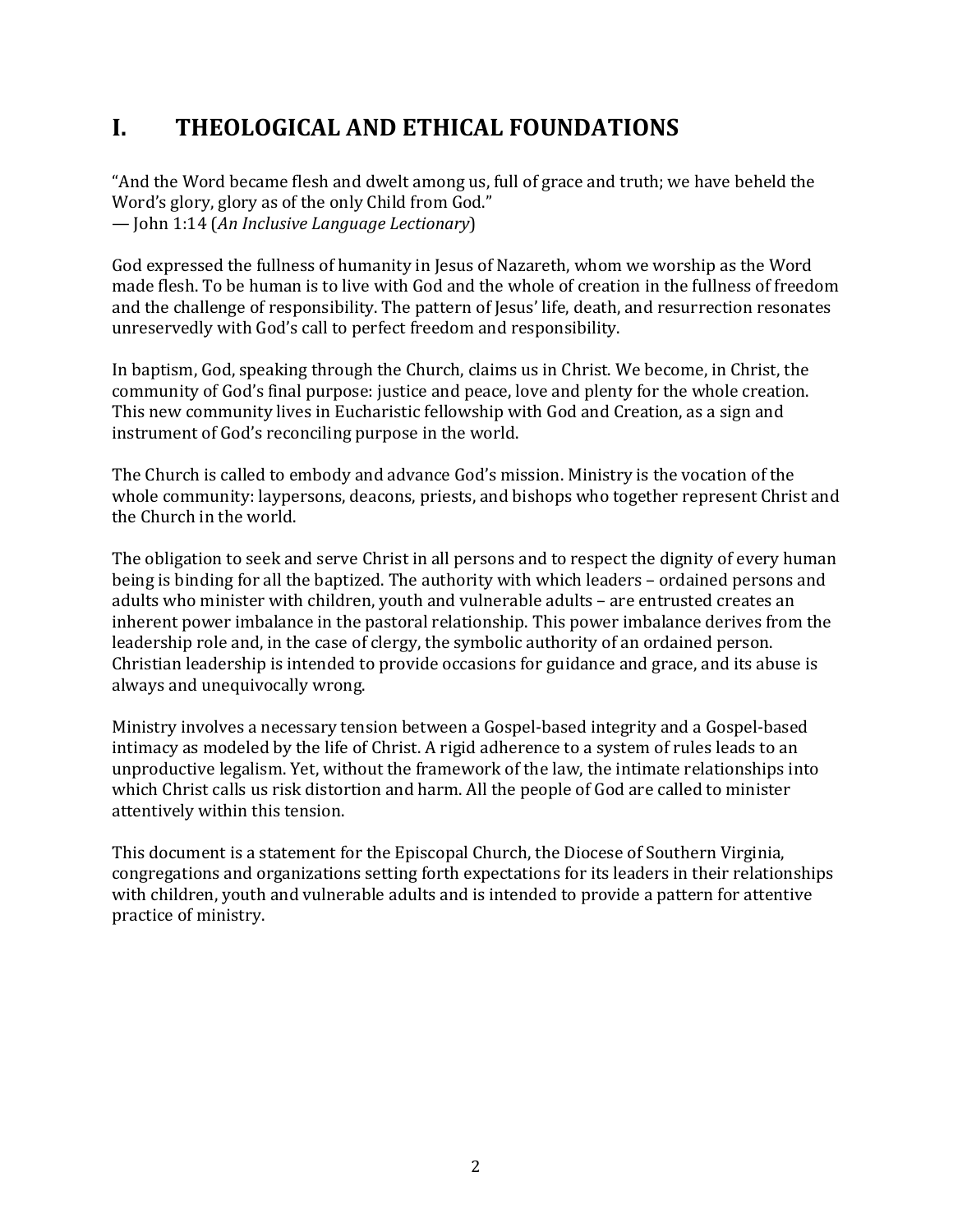# **II. EXPECTATIONS AND LOCAL IMPLEMENTATION**

This policy sets forth statements of general expectations and guidelines of behavior for ordained and lay people in the church when engaged in ministry with children, youth and vulnerable adults. This policy is mandated for all such activities sponsored by every congregation, institution, organization, school, and agency of the Diocese of Southern Virginia. The purpose of this policy is to create safe and welcoming space for all children, youth and vulnerable adults in our communities and those engaged in ministry with children, youth and vulnerable adults and to prevent abuse.

This policy presents best practices for creating such safe space. Circumstances in many localities may make some of these best practices difficult to implement or even unworkable. As a result, local entities may make additions or revisions in developing local policy so long as they meet or exceed the requirements of these policies. This requires that local leadership understand this policy thoroughly enough to make appropriate judgments about local circumstances. Any such additions or revisions must be submitted in writing for the approval of the bishop. No provisions may be omitted from a local policy.

Church governing bodies and all leaders should understand these policies and all local requirements thoroughly enough to make appropriate judgments, and should consult with the Canon for Formation when unanticipated situations arise.

No policy can foresee every possible circumstance to which it may be applied. Whenever applicable, questions of civil, criminal, and/or ecclesiastical discipline and employment offenses should be addressed with the relevant authorities immediately. Please contact the Canon for Formation for consultation and resources if assistance is needed.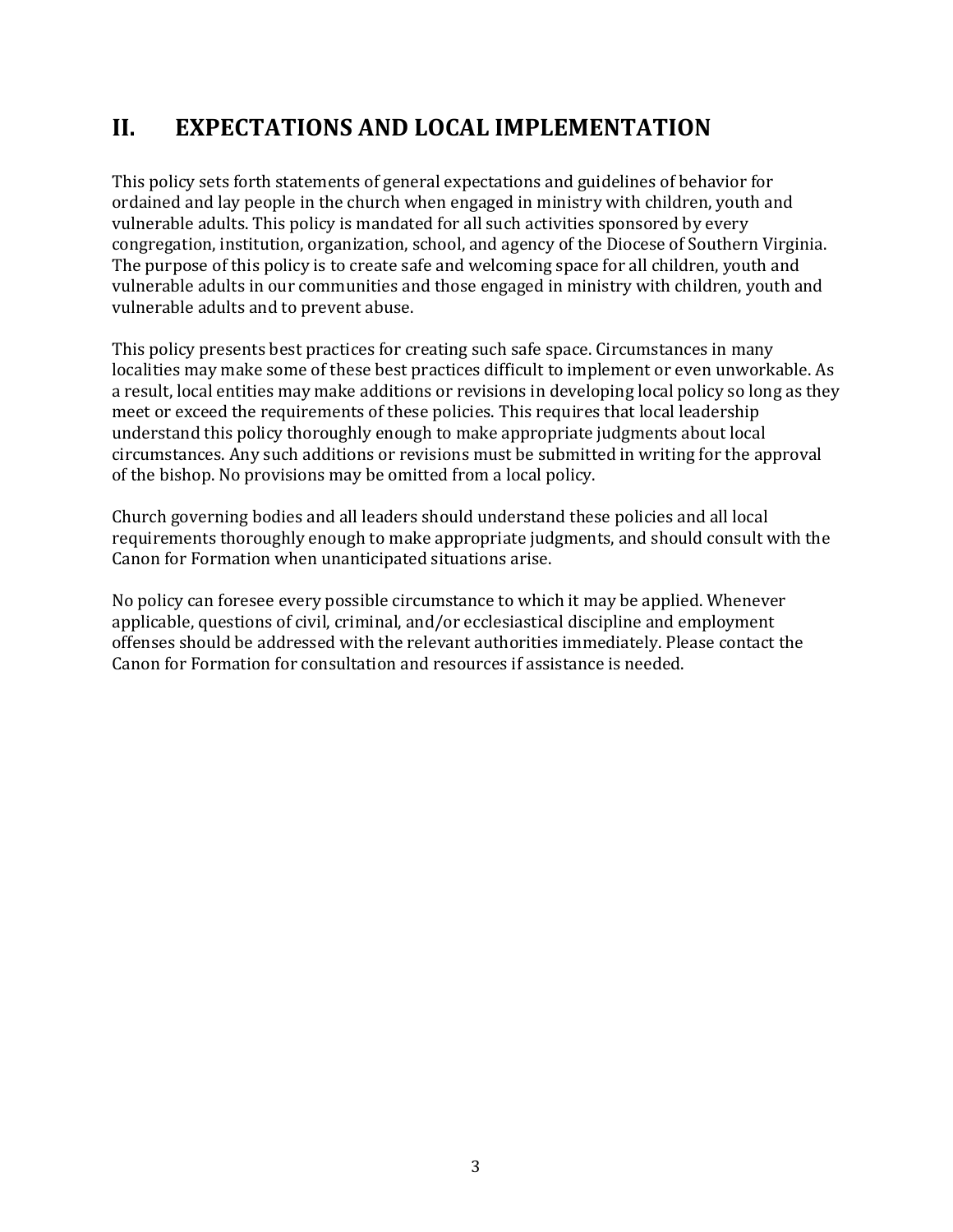# **III. DEFINITIONS**

*NOTE: These definitions reflect our understanding of terms describing gender identity and sexuality, which are evolving as these policies are being written.* 

**Adult**: Anyone who is 18 years or older and not in high school *(see footnote to youth on page 7)*.

**Adult Protective Services**: A social services program provided by state and local governments serving vulnerable adults and their families who are in need of assistance. Adult Protective Services receive and investigate reports of suspected abuse, neglect, and exploitation.

**Bullying**: Behavior that intimidates, humiliates, offends, degrades, or harms another person, whether verbal, psychological, social, physical, or otherwise.

**Child**: Anyone under the age of 12 years *(see footnote to youth on page 7)*.

**Child Protective Services:** A social services program provided by state and local governments serving children and their families who are in need of assistance. Child Protective Services receive and investigate reports of suspected abuse, neglect, and exploitation.

**Cisgender**: An adjective describing a person whose sense of personal identity and gender corresponds with their gender or sex assigned at birth. This is an evolving term, as our understanding and language around gender identity and sexuality expands and matures.

**Gender Non-Binary**: An umbrella term for people who identify their gender as neither male nor female. These people might identify as both ("bigender"), neither ("agender"), a mix between the two ("genderfluid"), or they can be unsure of their gender ("genderqueer"). This is an evolving term, as our understanding and language around gender identity and sexuality expands and matures.

**Intake Officer**: The person(s) designated by each diocese to receive information regarding an offense for which a member of the clergy may be held accountable under *Title IV of the Constitution and Canons of The Episcopal Church,* which sets out the disciplinary process for clergy. Anyone may contact an Intake Officer to report concerns.

**Leader:** A person, adult or youth, who, for the benefit of another, engages in ministry without responsibility for oversight of others engaged in that same ministry. Examples include Sunday school teachers, camp counselors, and program team.

LGBTQ+: An acronym for Lesbian, Gay, Bisexual, Transgender, Queer/Questioning, and others. It refers to people whose gender identities vary from their gender or sex assigned at birth, or whose sexual orientations differ from the heterosexual majority. The "+" is an effort to include additional gender identities. This is an evolving term, as our understanding and language around gender identity and sexuality expands and matures.

**Mandated Reporter**: A person who is required by state law to report reasonable suspicions of abuse, neglect, and/or exploitation of vulnerable populations to the appropriate state agency.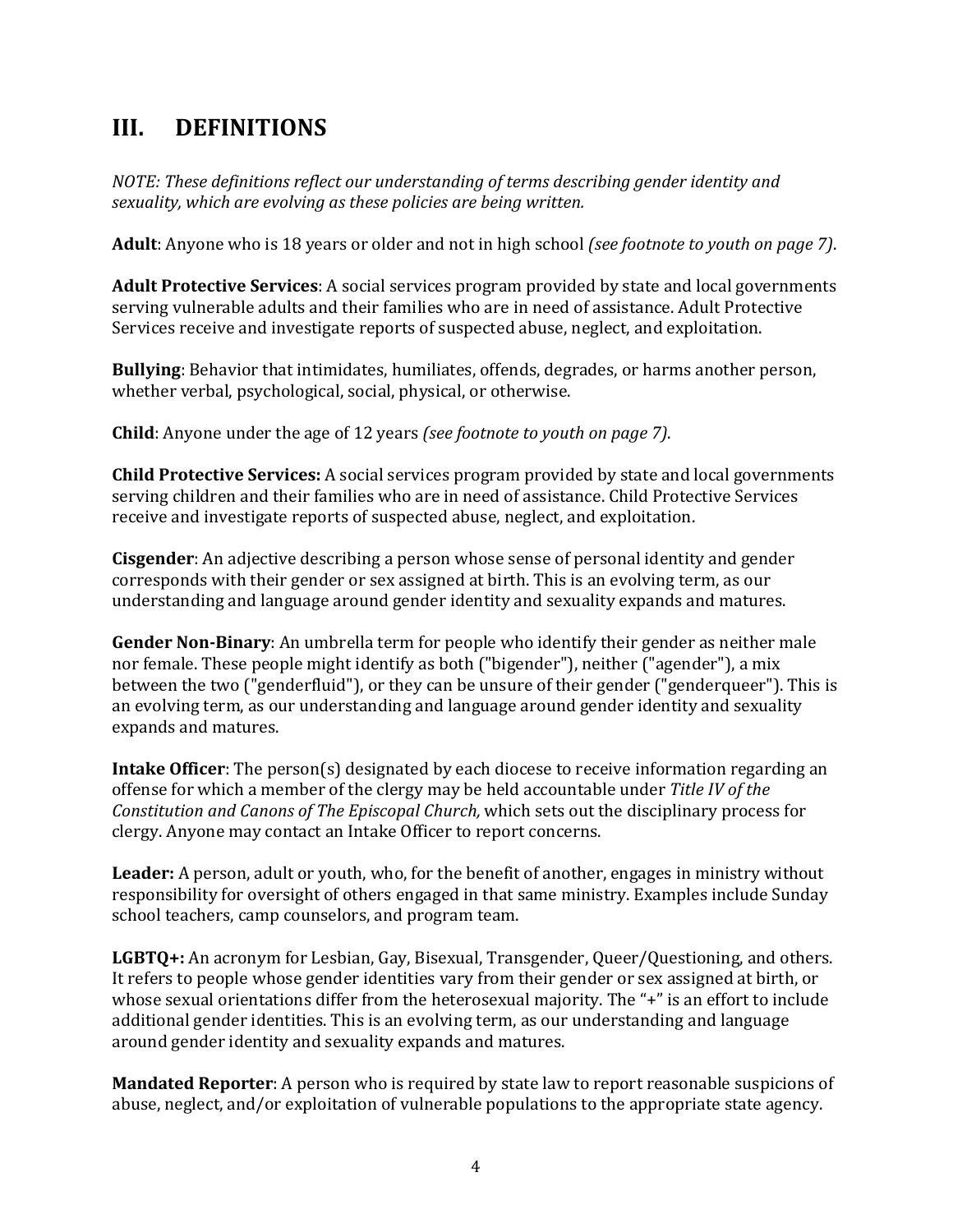State laws vary greatly. Generally, state law mandates that either all adults or adults in certain professions report suspected abuse of children and/or youth. It is imperative to know the requirements of applicable state laws. Typically, individuals who are not mandated to report suspicion of abuse may make a report to the appropriate state agency, even though not legally required to do so.

**Minister**: *Verb* – Any action, program or activity initiated by a representative (lay or ordained) of a faith community to reach out, serve, or care for another. *Noun* – Any person who ministers; all lay ministers and ordained clergy.

**Off-Site**: Any location other than the sponsoring Episcopal Church, institution, facility, or campus.

**Organizations:** All institutions for which the diocese or congregations have legal or fiduciary responsibility (examples: diocesan departments, commissions, conference & retreat centers, adult day care centers, retirement communities, religious orders, congregations, schools, etc.).

**Overnight**: Any event that starts on one calendar day and ends on a different calendar day.

**Pastoral Relationship:** Any relationship (1) between a Member of the Clergy and any person to whom the Member of the Clergy provides or has provided counseling, pastoral care, spiritual direction or spiritual guidance, or from whom such Member of the Clergy has received information within the Rite of Reconciliation of a Penitent, or (2) between a lay minister and any person to whom the lay minister is offering prayer, ministry, and/or any person from whom the lay minister has received sensitive, personal, or confidential information in the course of offering ministry.

**Programs**: Official activities and programs sponsored by The Episcopal Church and its provinces, dioceses, and congregations (examples include: The Episcopal Youth Event, Provincial Youth Events, Happening, Teens Encounter Christ, pilgrimages, mission experiences, New Beginnings, camp programs, Acolyte Festival, etc.).

**Public Records Check**: A search of documents and data available to the public including criminal and civil court records, credit reports, and driving records from the department of motor vehicles. Typically, such searches are conduct by a third party with expertise in this area.

**Residential Facility**: Any institutional or group home setting where a vulnerable adult resides on a permanent or temporary basis such as a nursing home, rehabilitation center, assisted living facility, treatment center, or memory care facility.

**Responsible Person**: The person designated as being accountable for compliance with this policy for an event or program.

**Sacramental Use of Alcohol:** Consecrated or to-be-consecrated wine used in the setting of Eucharist.

**Sexual Misconduct:** A broad term encompassing any behavior of a sexual nature that is committed without consent or capacity for consent or by force, intimidation, coercion, or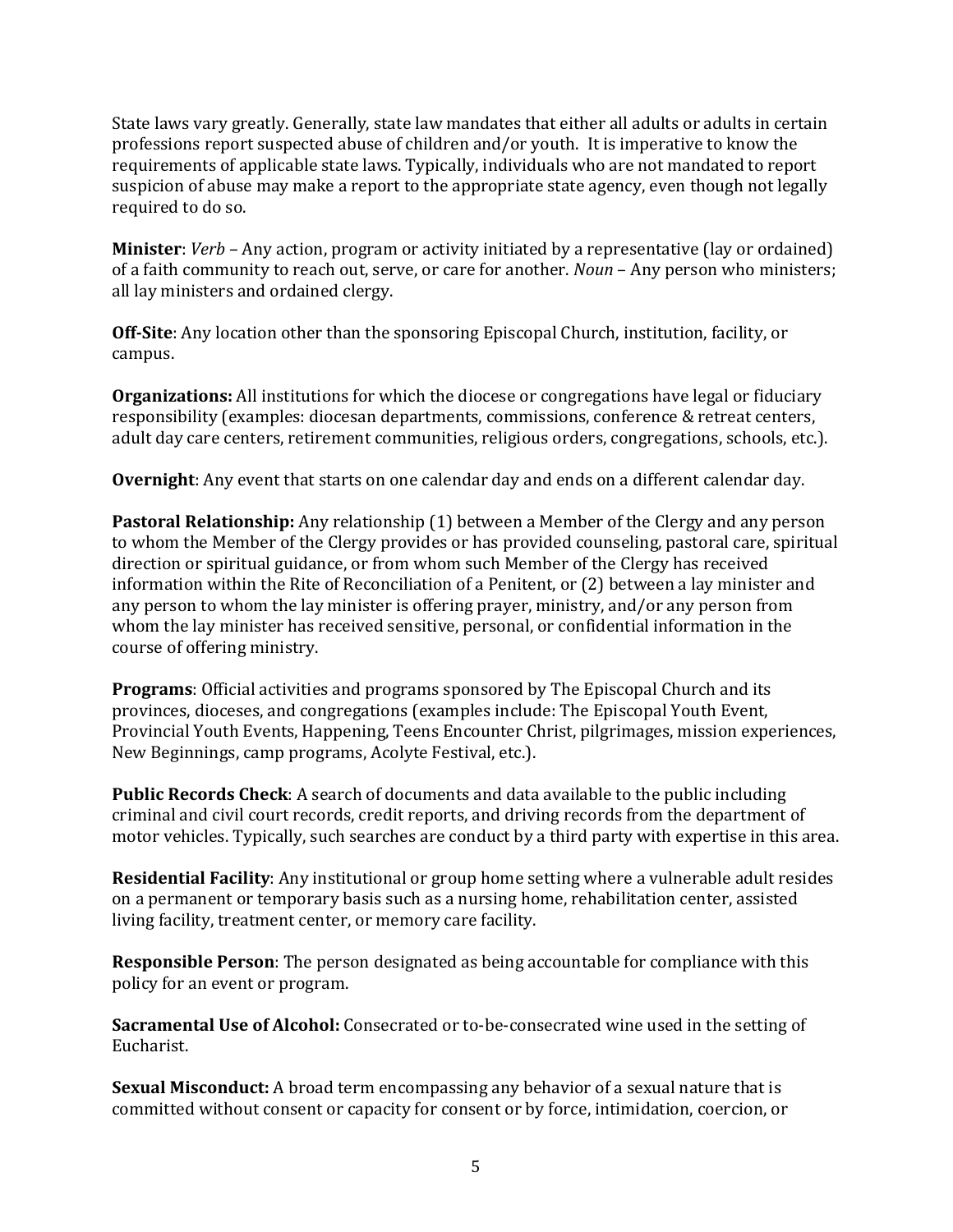manipulation. Sexual misconduct can be committed by a person of any gender, and it can occur between people of the same or different gender.

- **Sexual Abuse or Molestation:** A form of misconduct with any person, including but not limited to, any sexual involvement or sexual contact with a person who is a minor or who is legally incompetent. Sexual abuse is a criminal offense and must be reported to law enforcement officials.
- **Sexual Harassment**: In a situation where there is an employment, mentor, or colleague relationship between the persons involved, including but not limited to sexuallyoriented humor or language; questions or comments:
	- o Sexual behavior or orientation, unrelated to employment qualifications; or
	- o Physical contact; inappropriate comments about clothing or physical appearance; or repeated requests for social engagements.
- **Sexual Exploitation:** Includes, but is not limited to, the development of or the attempt to develop a sexual relationship between clergy, employee or volunteer, and a person with whom he/she has a pastoral relationship, regardless of whether or not there is apparent consent from the individual.

**Supervisor**: A person who has oversight responsibilities for a ministry program and/or Leaders in a ministry program.

**Title IV**: A section of the *Constitution and Canons of The Episcopal Church* pertaining to clergy professional standards, accountability and ecclesiastical discipline.

**Transgender**: An adjective describing a person whose sense of personal identity and gender does not correspond with the gender or sex assigned to them at birth. This is an evolving term, as our understanding and language around gender identity and sexuality expands and matures.

**Training**: Organized activity designed to provide information and/or instructions to strengthen and enhance the recipient's understanding, capacity, and exercise of ministry.

- **Universal Training**: A standard of training that will foster a culture of safety and inclusion for all people that includes a broad overview of issues of vulnerability, power, and healthy boundaries. This training is designed to equip all people to live out their Baptismal Covenant.
- **Specialized Training**: A standard of additional training that equips people who participate in or have oversight responsibility for ministries. In addition to Universal Training, a person will have access to training that is specialized and tailored to their role and ministry function.

#### **Vulnerable Adult**:

- Any adult at or older than the age designated as an elder by applicable state law;
- Any adult who is infirm or diminished in capacity due to age, illness, or disability;
- Any adult who is ministered to in their home (by Eucharistic Visitors, Pastoral Care Visitors, Stephen Ministers, or others);
- Any adult who is wholly or partially dependent upon one or more other persons for emotional, psychological, or physical care or support, such dependency may be temporary as in the case of an accident, illness, or birth of a child; and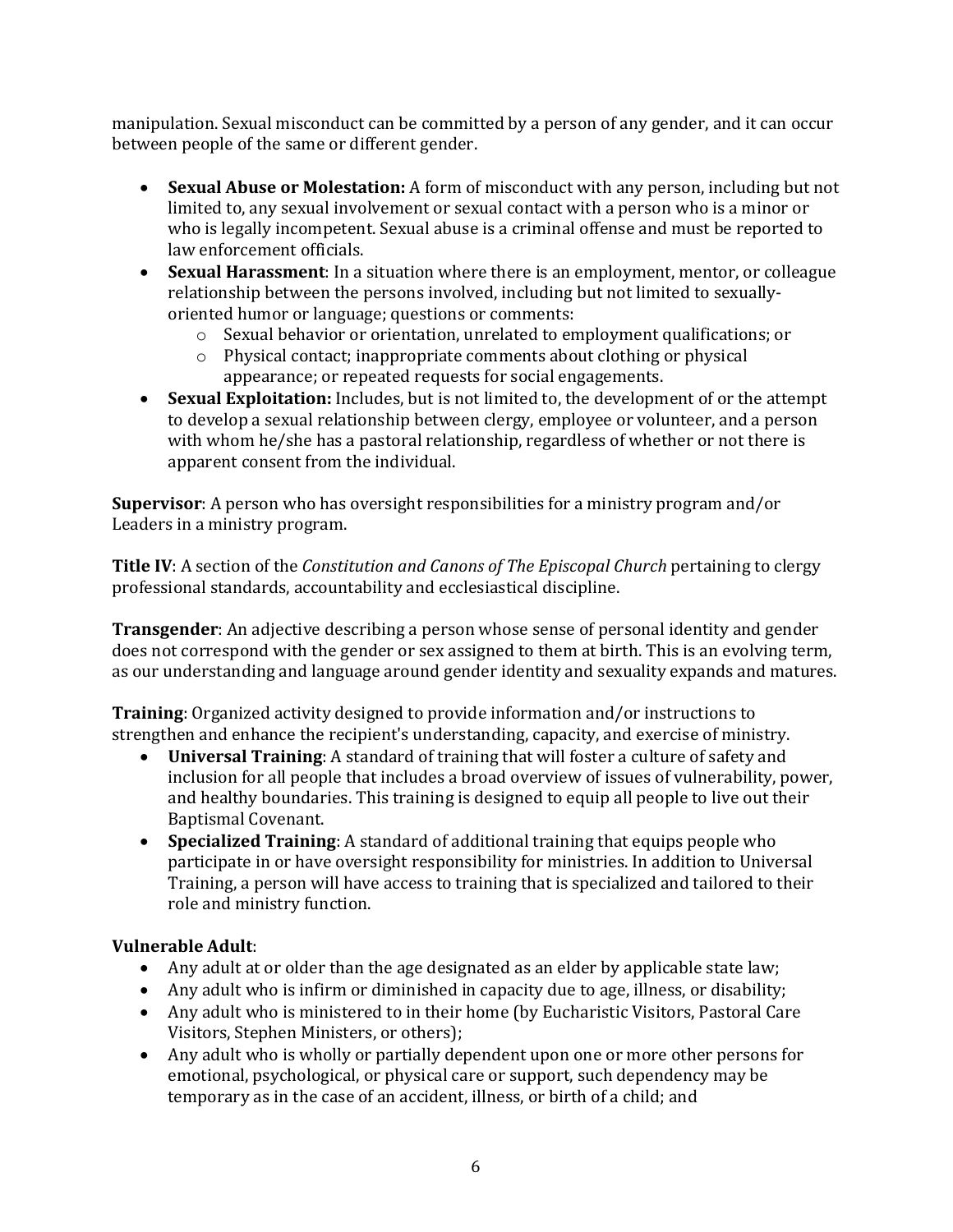• Any adult who by virtue of a crisis, experiences vulnerability leading to dependency on another or lacks agency in a pastoral relationship as in the wake of death of a family member or job loss.

**Weapon:** An instrument likely to produce bodily harm or death from the way it is used. Examples would include but are not limited to knives and firearms. Other objects can be considered weapons if they are used in a vicious or cruel way.

**Youth**: Anyone who is at least 12 years old, but not yet 18 years old. A youth may also be an individual who is 18 years old or older, and still in high school. [1](#page-6-0)

<span id="page-6-0"></span><sup>&</sup>lt;sup>1</sup> Ages established in accordance with generally accepted definitions in the United States. These ages may vary across the wider Episcopal Church.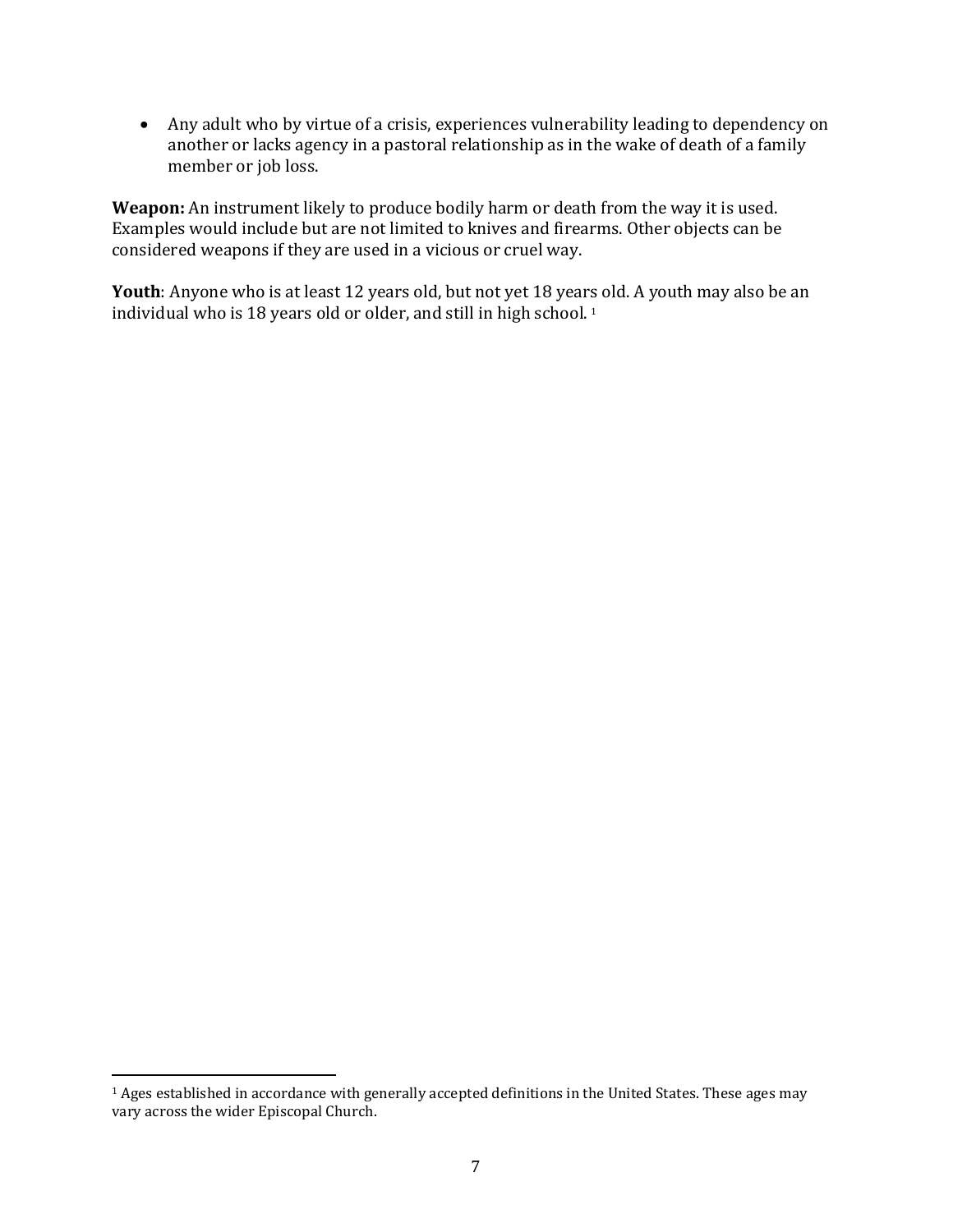# **IV. APPLICATION AND SCREENING**

Dioceses, congregations, and other organizations are required to screen all persons according to the standards in the *Screening Protocols* (Appendix A). For some positions, screening consists only of a Public Records Check. For other positions there are additional screening requirements of a written application, interview, and reference verification.

## **A. Public Records Checks**

- Congregations and other organizations shall use a provider approved by the diocese to conduct public records checks. Such checks must be completed before the employee or volunteer begins interacting with children and youth.
- Criminal public records checks shall include all available criminal records and sex offender registries.
- A Department of Motor Vehicles (DMV) records check is needed if transporting children and youth as part of, or an extension of, ministry of the church or for a churchsponsored event.
- A credit check is required for check signing authority.
- Public records checks must be updated at least every five years. If an individual moves outside the state of Virginia and subsequently returns, a background check must be repeated upon their return regardless of how much time has elapsed.

## **B. Additional Screening Requirements**

Written application, interview, and reference verification are required before serving in certain roles and ministries as specified in the *Screening Protocols* (Appendix A). Where required, these components are generally conducted in the following order:<br>• Submission of a completed written application to serve in a specified role

- Submission of a completed written application to serve in a specified role with a clearly defined, written "job description." The application includes verifiable personal information;
- Personal interview;
- Reference verification conducted by congregations and other organizations to verify personal information and check references listed in the application (people who know but are not related to the applicant); and
- Maintenance of these records as described below.

Potential Leaders or Supervisors must be known and active in the congregation for at least six months before engaging in ministry with children, youth, and vulnerable adults unless they are required to have public records checks and reference checks pursuant to the *Screening Protocols* (Appendix A).

Dioceses, congregations, and other organizations must keep and maintain all application and screening records secure and confidential in the diocese's, congregation's, or organization's office. This includes a signature by each applicant verifying receipt of a copy of this policy, including any local procedures or variations.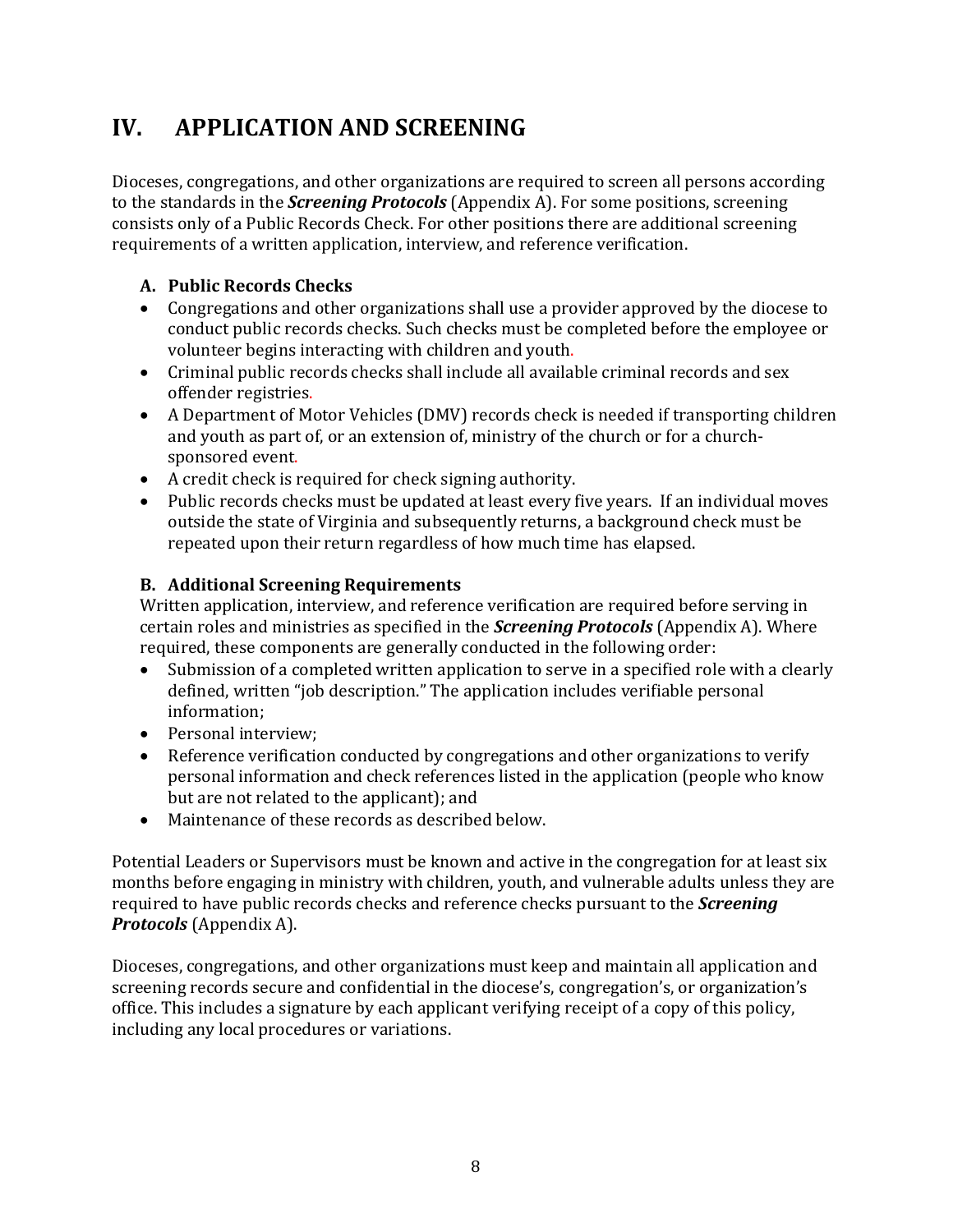# **V. EDUCATION AND TRAINING**

Training shall be appropriate to each person's function according to the *Training Protocols*  (Appendix B).

All Leaders shall have Universal Training that fosters a culture of safety and inclusion for all people and covers a broad overview of issues of vulnerability, power, and healthy boundaries. Universal Training is designed to equip all people to live out their Baptismal Covenant. All members of the Episcopal Church shall have access to this training.

In addition to Universal Training, all Supervisors and those with oversight responsibilities for ministry programs and/or other adults who engage in ministry with children, youth and vulnerable adults shall have Specialized Training that is tailored to their role and ministry function.

#### **Depending on role and responsibility, Specialized Training should include:**

- Prevention, identification, and response to all forms of abuse and neglect including financial exploitation;
- Mandated and voluntary reporting of suspected abuse, neglect, and exploitation of children, youth and vulnerable adults;
- Vulnerability within the pastoral relationship;
	- An introduction to gender identity
		- o Gender non-binary;
		- o The needs of LGBTQ+ children, youth and vulnerable adults;
		- o The needs of aging LGBTQ+ individuals who often struggle to find care or residential facilities adequately equipped to meet their needs;
- The ways that children, youth, and vulnerable adults can engage in self-advocacy;
- The needs of differently-abled children and youth.

Certification of training shall be renewed every three years.

Dioceses, congregations, and other organizations with responsibility for programs with services or ministries to children, youth and vulnerable adults shall keep records sufficient to evidence compliance with this policy.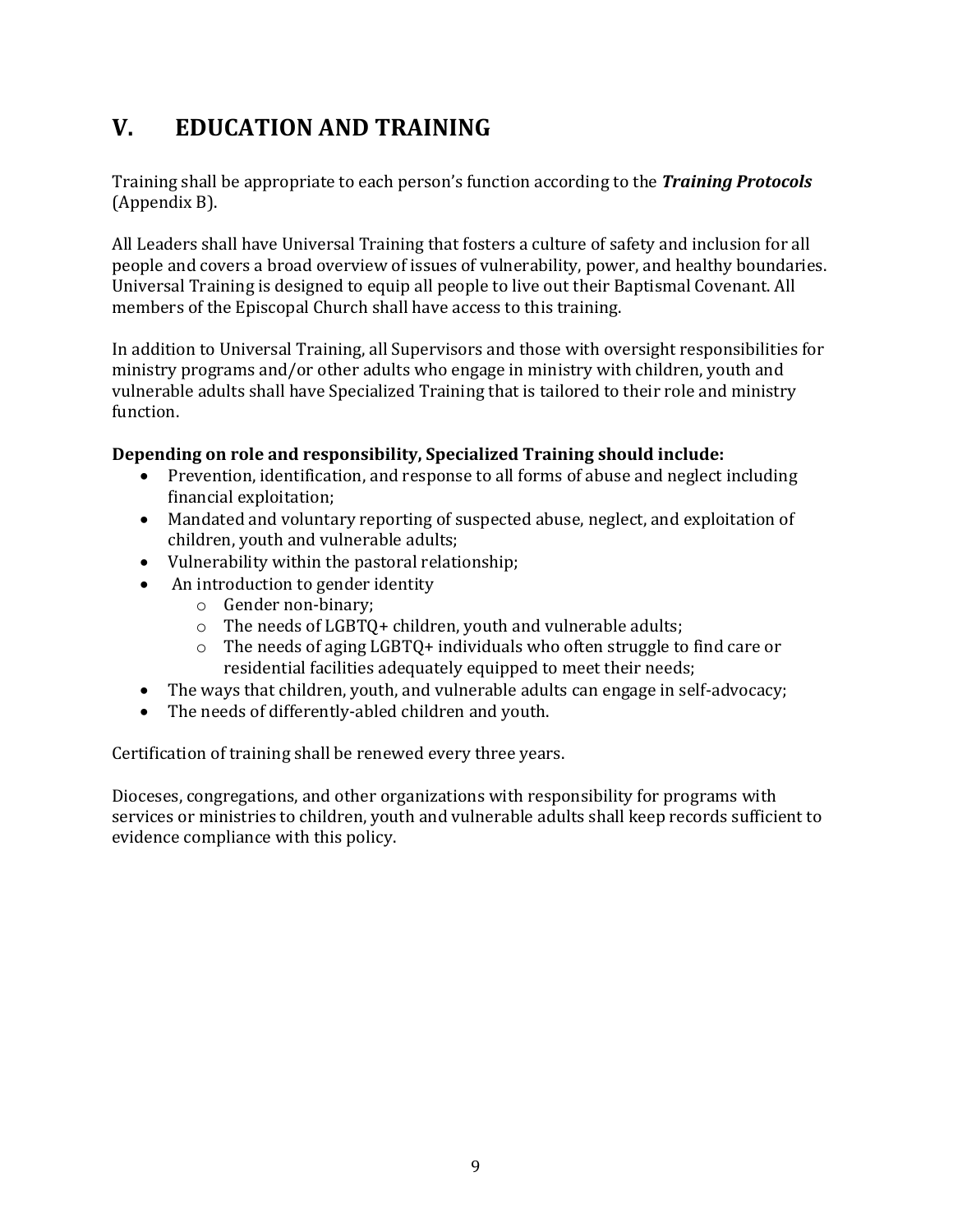# **VI. MONITORING AND SUPERVISION OF PROGRAMS**

All people who minister to children and youth and vulnerable adults and/or have a pastoral relationship with others must have ongoing supervision. Ongoing supervision should consist of regular check-ins by the Supervisor who may be parish clergy or a team leader. Such supervision shall review the scope, accountability, and responsibly of the ministry with the person engaged in the ministry.

A Responsible Person shall monitor and supervise the behavior of adults, children, and youth to ensure appropriate behavior and healthy boundaries. Each person engaged in ministry to children, youth and vulnerable adults should know who supervises their ministry and how to contact the Supervisor at all times.

The Diocese of Southern Virginia, each of its congregations and organizations shall maintain current running lists of persons approved to minister to children, youth and vulnerable adults and/or engage in pastoral relationships with others. This list shall include contact information, dates of safe church training, and background check completion dates for the individuals listed and will be kept in the organization's office or other place where records are kept.

| A. Presence Of Unrelated Adults                                                                                                                                                                                                                                                                                                                                                                                                                      |                                                                                                                                                                                                                                                                                                                                                                                                                                                                    |  |
|------------------------------------------------------------------------------------------------------------------------------------------------------------------------------------------------------------------------------------------------------------------------------------------------------------------------------------------------------------------------------------------------------------------------------------------------------|--------------------------------------------------------------------------------------------------------------------------------------------------------------------------------------------------------------------------------------------------------------------------------------------------------------------------------------------------------------------------------------------------------------------------------------------------------------------|--|
| <b>Children &amp; Youth Specific</b>                                                                                                                                                                                                                                                                                                                                                                                                                 | <b>Vulnerable Adult Specific</b>                                                                                                                                                                                                                                                                                                                                                                                                                                   |  |
| There shall be at least two unrelated adults<br>(at least two years older than the eldest                                                                                                                                                                                                                                                                                                                                                            | While not required, it is best practice for<br>those ministering to vulnerable adults, or in                                                                                                                                                                                                                                                                                                                                                                       |  |
| participant) present at ministry settings and<br>events.                                                                                                                                                                                                                                                                                                                                                                                             | the homes of others, to do so with another<br>trained adult minister present. Those engaged<br>in such ministries should minister in pairs.                                                                                                                                                                                                                                                                                                                        |  |
| If unanticipated circumstances result in an<br>adult being alone with children or youth, that<br>adult shall report those circumstances to the<br>Supervisor, clergy in charge, senior warden,<br>or Responsible Person as soon as possible.                                                                                                                                                                                                         | If circumstances result in a minister being<br>alone with a vulnerable adult, that minister<br>shall report this to the Supervisor, clergy,<br>senior warden, or Responsible Person as soon<br>as possible.                                                                                                                                                                                                                                                        |  |
| In exceptional circumstances only one adult<br>may be sufficient in well-monitored, visually<br>accessible program space on the church<br>grounds, such as a Sunday School classroom,<br>provided that another adult can maintain<br>visual contact with the adult program leader.<br>This can be accomplished by designating an<br>individual to conduct frequent random checks<br>of classrooms and unlocked spaces<br>throughout the building(s). | It is best practice for those ministering to<br>vulnerable adults to document their visits,<br>including time, place, and any observations or<br>concerns. This documentation promotes<br>continuity of care and transparency in<br>ministry. The Supervisor of the ministry shall<br>review such documentation and shall respond<br>to any concerns in a timely manner.<br>Confidentiality among clergy and lay<br>ministers is required and all documentation is |  |
| Exceptional circumstances must be<br>specifically described in a written document<br>and approved by the governing body of the<br>congregation.                                                                                                                                                                                                                                                                                                      | kept confidential.                                                                                                                                                                                                                                                                                                                                                                                                                                                 |  |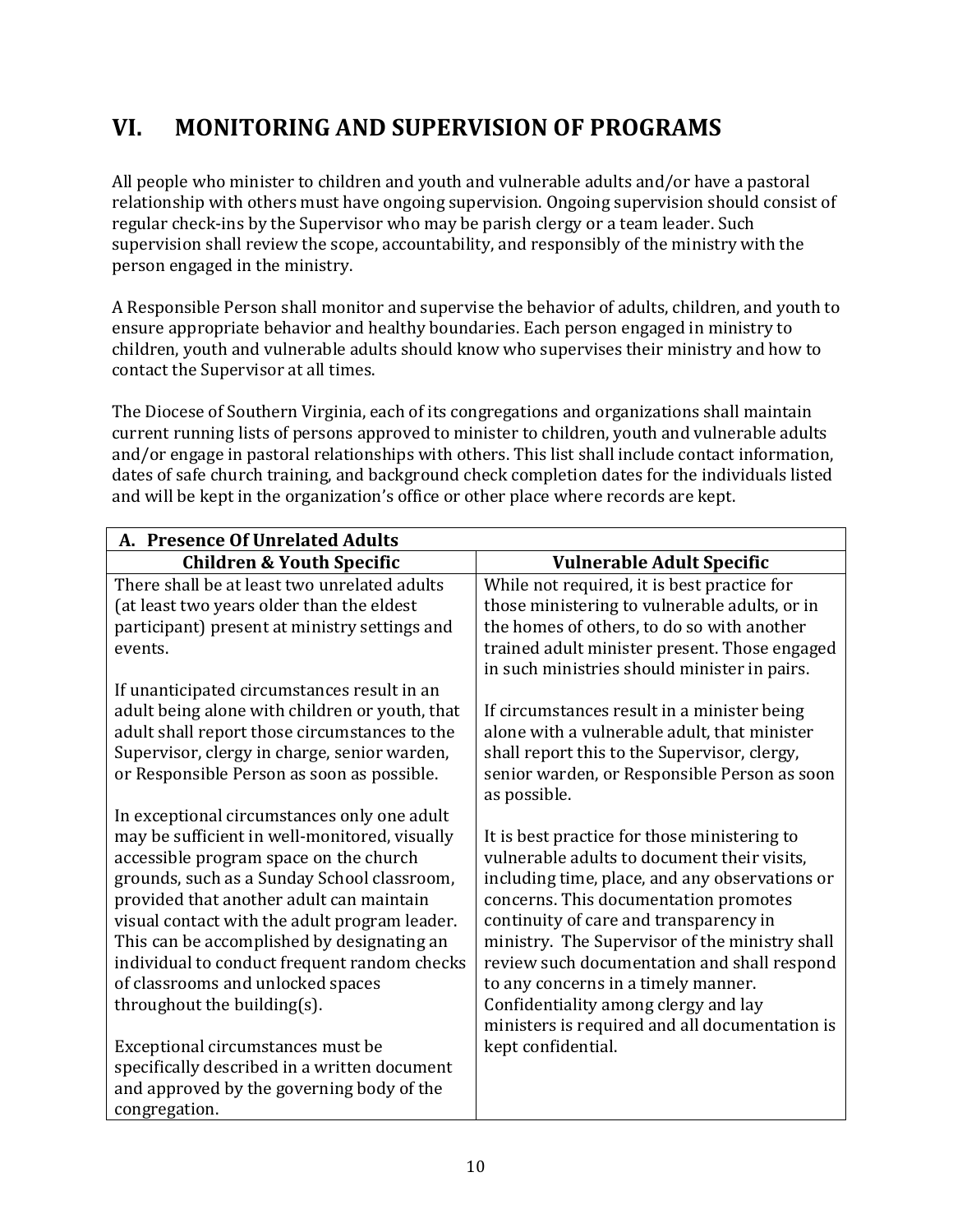# **B. Creating Safe Space**

No one is to be deprived of the basic human needs of food, drinking water, shelter, sleep, access to restrooms, safety, and clothing at any event.

Exceptions may be made for programs intended to teach about poverty, need, and hunger, such as an intentional fasting program. In these cases, children and youth must agree to participate in writing, and parents or guardians must give written permission that includes certification that the individual does not have a medical condition that would put the participant at risk by fasting or missing sleep. Participants who wish to withdraw or who are unable to complete the program must have their basic needs met immediately.

| <b>Children &amp; Youth Specific</b>                | <b>Vulnerable Adult Specific</b>                     |
|-----------------------------------------------------|------------------------------------------------------|
| To create a safe space, it is necessary to          | To create a safe space, it is necessary to           |
| anticipate and avoid circumstances in which         | anticipate and avoid circumstances that could        |
| children and youth are exposed to                   | result in exposure of vulnerable adults to           |
| inappropriate consumables, materials,               | undue influence or exploitation. On-site and         |
| unmonitored adult contact, or unsupervised          | off-site settings for ministry with vulnerable       |
| peer contact.                                       | adults and pastoral relationships and                |
| Alcoholic beverages. Alcohol                        | conversations should:                                |
| (sacramental or otherwise) shall not be             | Be in places where casual monitoring by<br>$\bullet$ |
| stored in publicly accessible areas of              | others is convenient;                                |
| church buildings.                                   | Convey safety and comfort.<br>$\bullet$              |
| <b>Computers and electronic devices.</b>            |                                                      |
| Children and youth shall have adequate              |                                                      |
| supervision when using electronic                   |                                                      |
| devices belonging to the Diocese of                 |                                                      |
| Southern Virginia, congregations, and               |                                                      |
| other organizations. Devices shall have             |                                                      |
| adequate password protection. Each user             |                                                      |
| shall have their own account and                    |                                                      |
| password. See Recommended Practices                 |                                                      |
| and Guidelines for Social Media and                 |                                                      |
| <b>Electronic Communications (Appendix</b>          |                                                      |
| C) for additional guidance.                         |                                                      |
| Persons with keys and access to locked              |                                                      |
| spaces. Anyone with keys or electronic              |                                                      |
| access to church buildings shall meet all           |                                                      |
| the requirements for screening and                  |                                                      |
| training according to the <b>Screening</b> and      |                                                      |
| Training Protocols (Appendix A/B).                  |                                                      |
| <b>Unused spaces.</b> Spaces not in use should<br>٠ |                                                      |
| not be readily accessible.                          |                                                      |
| One-On-One Conversations. When one-<br>$\bullet$    |                                                      |
| to-one conversations occur between an               |                                                      |
| adult and a child or youth, another                 |                                                      |
| unrelated adult is either to be present or          |                                                      |
| capable of visually monitoring the                  |                                                      |
| conversation.                                       |                                                      |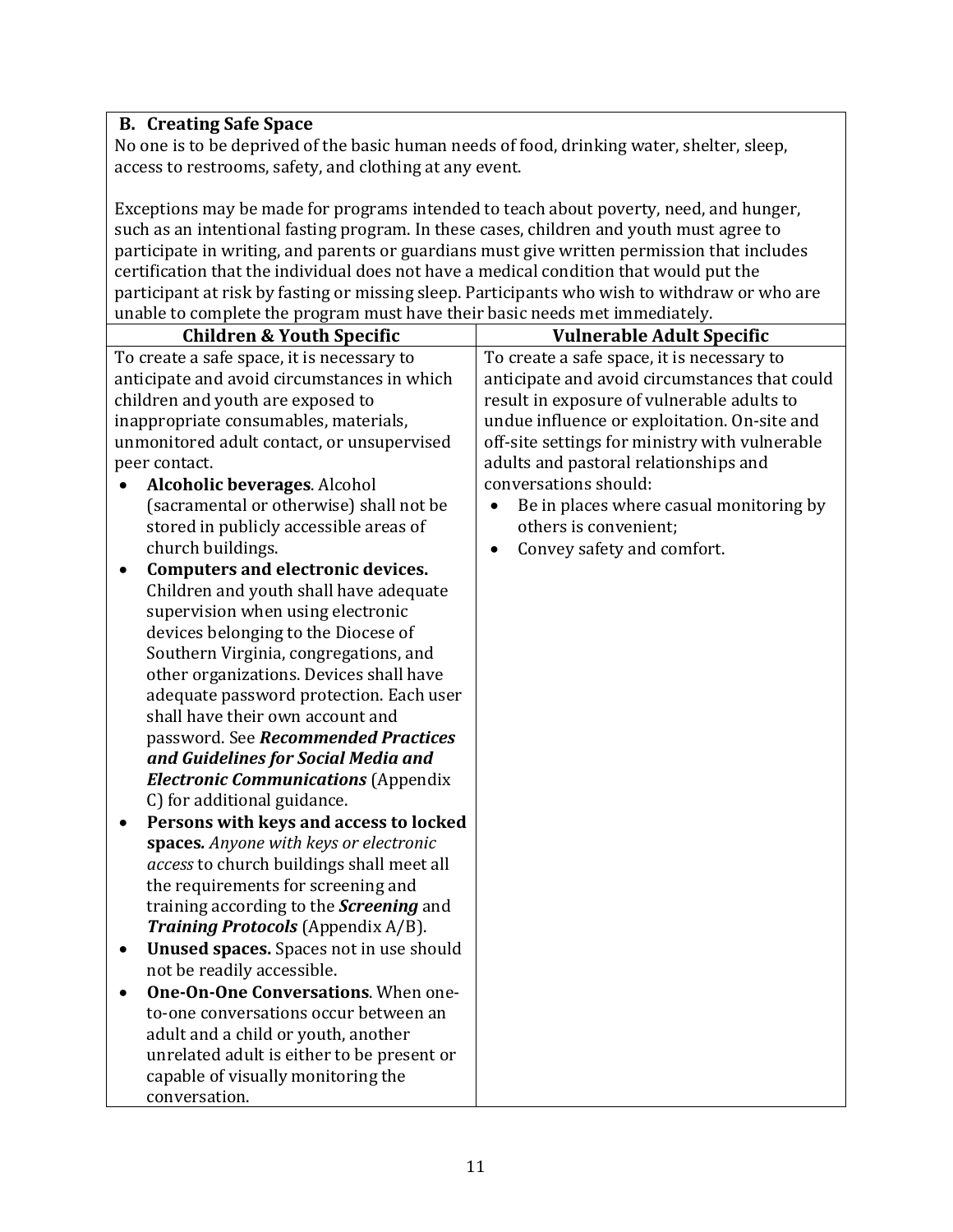|                                     | $\circ$                                     | Planned or unplanned on-site                   |  |
|-------------------------------------|---------------------------------------------|------------------------------------------------|--|
|                                     |                                             | conversations can take place in a              |  |
|                                     |                                             | public location, away from where               |  |
|                                     |                                             | others can hear but in view of                 |  |
|                                     |                                             | other adults.                                  |  |
|                                     | $\bigcirc$                                  | Planned off-site                               |  |
|                                     |                                             | conversations/meetings can take                |  |
|                                     |                                             | place in a public place (such as a             |  |
|                                     |                                             | coffee shop or restaurant) in view             |  |
|                                     |                                             | of other adults. A Responsible                 |  |
|                                     |                                             | Person shall be informed about                 |  |
|                                     |                                             | the appointment or plans in                    |  |
|                                     |                                             | advance.                                       |  |
| $\bullet$                           |                                             | <b>Confidentiality.</b> Confidentiality cannot |  |
|                                     |                                             | be guaranteed if a child or youth discloses    |  |
|                                     |                                             | a situation pertaining to abuse, neglect,      |  |
|                                     |                                             | self-harm, or exploitation because of          |  |
|                                     |                                             | mandatory reporting laws.                      |  |
| $\bullet$                           |                                             | Impulsive, secluded or secretive activity,     |  |
|                                     |                                             | online or in person with children or           |  |
|                                     | youth, may foster a high-risk situation,    |                                                |  |
|                                     |                                             | and is therefore to be avoided. See            |  |
|                                     | <b>Recommended Practices and Guidelines</b> |                                                |  |
|                                     |                                             | for Social Media and Electronic                |  |
| <b>Communications</b> (Appendix C). |                                             |                                                |  |

#### **C. Inclusiveness**

No one shall be denied rights, status or access to an equal place in the life, worship, and governance of any program or activity because of race, color, ethnic origin, national origin, marital status, sex, sexual orientation, gender identity and expression, differing abilities, or socio-economic class, or age. To the extent possible, all spaces and settings for programs, activities, and ministry shall be accessible.

The Episcopal Church seeks to support all persons by providing reasonable alternative arrangements to address safety and comfort.

Transgender, genderqueer, or gender non-binary children, youth and vulnerable adults who express the need or desire for increased privacy should be provided with reasonable alternative arrangements. Alternative arrangements should provide for the ability to keep one's transgender status confidential. Reasonable alternative arrangements may include:

- Use of a private area
- Separate changing schedule
- Use of a single-stall restroom.

Any alternative arrangement should be provided in such a way that does not require the use of a locker room/restroom that conflicts with the individual's gender identity.

Safe bathroom/shower facilities will be provided by gender (or specific times will be assigned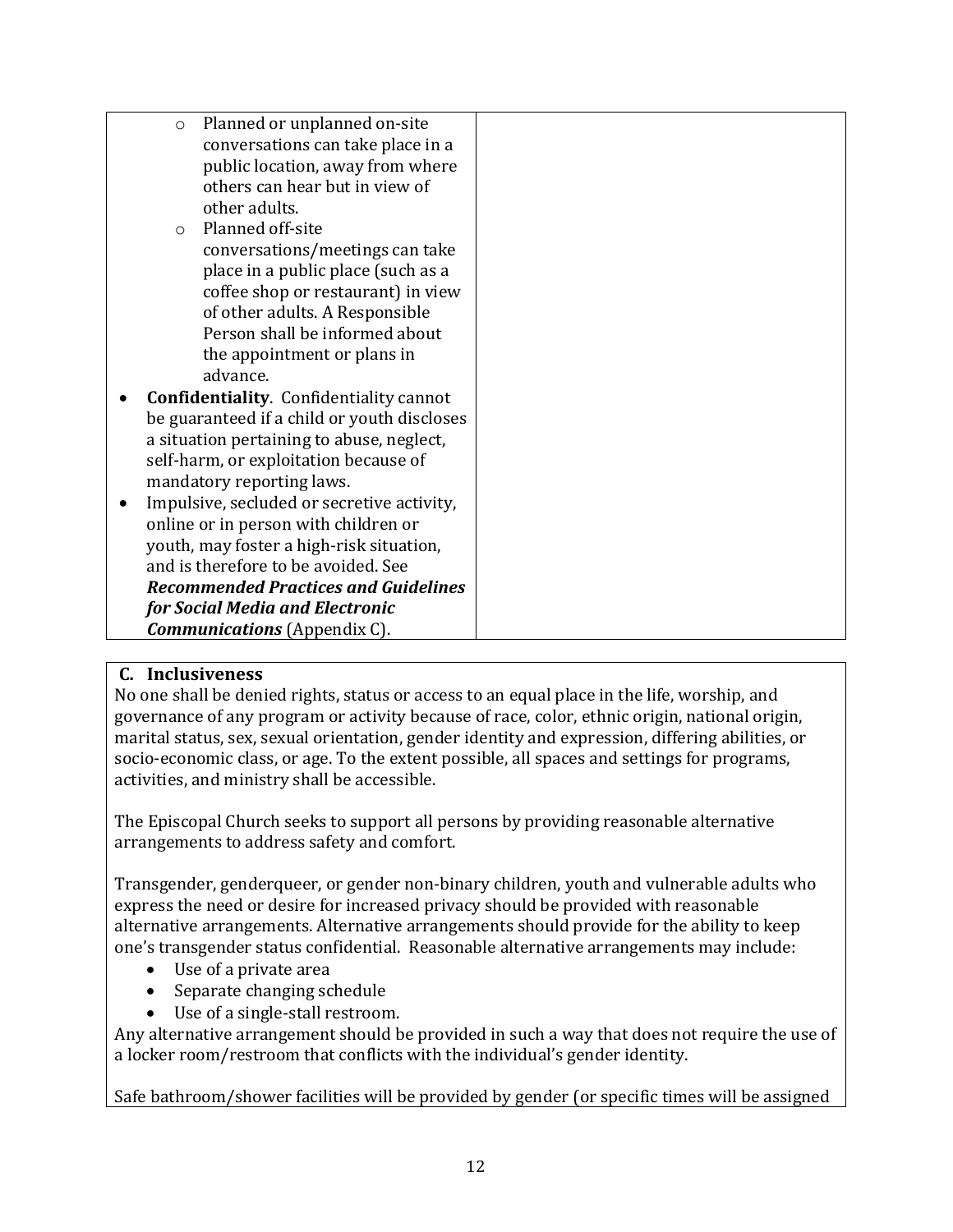| to the use of a single facility).                                                                                               |                                  |
|---------------------------------------------------------------------------------------------------------------------------------|----------------------------------|
| <b>Children &amp; Youth Specific</b>                                                                                            | <b>Vulnerable Adult Specific</b> |
| Adults should either have separate<br>shower/dressing facilities or shower/dress at<br>other times than the children and youth. |                                  |
| See section on <b>Overnight Programs</b> (Section<br>$VLI$ ).                                                                   |                                  |

## **D. Violence And Weapons**

No one is to strike, hit, or otherwise physically threaten or harm anyone at any time. Bullying of any kind by anyone is prohibited.

Report suspected violations immediately. See *Suspected Violations of this Policy* (Section VII.B).

Anyone who suspects a violation of these policies shall take steps as outlined in *Responding to Concerns* (Section VII).

| <b>Children &amp; Youth Specific</b>            | <b>Vulnerable Adult Specific</b>            |  |
|-------------------------------------------------|---------------------------------------------|--|
| Children and youth shall not have weapons of    | No one is to control or attempt to control  |  |
| any kind at any event or program for children   | another by bullying, intimidation, threats, |  |
| or youth. Exceptions to this restriction may be | verbal/emotional abuse, or isolation from   |  |
| made for camp programs or other specific        | others. Bullying of any kind by anyone is   |  |
| programs with prior approval.                   | prohibited.                                 |  |

## **E. Behavioral Standards For Ministry**

All who work with children and youth and vulnerable adults are expected to model the patterns of healthy relationships in all settings.

Have ongoing spiritual practices, which might include: daily prayer, regular participation in corporate worship, and Bible study.

Spend time with and listen to children, youth and vulnerable adults, and advocate for their ministry within the Body of Christ

Anyone who suspects a violation of these policies shall take steps as outlined in *Responding to Concerns* (Section VII).

| <b>Children &amp; Youth Specific</b>           | <b>Vulnerable Adult Specific</b>                       |  |
|------------------------------------------------|--------------------------------------------------------|--|
| Adults are encouraged to:                      | All persons working with vulnerable                    |  |
| Offer appropriate physical expressions of<br>٠ | adults shall:                                          |  |
| care, which may include:                       | Take care not to unduly influence a<br>$\bullet$       |  |
| high fives and fist bumps;                     | person to whom they minister;                          |  |
| hand-holding while walking with<br>$\circ$     | Accept only token gifts from those to<br>٠             |  |
| small children or in prayer;                   | whom they minister;                                    |  |
| brief touching of shoulders, hands,<br>$\circ$ | Gifts shall be reported, in writing, to a<br>$\bullet$ |  |
| or arms;                                       | Supervisor, clergy, senior warden, or                  |  |
| "laying on of hands" under<br>$\circ$          | Responsible Person.                                    |  |
| appropriate pastoral supervision;              | Decline to accept loans of any kind from               |  |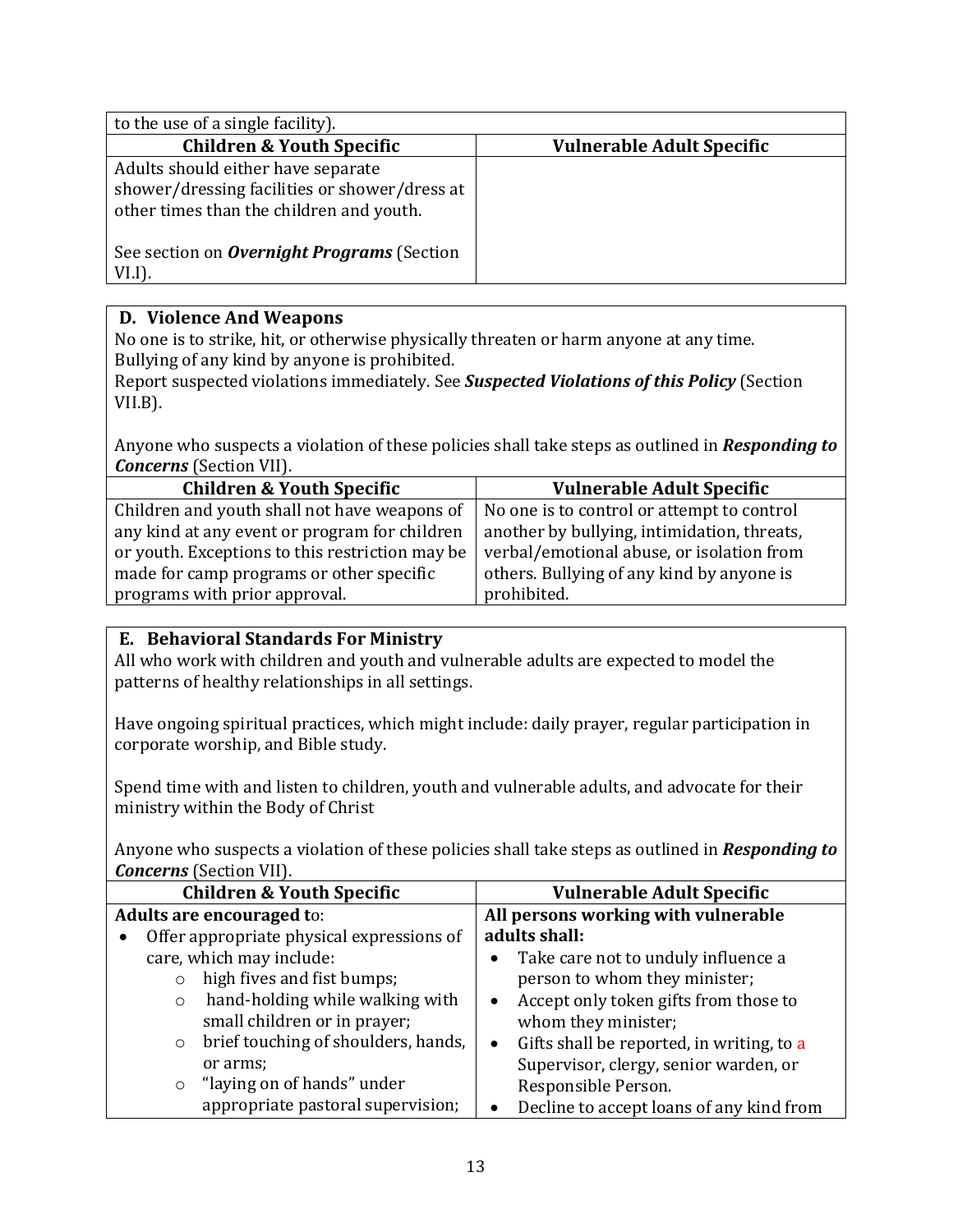- o brief hugs and arms around shoulders.
- Model appropriate affection with other adults and be accountable to the community for behavior.

#### **Adults shall not under any circumstances:**

- Provide children or youth with nonsacramental alcohol, marijuana, drugs, cigarettes, tobacco products, e-cigarettes, vapes, or pornography;
- Arrive under the influence of alcohol, illegal drugs, or misused legal drugs at any children's or youth event or when they are responsible for children or youth at an event;
- Consume non-sacramental alcohol or illegal drugs or misuse legal drugs at any children's or youth event or when they are responsible for children or youth at an event;
- Engage in illegal behavior or permit other adults or children or youth to engage in illegal behavior;
- Engage in any sexual, romantic, illicit, or secretive relationship or conduct with any child or youth. Adults should be discouraged from initiating a private relationship with any unrelated child or youth from the church away from sanctioned church activities.
- Apart from planned pre-approved educational programs, discuss their own sexual activities, fantasies, or their own use, or abuse of drugs or alcohol with children or youth.

those to whom they minister.

- Decline to agree to be named as a beneficiary or to act as an administrator or executor in a will of anyone to whom they minister.
- Inform Supervisor, clergy, senior warden, or Responsible Person of anything that causes concern for the safety or wellbeing of those to whom they minister.

#### **All who minister to vulnerable adults are encouraged to:**

- Offer appropriate physical expressions of affection, as long as they are welcomed by the recipient. These may include:<br>  $\circ$  brief hugs:
	- brief hugs;
	- $\circ$  pats on the shoulder or back;<br> $\circ$  kisses on the cheek:
	- $\circ$  kisses on the cheek;<br> $\circ$  handshakes:
	- handshakes:
	- o holding hands during prayer.
- Maintain healthy boundaries when sharing personal information.

## **Adults shall not under any circumstances**:

- Provide vulnerable adults with nonsacramental alcohol, marijuana, illegal drugs, cigarettes, e-cigarettes, vapes, or pornography;
- Arrive under the influence of alcohol, illegal drugs, or misuse of legal drugs when they are responsible for, or ministering to, a vulnerable adult;
- Consume non-sacramental alcohol or illegal drugs or misuse legal drugs when they are responsible for, or ministering to, a vulnerable adult;
- Engage in illegal behavior or permit others to engage in illegal behavior; or
- Engage in any sexual, romantic, illicit, or secretive relationship or conduct with any vulnerable adult.

# **F. Visits To Private Residences**

The safety of all persons and healthy boundaries are essential when visiting in a private home.

- Avoid situations that might compromise privacy; common examples include:
	- o Visiting behind closed bedroom doors;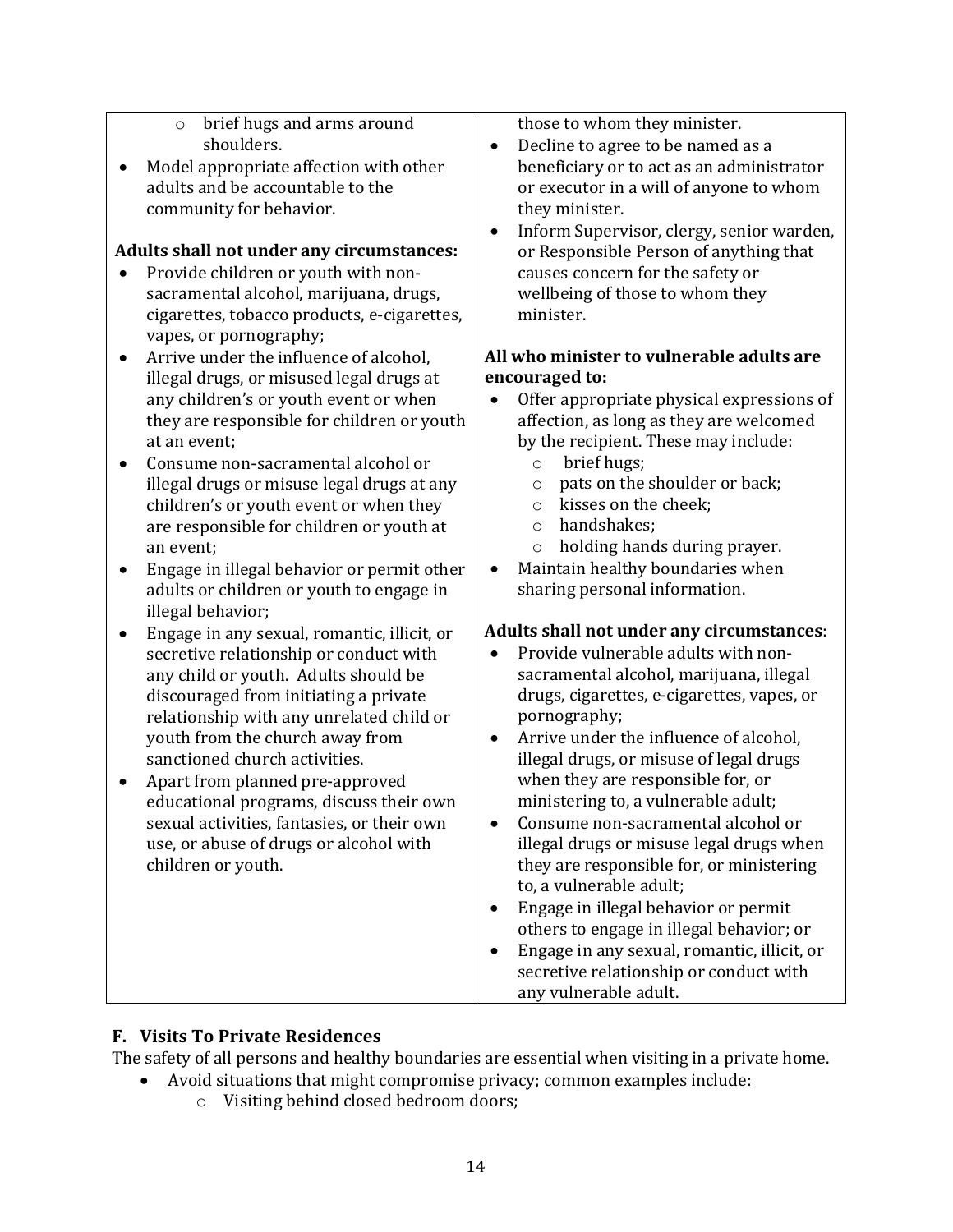- o Sitting on the bed of the person being visited; or
- o Visiting a person while they are not fully clothed.
- The best practice is to visit in teams of two or more. If it is not possible for another adult minister to be present, a member of the individual's household should be present. If neither is possible, documentation of the time, duration of visit, general matters discussed, and any pastoral concerns shall be provided to the Supervisor as soon as possible after the visit.

#### **G. Visits To Residential Facilities**

The safety of all persons and healthy boundaries are also essential when visiting in a Residential Facility. Best practices include:

- Facility staff should be informed of the visitor's presence;
- If a visit takes place out of sight of staff, they should be notified in advance and informed when such meeting is concluded;
- The door to a resident's private room must remain open during visits;
- Visitors should be mindful that LGBTQ+ residents may not be safe to express their sexual identity or orientation, as staff members may not yet have been trained;

In the event of uncertainty about application of this policy, the visitor is encouraged to contact their Supervisor with the relevant queries.

## **H. Special Considerations for Off-Site Programming**

Off-site programs, trips, and events are a welcome and often necessary means for spiritual, social, and emotional development of children, youth and vulnerable adults. They also present additional challenges for maintaining best practices for safe and healthy ministry. The expectations for safe space, as described above, should be observed off-site.

All trips to off-site destinations must have adequate insurance in case of emergency. For more information, contact your insurance broker.

In the event of uncertainty about application of the policy, the Responsible Person should contact their Supervisor or the Bishop's office with the relevant queries.

Because of the unique risks that can't always be anticipated, it is important to obtain permissions and manage documentation as described below.

#### **1. Prior Approvals**

Congregational sponsored off-site programs, trips and events require prior approval by the governing body and the member of the clergy in charge, and that approval shall be reflected in the minutes of the governing body. Diocesan sponsored programs, trips, or events shall receive prior diocesan approval. These same prior approvals are required when the site is a private residence, hosting such events as cook outs, pool parties, progressive dinners, etc.

| <b>Children &amp; Youth Specific</b>           | <b>Vulnerable Adult Specific</b>                 |  |
|------------------------------------------------|--------------------------------------------------|--|
| Written parental approval is required prior to | If a vulnerable adult resides in a care/assisted |  |
| viewing any movie, whether off-site or on-     | living facility written approval from the        |  |
| site, rated "PG-13" or above, or participating | facility is required prior to the event.         |  |
| in any conversation or program containing      |                                                  |  |
| sexually explicit or violent content.          |                                                  |  |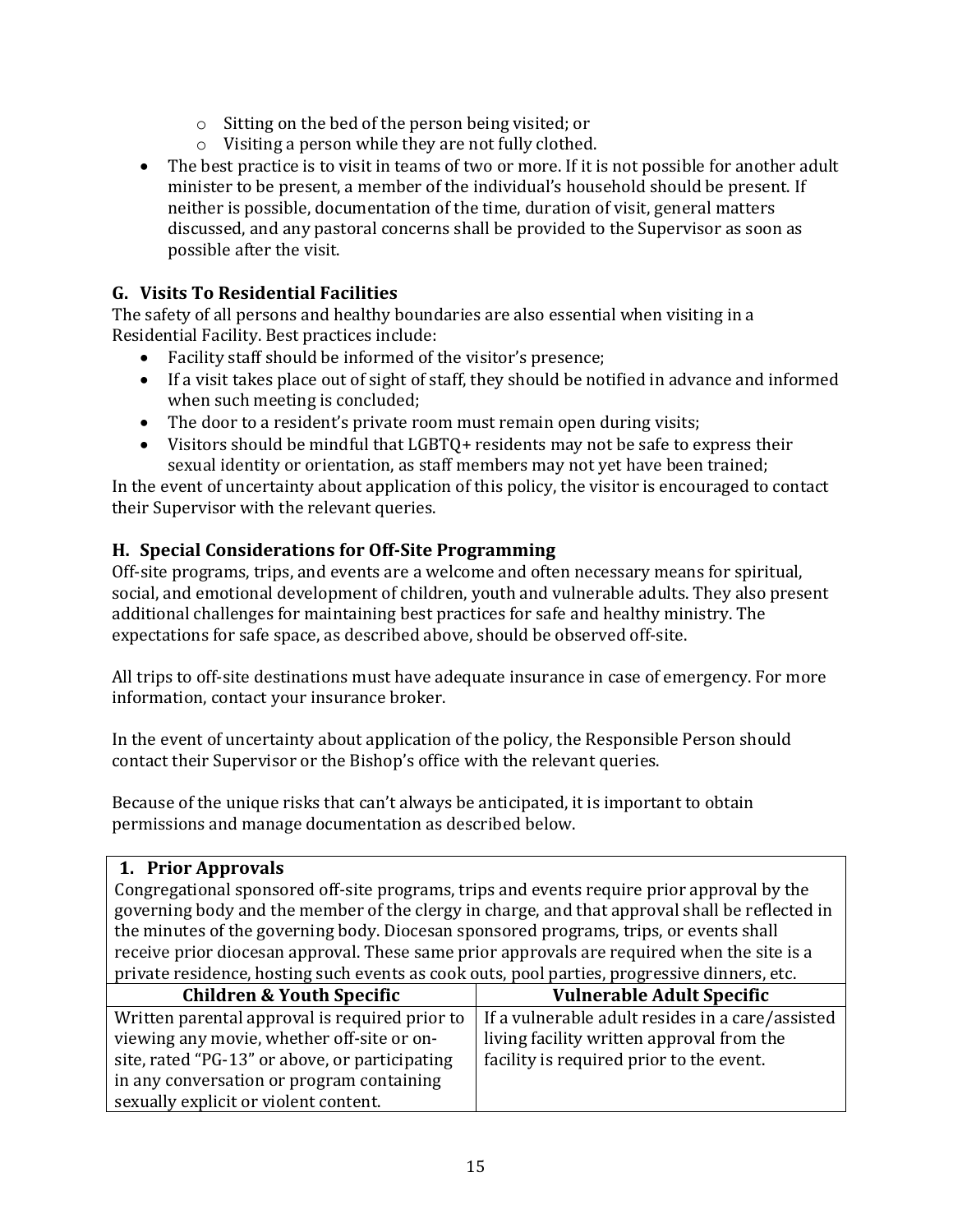## **2. Registration, Waiver, And Release Forms**

All participants shall complete and sign a registration form and a waiver and release form before participating in any programs. Confidentiality must be preserved with respect to medical and other sensitive information in the forms. Such forms can encompass a program year.

- There must be a parent/guardian's signature on all release and waiver forms for minors.
- Completed release and waiver forms shall be maintained in a secure location on-site or online.
- Waiver and release forms for minors must be saved for the length of time before the minor turns 18 years old plus 3 years. Waiver and release forms for adults must be saved for 5 years.

#### **3. First Aid and Medications**

Current certification in First Aid, CPR, and Automated External Defibrillator (AED) is strongly encouraged for those who work with children, youth and vulnerable adults.

A first aid kit, appropriately stocked for the event and participants, shall be available in an easily accessible location.

A record must be kept for all medication or first aid given to a participant. This record shall include the participant's name, the date and time of service, the name of the person administering medication or treatment, and a description of the medication, dosage, and/or treatment given.

| <b>Children &amp; Youth Specific</b>           | <b>Vulnerable Adult Specific</b>                 |
|------------------------------------------------|--------------------------------------------------|
| All medications (prescription and over the     | If a vulnerable adult requires assistance with   |
| counter) belonging to minors shall be given to | medications of any type, then a record must      |
| the Responsible Person, unless otherwise       | be kept for all medication or first aid given to |
| agreed upon by the parents and the             | a participant.                                   |
| Responsible Person. Exceptions may include     |                                                  |
| inhalers, epi-pens, and birth-control pills.   | All medications (prescription and over the       |
|                                                | counter) belonging to vulnerable adults          |
| Only the Responsible Person, or their adult    | requiring assistance with medications shall be   |
| designee, shall administer medications.        | given to the Responsible Person, unless          |
|                                                | otherwise agreed upon.                           |

## **4. Transportation**

For the health and safety of all participants, the following practices shall be followed:

- For events that originate and/or terminate at the diocesan, congregation, or organization's facility, all drivers must be at least 21 years of age and provide proof of insurance and a current driver's license, a completed volunteer driver information form, and have a satisfactory DMV records check;
- All drivers and riders must comply with state laws including seat belt and cell phone usage.

| <b>Children &amp; Youth Specific</b>        | <b>Vulnerable Adult Specific</b>          |
|---------------------------------------------|-------------------------------------------|
| Parents/guardians are responsible for the   | A list of those approved to provide       |
| transportation and safety of their children | transportation shall be maintained in the |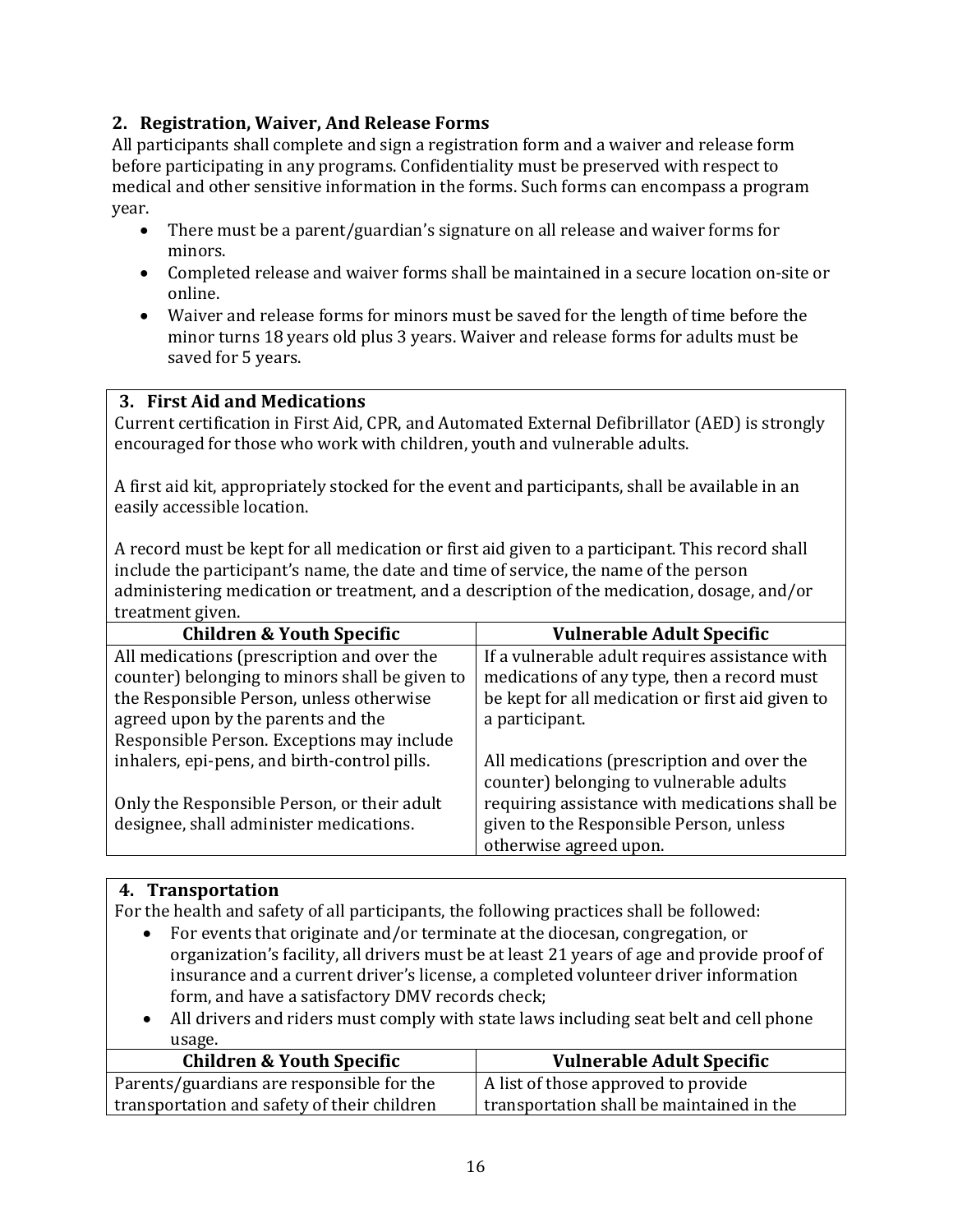| and/or youth to and from the event. This                                                | office of the organization;                                                                                                                                                                                                        |
|-----------------------------------------------------------------------------------------|------------------------------------------------------------------------------------------------------------------------------------------------------------------------------------------------------------------------------------|
| responsibility includes the transportation of<br>any other passengers in their vehicle. | Anyone being transported must consent to<br>such transportation beforehand. If a person is<br>unable to consent due to impairment or lack<br>of agency, then prior approval by that<br>person's guardian, spouse, or other trusted |
|                                                                                         | family member is required;                                                                                                                                                                                                         |

## **5. Supervision**

- a. At any gathering of children or youth, there shall be at least two unrelated adults with one being age 25 or older, preferably reflecting the sex and gender identity of the participants. Note – the ratios for overnight/travel programs are increased. See I.4 Adult Leader and Chaperones Travel Guidelines.
- b. Minimum ratios of adult to child/youth shall be in accordance with American Camp Association (ACA) guidelines as follows:<br> $\bullet$  5 vears & vounger  $-$  1 adult for  $\epsilon$ 
	- 5 years & younger 1 adult for each 5 overnight-participants and 1 adult for each 6 day-participants
	- 6–8 years 1:6 for overnight, and 1:8 for day
	- 9–14 years  $-1:8$  for overnight and 1:10 for day
	- 15–18 years  $-1:10$  for overnight and 1:12 for day
- c. Additional adults can provide skills, mentorship, support, encouragement, spiritual guidance, and joy.
- d. When you have new leaders-in-training, the leadership teams should also have a reasonable number of experienced adult leaders to provide support.

## **I. OVERNIGHT /TRAVEL PROGRAMS**

Travel with children and youth presents amazing opportunities for participants to experience the church and the world on a larger scale with vastly different perspectives of faith communities and their contexts. It also presents challenges to normal safety protocols and opportunities for creativity if managed well. The following policies will help groups prepare for a variety of potential scenarios, as well as for domestic and international travel.

All camps, camping programs, and retreat centers of the diocese shall follow the guidelines for off-site programming established in this policy. In addition, camps should aim to follow American Camp Association standards to the best of the camp's ability.

In overnight programing, particular attention will be given to historically excluded or unrecognized people, such as LGBTQ+ and differently-abled individuals. In a situation of unequal power and safety, preferences of these individuals merit additional consideration, accommodation, and action to ensure:

- Participant privacy;
- Maximization of social integration of all participants;
- Minimization of stigmatization of any participants;
- Equal opportunity to participate; and
- Safety of all participants.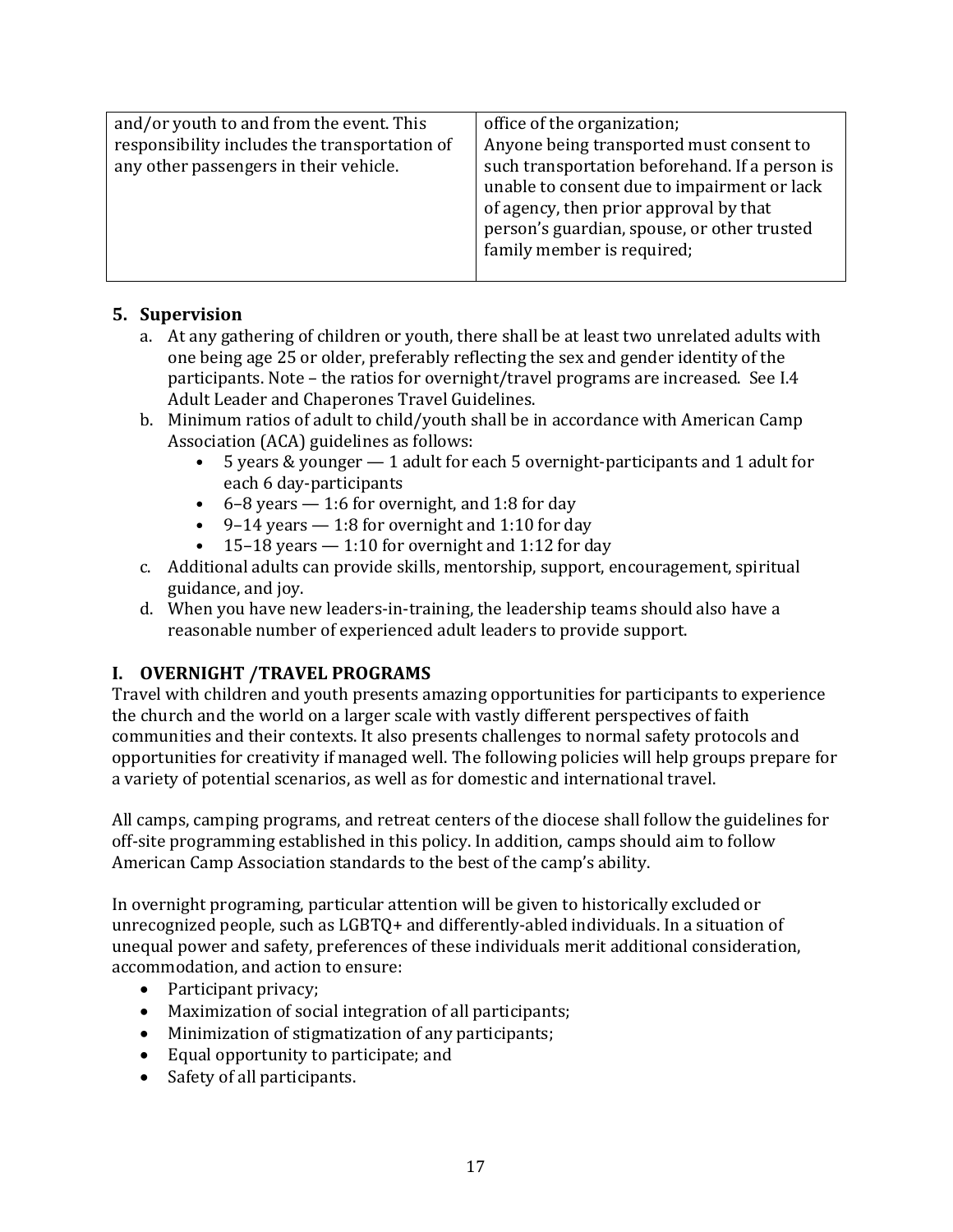Key guidelines for overnight programs:

- The safe use of restrooms and showers by all participants requires dioceses, congregations and other organizations to consider numerous factors, including, but not limited to: age, sex, gender identity and expression, and privacy. Adults should have separate showers or separate times for showers.
- Overnight programs shall provide safe, supervised sleeping arrangements.
	- o No bed, cot, or sleeping bag shall have more than one person sleeping in it.
	- o Supervision by two unrelated adults is required in any space where one or more youth are sleeping.
	- $\circ$  It is acceptable for all participants to sleep in the same open area when dressing rooms and bathrooms provide appropriate privacy.
- Participants shall have access to three substantial meals each full day and access to sufficient water. Exceptions may be made for programs intended to teach about poverty, need, and hunger, such as an intentional fasting program. In these cases, participants must agree to participate in writing, and parents or guardians must give written permission that includes certification that the participant does not have a medical condition that would put the participant at risk by fasting. Participants who wish to withdraw or who are unable to complete the program must have their basic needs met immediately.
- Participants shall be given the opportunity for at least seven hours of sleep each 24hour period, except for programs where parental/guardian permission is given to miss sleep. In these cases, participants must agree to participate in writing, and parents or guardians must give written permission that includes certification that the participant does not have a medical condition that would put the participant at risk by missing sleep.
- Participants shall have some time set aside each day for rest or free time.

Best practice guidelines for hotel stays:

- One child or youth per bed, including cots, pullouts or hideabeds, and rollaway beds;
- At least 2 children or 2 youth in each room.
- Adult supervisors or chaperones have rooms on the same floor, scattered among the rooms with children or youth, and at least one adult room is by the stairs or elevators;
- Adult leader assigns rooms and room occupants.

#### **1. Travel Administrator:**

- One adult, minimum age 25, should serve as the travel administrator who is responsible for all aspects of the trip, including carrying all necessary documentation, contacts, and forms including:
	- o medical releases;
	- o community covenant;
	- o emergency contacts;
	- o itineraries; and
	- o cash and/or credit card capacity to address emergencies.

#### **2. Medical**

• It is a best practice that, one adult, minimum age 25, should hold a current medical certification to manage administration of necessary and permissible medications,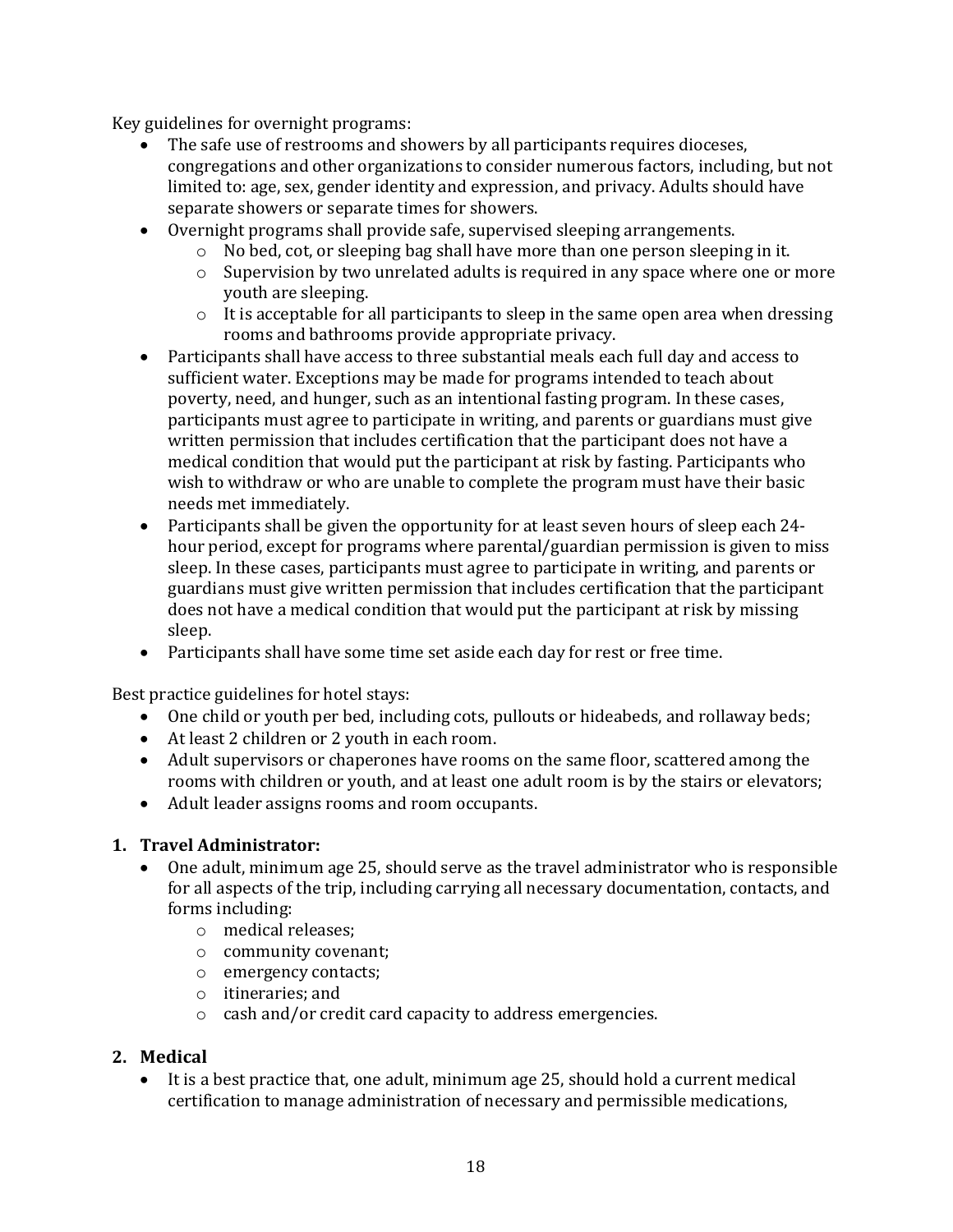administer immediate and necessary first aid, and triage medical situations to determine if care of an individual needs to be taken to a higher level of care. When this is not possible, one person should be designated to supervise the administration of medications as instructed on medical release forms, and a clinic near your destination should be identified ahead of time in order to respond to health emergencies as rapidly as possible.

- Acceptable medical certifications include:
	- o Wilderness Medical Response
	- o Outdoor Emergency Care
	- o Emergency Medical Technician/Paramedic
	- o Nurse RN/LPN/Nurse Practitioner
	- o Physician's Assistant
	- o Medical Doctor
- Best practice is to designate an adult to serve as back-up to the travel administrator, and as back-up for simple first aid and administration of prescriptions. These could be the same person.
- A copy of all documents should be left with an accountable person at the diocesan, congregation, or organization's office. That person should also serve as the local emergency contact person for communications between the traveling group and families at home.

#### **3. International Travel Considerations**

- Check in with the U.S. Department of State on travel requirements, including visas.
- Make certain that every traveler's passport is valid for at least six months beyond your return date.
- Determine whether or not vaccinations are required and/or recommended for entry into specific countries.
- Arrange to have at least two cell phones with the group that will have active coverage in your destination(s).
- Make a back-up plan for communication with your Responsible Person at home.
- A more thorough list of international travel considerations with links to U.S. and global organizations can be found in the *Episcopal Youth in Mission Manual* which can be found at: **<https://www.episcopalchurch.org/episcopal-youth-mission-manual>**

## **4. Adult Leader and Chaperones Travel Guidelines**

- Minimum ratios of adult to youth need to be greater due to the possibility of leaving an adult behind with a participant in the event of a medical emergency.
- 9–14 years 1:5
- 15–18 years  $-1:7$
- Regardless of group size, no group should travel with fewer than three adult chaperones.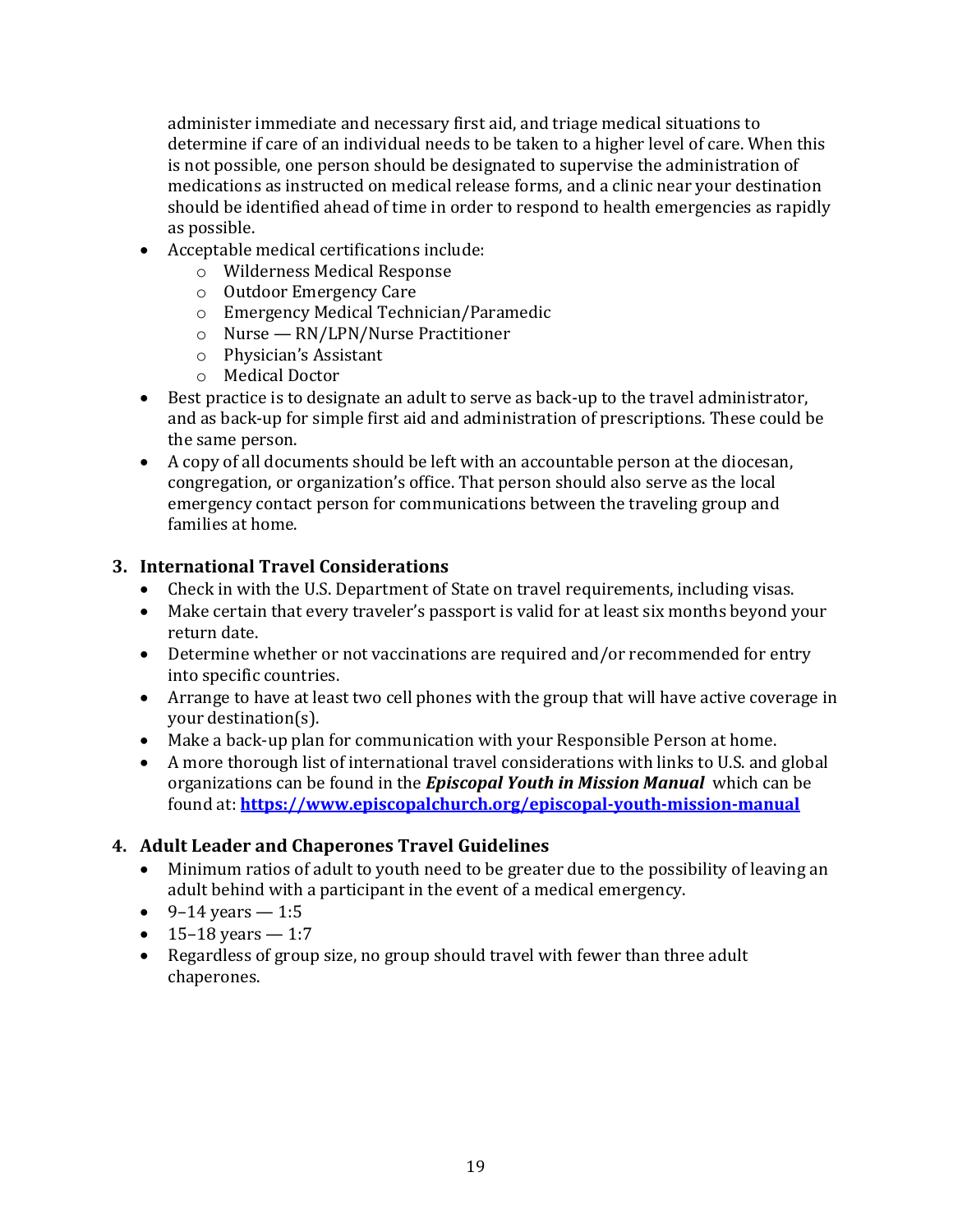# **VII. RESPONDING TO CONCERNS**

## **A. Suspected Abuse, Neglect, or Exploitation of Children, Youth or Vulnerable Adults**

Any adult who has reason to suspect that abuse, neglect, or exploitation of children, youth or vulnerable adults has taken place, is strongly encouraged, and all mandated reporters are required, to contact the state's Child Protective Services or Adult Protective Services.

In addition, anyone who has reason to suspect that abuse, neglect, or exploitation of children, youth or vulnerable adults has taken place within a facility or program of the Diocese of Southern Virginia, congregation, or other organization, should immediately inform one or more of the following:

| <b>DIOCESAN RESOURCE CONTACT LIST</b>  |                                                                                        |                              |                                          |
|----------------------------------------|----------------------------------------------------------------------------------------|------------------------------|------------------------------------------|
| <b>Name</b>                            | <b>Title</b>                                                                           | <b>Contact Information</b>   |                                          |
| The Rt. Rev.<br><b>Susan B. Haynes</b> | <b>Bishop</b>                                                                          | 757-213-3381                 | bishop@diosova.org                       |
| <b>Lynn Farlin</b>                     | <b>Canon</b> for<br><b>Formation</b>                                                   | 757-213-3377                 | lfarlin@diosova.org                      |
| The Rev.<br><b>Marguerite Alley</b>    | <b>Intake Officers</b>                                                                 | 757-286-6874                 | margueritesr@gmail.com                   |
| <b>The Rev. Dale</b><br><b>Custer</b>  |                                                                                        |                              | 804-399-4655 raymonddalecuster@gmail.com |
| The Rev. Bob Gay                       |                                                                                        | 757-253-0391                 | rggay@cox.net                            |
| The Rev. Susan<br>Grimm                |                                                                                        | 434-738-3171                 | susaninmidlo@yahoo.com                   |
| <b>Congregation</b><br><b>Specific</b> | <b>Rector/Clergy in</b><br>Charge                                                      | <b>Congregation Specific</b> |                                          |
| <b>Congregation</b><br><b>Specific</b> | <b>Senior Warden</b>                                                                   | <b>Congregation Specific</b> |                                          |
| <b>Organization</b><br><b>Specific</b> | Director, Head, or<br>other governing<br>officer in the case of<br>other organizations | <b>Organization Specific</b> |                                          |
| <b>Congregation</b><br><b>Specific</b> | Responsible<br>Person(s) for<br>programs and<br>ministries with<br>children, youth     | <b>Congregation Specific</b> |                                          |
| <b>Congregation</b><br><b>Specific</b> | Responsible<br>Person(s) for<br>programs and                                           | <b>Congregation Specific</b> |                                          |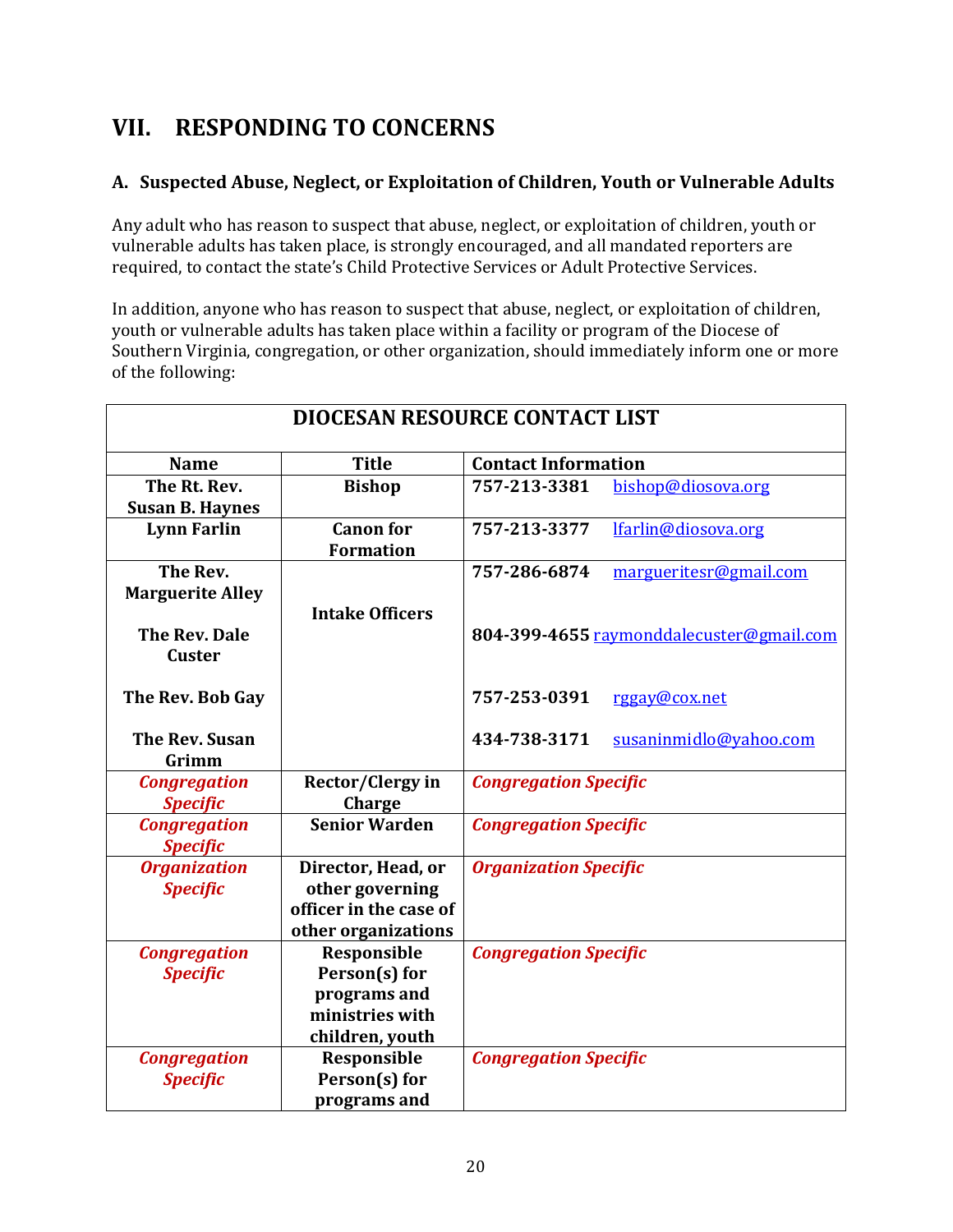|                     | ministries with<br>vulnerable adults |                                                     |
|---------------------|--------------------------------------|-----------------------------------------------------|
| <b>Organization</b> | <b>Adult Protective</b>              | 888-832-3858                                        |
| <b>Specific</b>     | <b>Services</b>                      | <b>For local Social Services Information visit</b>  |
|                     |                                      | http://www.dss.virginia.gov/localagency/index.cgi   |
| <b>Organization</b> | <b>Child Protective</b>              | 800-552-7096                                        |
| <b>Specific</b>     | <b>Services</b>                      | <b>For local Social Services Information visit:</b> |
|                     |                                      | http://www.dss.virginia.gov/localagency/index.cgi   |

## **B. Suspected Violations of this Policy**

Anyone who suspects a violation of these policies shall immediately report the violation to the Responsible Person, member of the clergy in charge, and senior warden.

Clergy in charge receiving reports of violations of this policy shall be responsible for providing appropriate pastoral care to all those affected and appropriate remedial and/or disciplinary action up to and including termination of employment or unpaid ministry with the church. If the Responsible Person is a lay person, they are responsible to ensure that appropriate pastoral care is provided for all.

Anyone who suspects a violation of these policies by a member of the clergy shall immediately report the violation to the bishop's office and/or the Intake Officer. Anyone can make a report to an Intake Officer.

The bishop, hearing reports of violations by clergy, or by laity at diocesan events, shall be responsible for providing appropriate pastoral care to all those affected and appropriate remedial and/or disciplinary action, up to and including canonical disciplinary action, as provided by Title IV of the Constitutions and Canons and/or termination of employment or unpaid ministry with the diocese.

#### **C. Local Resources for Response**

Individuals seeking additional information should consult the following local resources available through the Virginia Department of Social Services:

| Reporting Abuse & Neglect        | http://www.dss.virginia.gov/abuse/               |
|----------------------------------|--------------------------------------------------|
| <b>Adult Protective Services</b> | http://www.dss.virginia.gov/family/as/aps.cgi    |
| <b>Child Protective Services</b> | http://www.dss.virginia.gov/family/cps/index.cgi |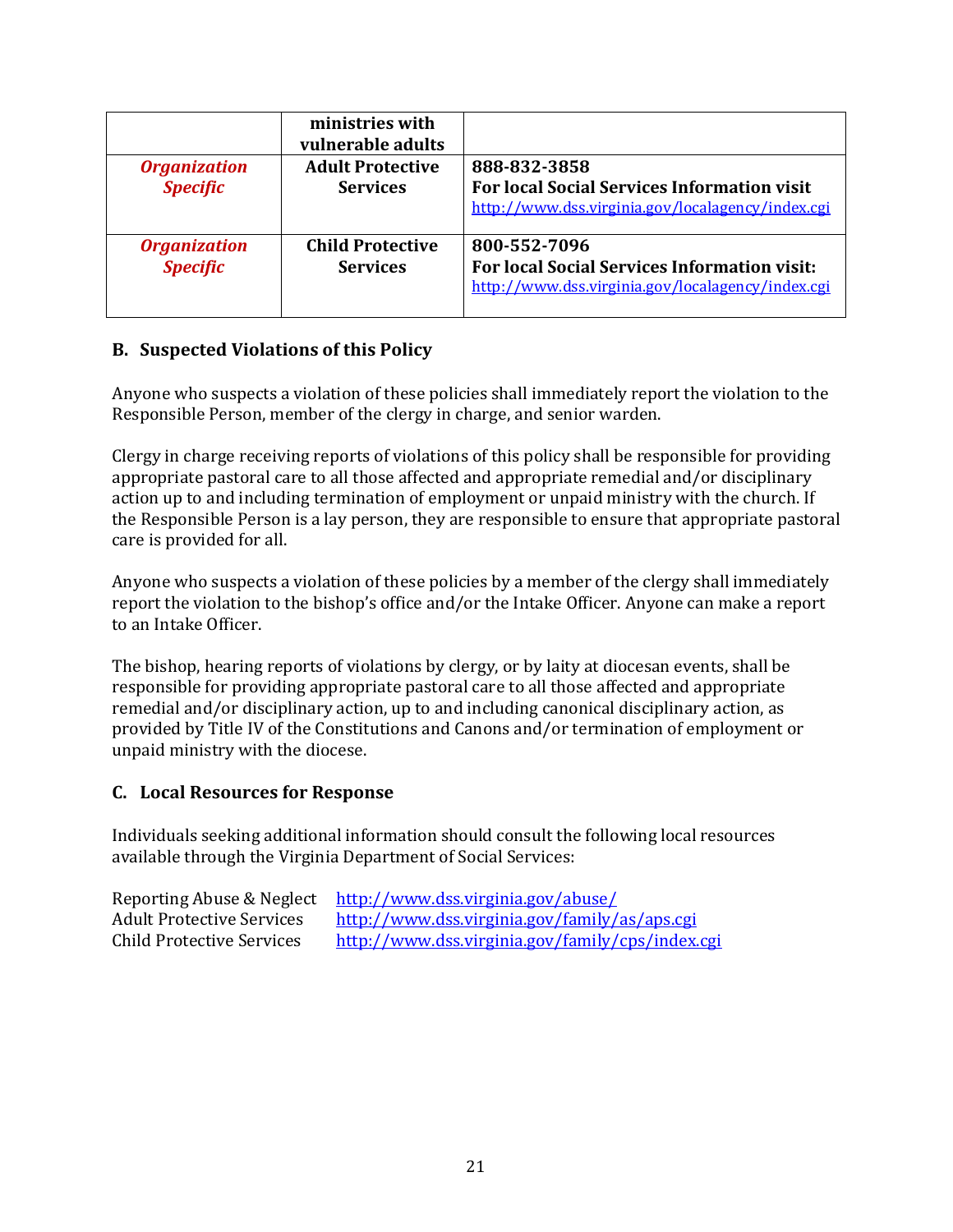# **VIII. POLICY ADOPTION, IMPLEMENTATION, AND AUDIT**

# **A. The Episcopal Church Adoption and Implementation**

The Episcopal Church shall ensure that all programs and events of the Episcopal Church involving children, youth and vulnerable adults comply with the standards set out in Model Policies for the Protection of Children and Youth (Resolution 2015-A073) and Model Policies for the Protection of Vulnerable Adults (Resolution 2015-A074).

The Episcopal Church shall also ensure that each diocese adopts a policy for the protection of children, youth and vulnerable adults in accordance with these model policies by January 1, 2019.

## **B. Diocesan Adoption, Implementation, and Audit**

The Diocese of Southern Virginia shall adopt a policy for the protection of children, youth and vulnerable adults that is consistent with and/or exceeds the requirements of Model Policies for the Protection of Children and Youth (Resolution 2015-A073) and Model Policies for the Protection of Vulnerable Adults (Resolution 2015-A074).

The Diocese of Southern Virginia may adopt site-specific variations from these model policies, where permitted by their governing body, which shall be described in detail, including the circumstances under which those variations are to be permitted and their rationale. This approval shall be recorded in the minutes of the governing body.

The bishop or ecclesiastical authority for the Diocese of Southern Virginia shall inform congregations and other organizations within the diocese of the contents of the diocesan policy, the requirement that each congregation or organization adopt a policy in accordance with the diocesan policy, and the vendor(s) approved by each diocese to conduct Public Records Checks.

The Diocese of Southern Virginia is required to conduct a *Safe Church Self-Audit* every three years to confirm compliance with diocesan safe church policies.

## **Procedures to be confirmed by audit will include (but are not limited to):**

- Existence of diocesan policy that is consistent with and/or exceeds the requirements of the model policies;
- Provision of accessible and appropriate training for all those who work with children, youth and vulnerable adults in accordance with *Screening* and *Training Protocols*  (Appendix A/B). Such training shall include, at a minimum, topics identified in this policy;
- Verification that each congregation and/or organization within the diocese has adopted a policy that is consistent with and/or exceeds the diocesan policy; and
- Verification that each congregation and/or organization has a process to ensure members access training and conduct public record checks.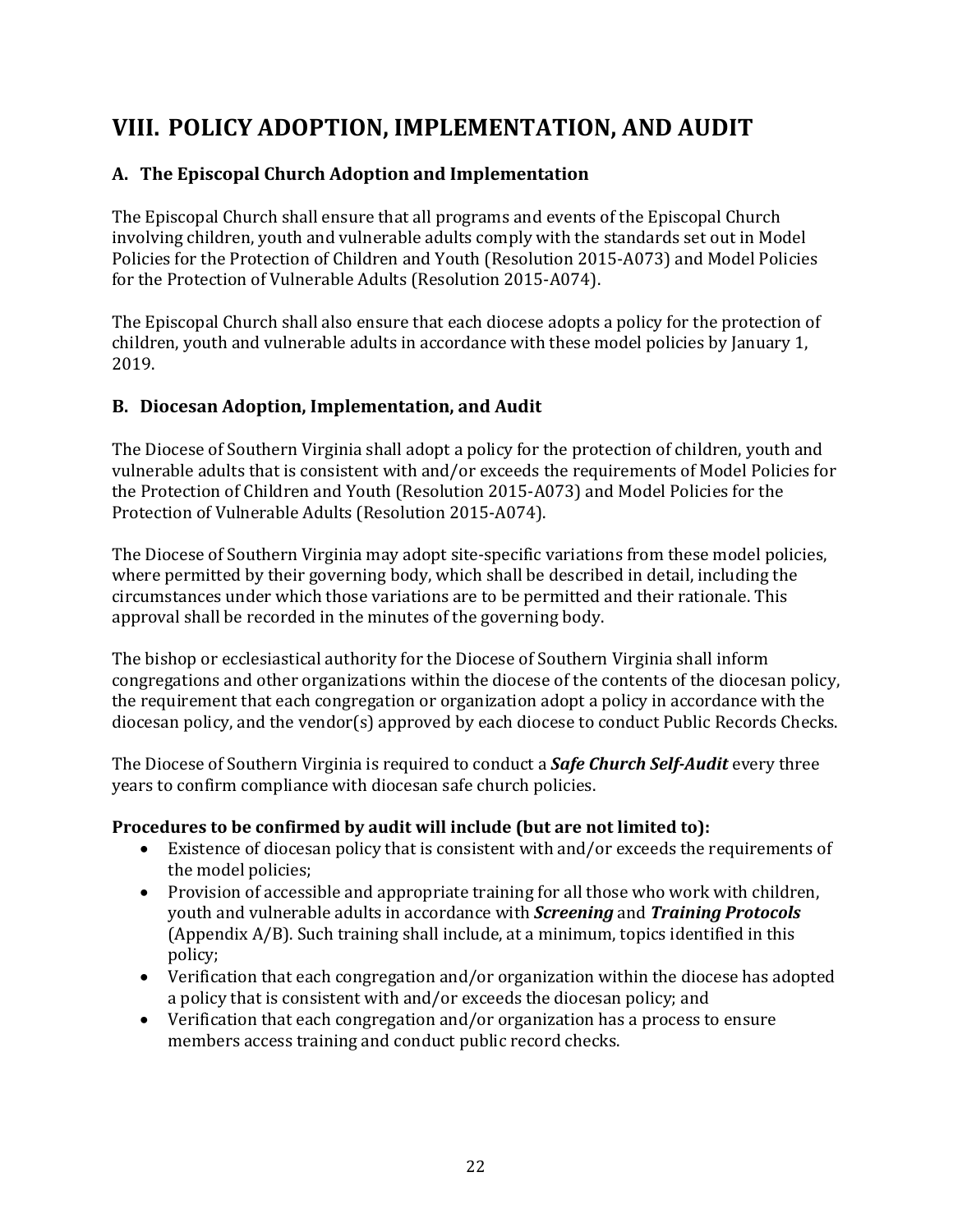#### **C. Congregation and Organization Adoption, Implementation, and Audit**

Congregations and organizations must adopt a *Policy for the Protection of Children, Youth and Vulnerable Adults* that is consistent with and/or exceeds the requirements the diocesan policy.

Congregations and organizations may adopt site-specific variations from diocesan policies, where permitted by vestries or governing bodies, which shall be described in detail, including the circumstances under which those variations are to be permitted and their rationale. This approval shall be recorded in the minutes of the vestry or governing body.

The *Policy for the Protection of Children, Youth and Vulnerable Adults* shall be posted in an area where activities take place, and shall be given to all adults, guardians, and all paid and unpaid persons who minister to children, youth and vulnerable adults. These policies shall include the names and phone numbers of the member of the clergy in charge, the senior warden, and a contact person in the bishop's office.

Each congregation and organization is required to conduct a *Safe Church Self-Audit* annually to confirm compliance with safe church policies, and to submit such audit to the bishop's office.

#### **Procedures to be confirmed by audit will include (but are not limited to):**

- Public records checks, application forms, records of screening and reference verification of paid and unpaid persons;
- Records of compliance with *Screening* and *Training Protocols* (Appendix A/B);
- Procedures for responding to concerns and incidents;
- Evidence of compliance with "safe space" requirements.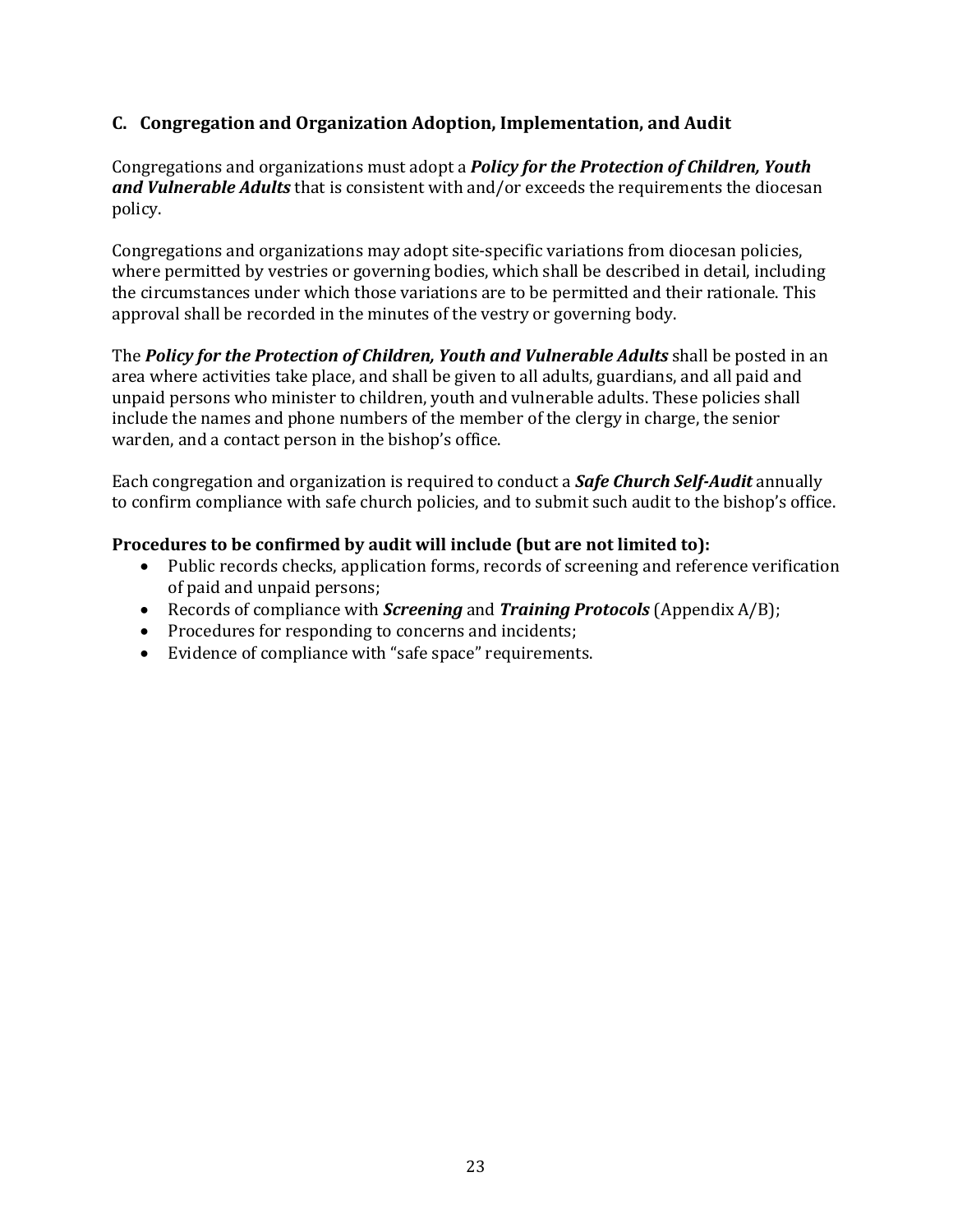|                                         | <b>Ministry Function</b>                                  | <b>Public Records</b><br><b>Check</b> | Application,<br>Interview,<br><b>Reference Check</b> |
|-----------------------------------------|-----------------------------------------------------------|---------------------------------------|------------------------------------------------------|
| <b>Staff &amp; Contracted Ministers</b> | Clergy                                                    | X                                     | X                                                    |
|                                         | <b>Church Employees</b>                                   | X                                     | X                                                    |
|                                         | Church Staff - unpaid                                     | $\overline{X}$                        | X                                                    |
|                                         | Church contractors (1099)                                 | Depends                               | Depends                                              |
|                                         | Diocesan Employees                                        | $\mathbf X$                           | X                                                    |
|                                         | Diocesan Staff - unpaid                                   | X                                     | X                                                    |
|                                         | Diocesan contractors (1099)                               | Depends                               | Depends                                              |
|                                         | Day School Staff                                          | $\mathbf X$                           | $\mathbf X$                                          |
|                                         | Day School Teachers                                       | $\mathbf X$                           | $\mathbf X$                                          |
|                                         | Day School Volunteers                                     | $\mathbf X$                           | $\mathbf X$                                          |
|                                         |                                                           |                                       |                                                      |
| <b>Program Supervisors</b>              | Child/Youth Choir Director                                | $\mathbf X$                           | X                                                    |
|                                         | Choir Director                                            | $\boldsymbol{X}$                      | $\mathbf X$                                          |
|                                         | <b>Commissioned Ministry Teams</b>                        | $\mathbf X$                           | $\mathbf X$                                          |
|                                         | Director of Religious Education                           | $\boldsymbol{X}$                      | $\mathbf X$                                          |
|                                         | Camp Director                                             | $\boldsymbol{X}$                      | $\mathbf X$                                          |
|                                         | <b>Youth Minister</b>                                     | $\boldsymbol{X}$                      | $\mathbf X$                                          |
|                                         | VBS/Day Camp Director                                     | X                                     | X                                                    |
|                                         | <b>Other Program Supervisors</b>                          | X                                     | X                                                    |
|                                         |                                                           |                                       |                                                      |
| <b>Program Participants</b>             | <b>Acolyte Mentor</b>                                     | X                                     |                                                      |
| (non-supervisory)                       | <b>Choir Parents</b>                                      |                                       |                                                      |
|                                         | <b>Church School Teacher</b>                              | X                                     |                                                      |
|                                         | Counselor in Training                                     | 18 and older                          | X                                                    |
|                                         | Nursery worker - unpaid                                   | X                                     |                                                      |
|                                         | Teenage assistants                                        |                                       |                                                      |
|                                         | Musicians who work with youth                             | $\mathbf X$                           | X                                                    |
|                                         | Confirmation mentors                                      | $\mathbf X$                           | $\mathbf X$                                          |
|                                         | Tutors                                                    | $\mathbf X$                           |                                                      |
|                                         | <b>VBS/Day Camp Volunteers</b>                            | $\mathbf X$                           |                                                      |
|                                         | <b>Resident Camp Counselor</b>                            | $\mathbf X$                           | X                                                    |
|                                         | Parish Nurse                                              | $\mathbf X$                           | $\mathbf X$                                          |
|                                         | Lay Chaplains                                             | $\mathbf X$                           | $\mathbf X$                                          |
|                                         | Youth Group/Event Leaders                                 | $\mathbf X$                           | $\mathbf X$                                          |
|                                         | <b>Mission Trip Leaders</b>                               | $\overline{X}$                        | X                                                    |
|                                         |                                                           |                                       |                                                      |
| <b>Drivers</b>                          | Drivers                                                   | <b>DMV</b>                            |                                                      |
| Governance                              | Wardens                                                   | Criminal & Credit                     |                                                      |
|                                         |                                                           |                                       |                                                      |
|                                         | Vestry                                                    | Criminal & Credit                     |                                                      |
|                                         | Treasurer/Check Signers<br>Other Elected/Appointed Boards |                                       |                                                      |
|                                         |                                                           |                                       |                                                      |
| <b>Key/Building Access</b>              | Altar Guild                                               | Recommended                           |                                                      |
|                                         | <b>Building Hosts</b>                                     | Recommended                           |                                                      |
|                                         |                                                           |                                       |                                                      |
| <b>Home Visitors</b>                    | <b>Eucharistic Visitors</b>                               | $\mathbf X$                           | X                                                    |
|                                         | <b>Pastoral Care Visitors</b>                             | $\mathbf X$                           | $\mathbf X$                                          |
|                                         | <b>Stephen Ministers</b>                                  | $\mathbf X$                           | $\mathbf X$                                          |
|                                         |                                                           |                                       |                                                      |

# **Appendix A: Diocese of Southern Virginia Safe Church Screening Protocols**

**If you do not see your role on this list please contact the diocesan office for guidance.**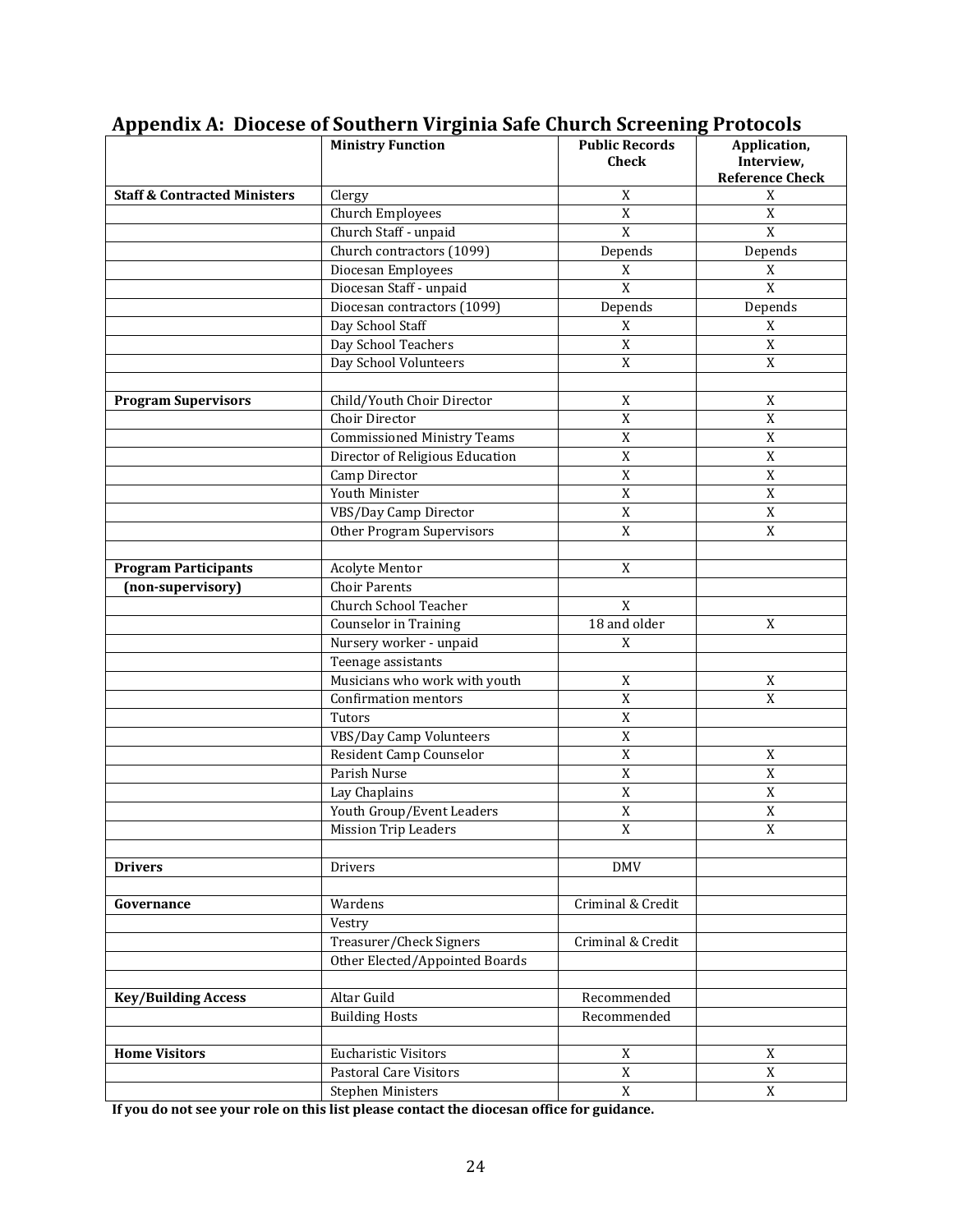|                                                   | <b>Ministry Function</b>           | <b>Universal Training</b> | <b>Specialized Training</b> |
|---------------------------------------------------|------------------------------------|---------------------------|-----------------------------|
| <b>Staff &amp; Contracted Ministers</b><br>Clergy |                                    |                           | X                           |
|                                                   | <b>Church Employees</b>            |                           | $\overline{X}$              |
|                                                   | Church Staff - unpaid              |                           | $\overline{X}$              |
|                                                   | Church contractors (1099)          | $\boldsymbol{X}$          |                             |
|                                                   | Diocesan Employees                 |                           | X                           |
|                                                   | Diocesan Staff - unpaid            |                           | $\mathbf X$                 |
|                                                   | Diocesan contractors (1099)        | X                         |                             |
|                                                   | Day School Staff                   |                           | X                           |
|                                                   | Day School Teachers                |                           | $\mathbf X$                 |
|                                                   | Day School Volunteers              |                           | $\overline{X}$              |
|                                                   |                                    |                           |                             |
| <b>Program Supervisors</b>                        | Child/Youth Choir Director         |                           | $\mathbf X$                 |
|                                                   | Choir Director                     |                           | $\overline{X}$              |
|                                                   | <b>Commissioned Ministry Teams</b> |                           | $\overline{X}$              |
|                                                   | Director of Religious Education    |                           | $\overline{X}$              |
|                                                   | Camp Director                      |                           | $\mathbf X$                 |
|                                                   | Youth Minister                     |                           | $\mathbf X$                 |
|                                                   | VBS/Day Camp Director              |                           | $\mathbf X$                 |
|                                                   | <b>Other Program Supervisors</b>   |                           | $\mathbf X$                 |
|                                                   |                                    |                           |                             |
| <b>Program Participants</b>                       | <b>Acolyte Mentor</b>              | $\mathbf X$               |                             |
| (non-supervisory)                                 | <b>Choir Parents</b>               | $\overline{X}$            |                             |
|                                                   | <b>Church School Teacher</b>       | $\mathbf X$               |                             |
|                                                   | Counselor in Training              | $\mathbf X$               |                             |
|                                                   | Nursery worker - unpaid            | $\mathbf X$               |                             |
|                                                   | Teenage assistants                 | $\mathbf X$               |                             |
|                                                   | Musicians who work with youth      | $\mathbf X$<br>X          |                             |
|                                                   | Confirmation mentors<br>Tutors     | $\mathbf X$               |                             |
|                                                   | VBS/Day Camp Volunteers            | $\mathbf X$               |                             |
|                                                   | Resident Camp Counselor            |                           | $\mathbf X$                 |
|                                                   | Parish Nurse                       |                           | $\overline{X}$              |
|                                                   | Lay Chaplains                      |                           | $\overline{X}$              |
|                                                   | Youth Group/Event Leaders          |                           | $\mathbf X$                 |
|                                                   | <b>Mission Trip Leaders</b>        |                           | $\mathbf X$                 |
|                                                   |                                    |                           |                             |
| <b>Drivers</b>                                    | Drivers                            | X                         |                             |
|                                                   |                                    |                           |                             |
| Governance                                        | Wardens                            |                           | X                           |
|                                                   | Vestry                             |                           | $\overline{X}$              |
|                                                   | Treasurer                          |                           | $\mathbf X$                 |
|                                                   | Other Elected/Appointed Boards     |                           | $\overline{X}$              |
|                                                   |                                    |                           |                             |
| <b>Key/Building Access</b>                        | Altar Guild                        | X                         |                             |
|                                                   | <b>Building Hosts</b>              | $\mathbf X$               |                             |
|                                                   |                                    |                           |                             |
| <b>Home Visitors</b>                              | Eucharistic Visitors               |                           | X                           |
|                                                   | <b>Pastoral Care Visitors</b>      |                           | $\overline{X}$              |
|                                                   | <b>Stephen Ministers</b>           |                           | $\overline{X}$              |

# **Appendix B: Diocese of Southern Virginia Safe Church Training Protocols**

**If you do not see your role on this list please contact the diocesan office for guidance.**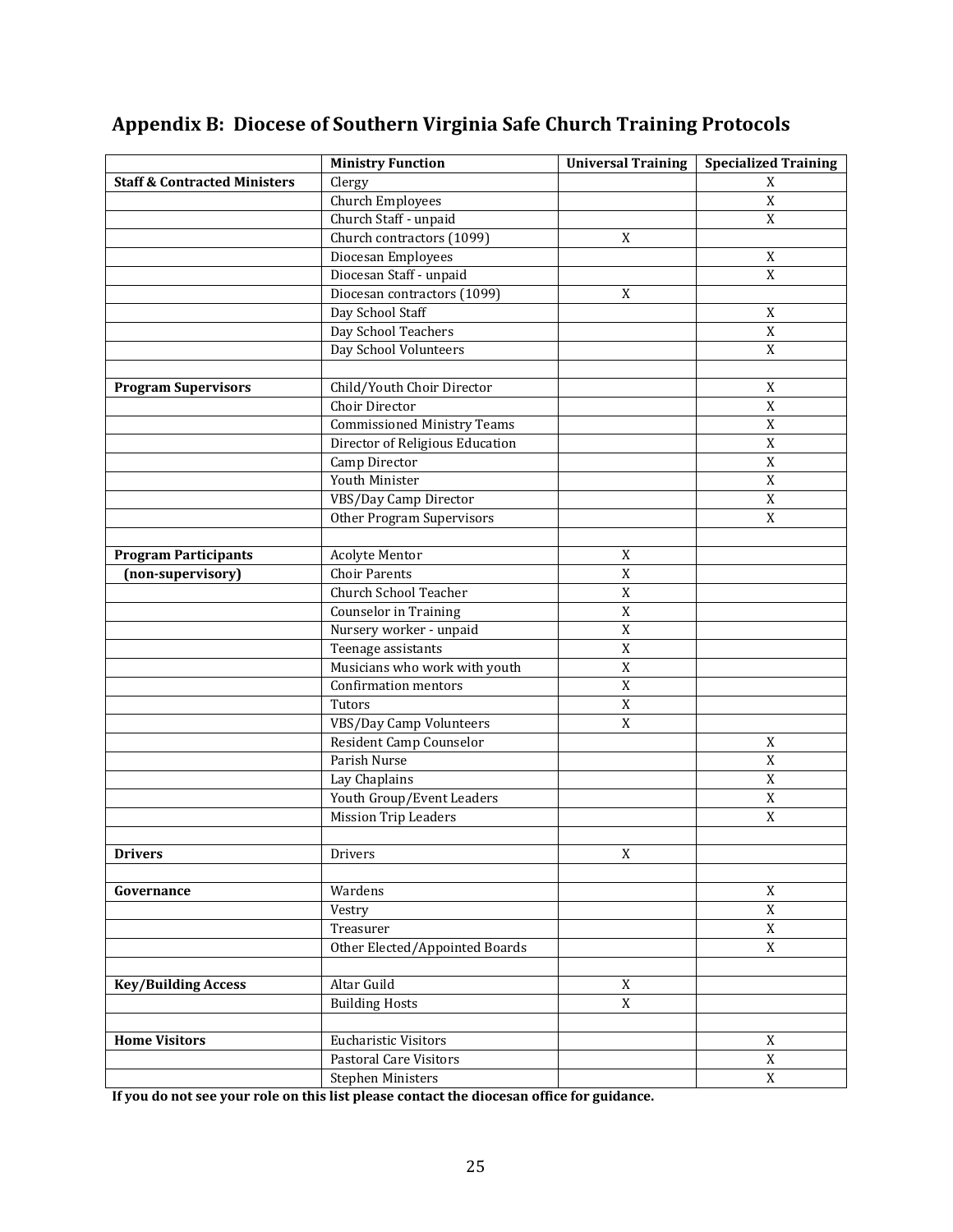# **Appendix C: Diocese of Southern Virginia Recommended Practices and Guidelines for Social Media and Electronic Communications**

As an ever increasing number of people use and prefer digital communication over other forms, it is essential that the church be present in this mission field. Social networks and email can enhance communication, faith sharing and deepen relationship. The following recommended guidelines apply commonly accepted principles of health boundaries and safe church to digital networking and communication.

# **Commonly Accepted Principles of Healthy Boundaries and Safe Church**

- Adults have more power than children and youth.
- Clergy have more power than people with whom they have a pastoral relationship.
- The mutuality of friendship cannot exist when there is a disparity of power.
- Two unrelated adults must be able to maintain visual contact with each other any time they engage in ministry with children or youth.
- Windows in doors allow transparency of interactions with children, youth and adults who may be vulnerable.

# **General Information about Digital Communication**

- All communication send digitally (email, social networking sites, notes or posts, etc.) is NOT confidential and may be shared or re-posted to others.
- Interactions in the virtual world need to be transparent, as a window in the door provides transparency in the physical world.
- In the virtual world healthy boundaries and safe church practices must be adhered to as they are in the in the physical world.
- In the virtual world, "friend" can mean anyone with whom you are willing to communicate through that medium. In the physical world, friend can mean much more in terms of intimacy, self-disclosure, mutuality and expectations for relationship.
- Laws regarding mandated reporting of suspected abuse/neglect/exploitation of children, youth, elders and vulnerable adults apply in the virtual world as they do in the physical world.

# **Recommended Practices & Guidelines for Interactions with Children & Youth**

## **Relationships on Social Networking Sites**

- Adults who minister to children and youth are strongly encouraged to set very stringent privacy settings on any social networking profile. Individual personal profiles may be used to interact with real friends, family and peers. Adults should not submit "friend" requests to minors or youth. Youth may not be able to decline such requests due to the disparity of power between youth and adults. Youth may ask to be "friends," and adults should discern the level of contact they want to maintain with youth prior to responding to these requests.
- If an adult chooses to accept friend requests from minors or youth who are associated with their community of faith, other adult leaders must have full access to all aspects of that adult's profile and correspondence.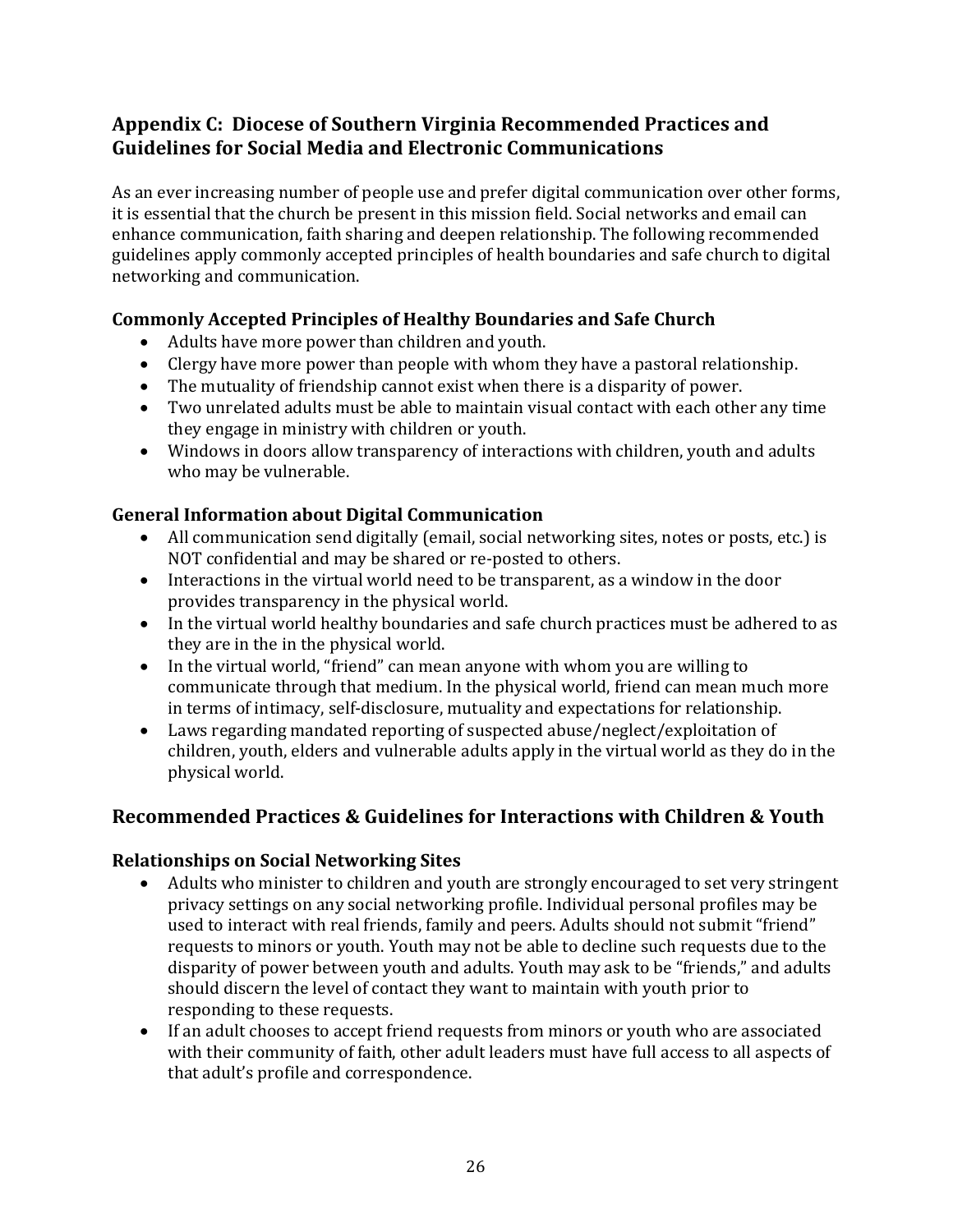- Adults who want to connect via a social networking site with youth to whom they minister are strongly encouraged to set up a closed group account that the youth may join. Youth requesting to "friend" an adult can then be invited to join this group rather than be accepted as a friend on an adult's personal profile account. The purpose of these two separate accounts is to create a line of privacy and maintain healthy boundaries with youth and real family, friends and colleagues.
- Any material on any site (whether affiliated with the church or not) that raises suspicion that a child has been or will be abused/neglected/exploited should be immediately reported to the clergy and/or appropriate local authorities. If the material is on a church affiliated site, that material should be documented for church records and then removed from the site after consultation with appropriate local authorities and/or police.

## **Groups on Social Networking Sites**

- Closed groups, but not "hidden" groups, should be used for youth groups (I2A, Rite 13, Confirmation, Pilgrimage, mission trips, etc.)
- Groups should have at least two unrelated adult administrators as well as at least two youth administrators
- Invitations to youth to join the group should be made by youth administrators, unless a youth previously asked an adult administrator to invite him/her to join the group.
- Norms should be created to govern what content is appropriate and inappropriate for an online youth group.
- Any material on any site (whether affiliated with the church or not) that raises suspicion that a child has been or will be abused/neglected/exploited should be immediately reported to the clergy and/or appropriate local authorities. If the material is on a church affiliated site, that material should be documented for church records and then removed from the site after consultation with appropriate local authorities and/or police.
- Inappropriate material that does not raise suspicion that a child has been or will be abused/neglected/exploited should be immediately removed from the site.
- Any content that details inappropriate behavior (outside the bounds of the established norms) during a church sponsored activity should be addressed by adult youth leaders and parents.
- Social networking groups for youth should be open to parents of current members.
- Parents should be informed that the content of youth pages or groups that are not sponsored by the church are NOT within the purview of adult youth leaders.
- Adult leaders of youth groups and former youth members who, due to departure, removal from position, or are no longer eligible because they "aged out" of a program should be immediately removed from digital communication with youth groups via social networking sites, list serves, etc.

#### **Recommendations for Norms for Social Networking Site Groups**

Norms should acknowledge that materials posted on church sponsored sites and/or group pages are NOT confidential. Norms should also acknowledge that content deemed inappropriate will be removed from the site or group page. The following issues should also be addressed:

• Appropriate language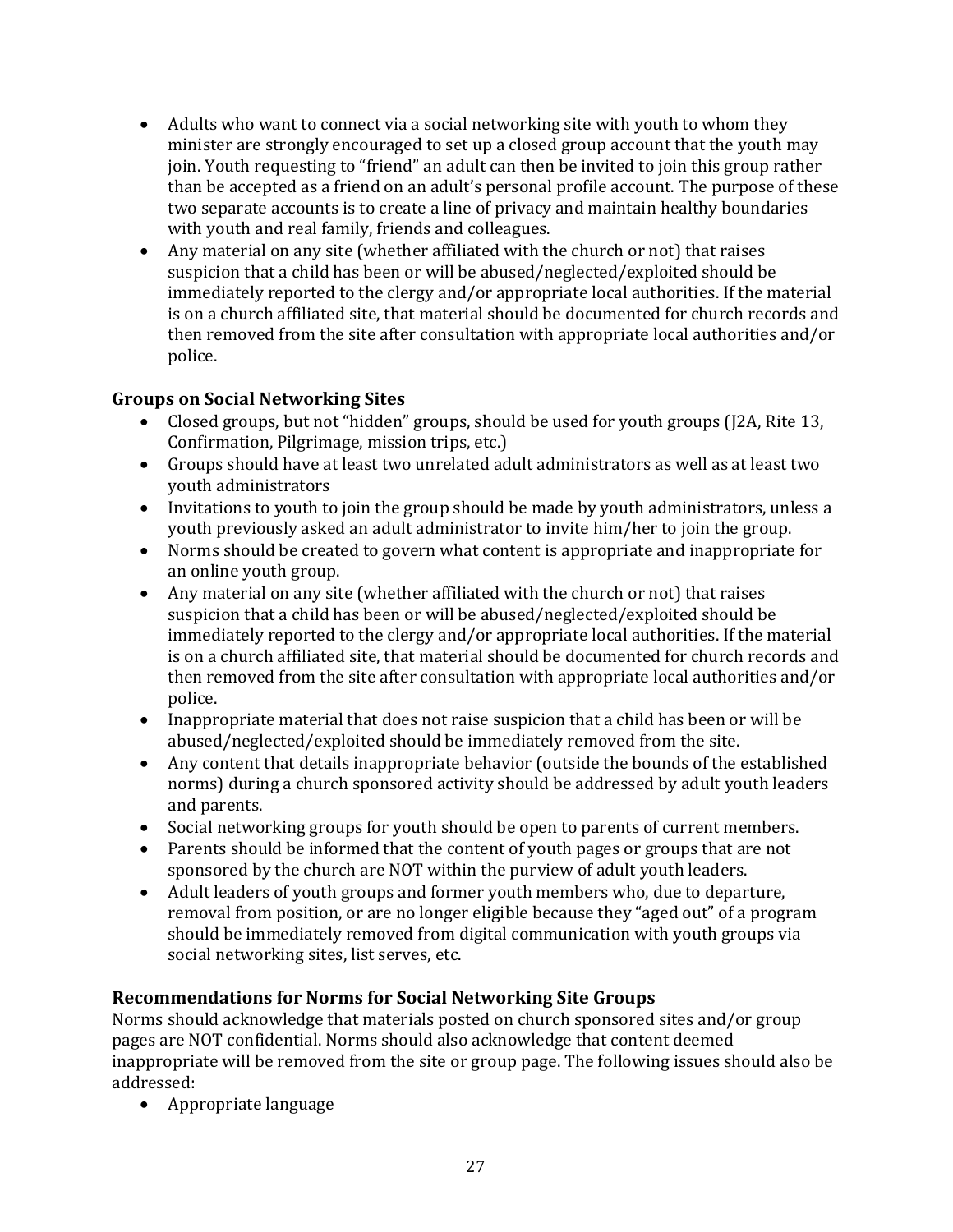- Eligibility of membership
- Loss of eligibility of membership
- Who, how and when may photos be tagged (e.g. members may tag themselves in a photo but may not tag others)
- Appropriate and inappropriate behavior of members
- Compliance with mandated reporter laws regarding suspected abuse/neglect/exploitation

# **Recommended Practices & Guidelines for Interactions with Adults**

- Clergy are strongly encouraged to set very stringent privacy settings on any social networking profile to shield both adult and youth members from viewing content that may be inappropriate.
- Clergy should not submit "friend" requests to parishioners and others to whom they minister. The disparity of power may not give the other person the ability to decline such a request.
- Clergy who want to interact with parishioners via a social networking site may want to consider setting up a group account that all parishioners may join. The purpose of having a separate personal profile and a parish group is to create a line of privacy and maintain healthy boundaries with parishioners and real family, friends and colleagues.
- Clergy should consider the impact of declining a "friend" request from parishioners. These encounters may create a tension in "real world" relationships. Clergy can direct "friend" requests from parishioners to the parish's group page.
- Clergy who work directly with youth are encouraged to establish church-sponsored digital communications groups to maintain contact with youth members.
- When a cleric's ministry at a parish or other ministry setting ends, the cleric should remove parishioners as "friends" or contacts in all forms of digital communications.

# **Recommendations for Video Chats, Blogs or Video Blogs**

- Adults should refrain from initiating video chats with youth.
- Participants in a video chat or blog should consider what will be shown in the video such as their surroundings, their clothing/state of dress, etc.
- All transcripts of online text chats, video chats, blogs or video blogs should be saved when possible.
- All clergy and adults engaged in ministry with youth should consider the content and nature of any post that will be read by or visible to youth. Your voice is often considered the voice of the church.

# **Recommendations for Publishing/Posting Photos and other online content**

- Congregations must inform participants when they are being videoed because church buildings are not considered public space.
- Any faith community that distributes video of its worship services or activities on the web or via other broadcast media must post signs that indicate the service will be broadcast.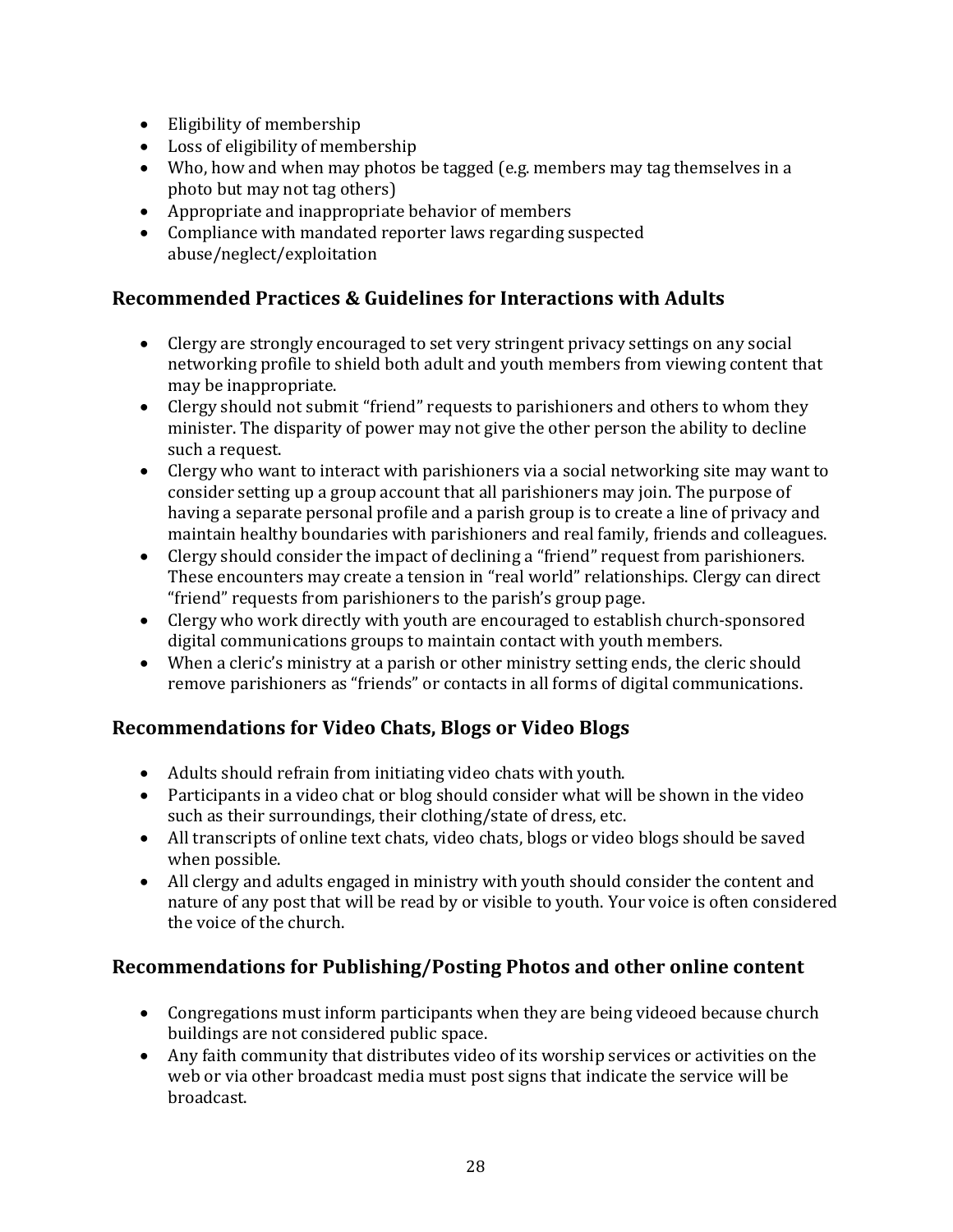- For children under age 18, congregations may only post photos/video for which they have a release on file for any minors featured in the photo or video. Congregations are encouraged to develop an "opt-out" photo and video policy for adults. Photos and video that feature adults may be taken and published except for those adults who request to not have their photos shared. A **Media Opt Out Form** is useful for this purpose.
- Congregations should establish a policy regarding the identification or "tagging" of individuals in online photos. The best practice is to not identify or "tag" any individuals in photos or videos. Tagging of youth and children is prohibited. When written permission is obtained from parents/guardians, the captioning of photos or videos of minors is permitted. The caption should not include the minor's full name, nor should it be linked to any online profile.
- Only photos that respect the dignity of every person depicted in the image should be published.

# **Recommendations for Use of Email or Texting (Includes Twitter)**

- Email can be an appropriate means of communicating basic factual information such as the time of an event, agenda for a meeting, text of a document, etc.
- Email is not an appropriate communication method for matters that are pastorally or legally sensitive, emotionally charged or require extensive conversation.
- If an email message is longer than a few sentences, then the matter might be more properly addressed via live conversation.
- Humor and sarcasm can be easily misinterpreted in an email.
- All email users should take a moment to consider the ramifications of their message before clicking the "send" or "reply all" button.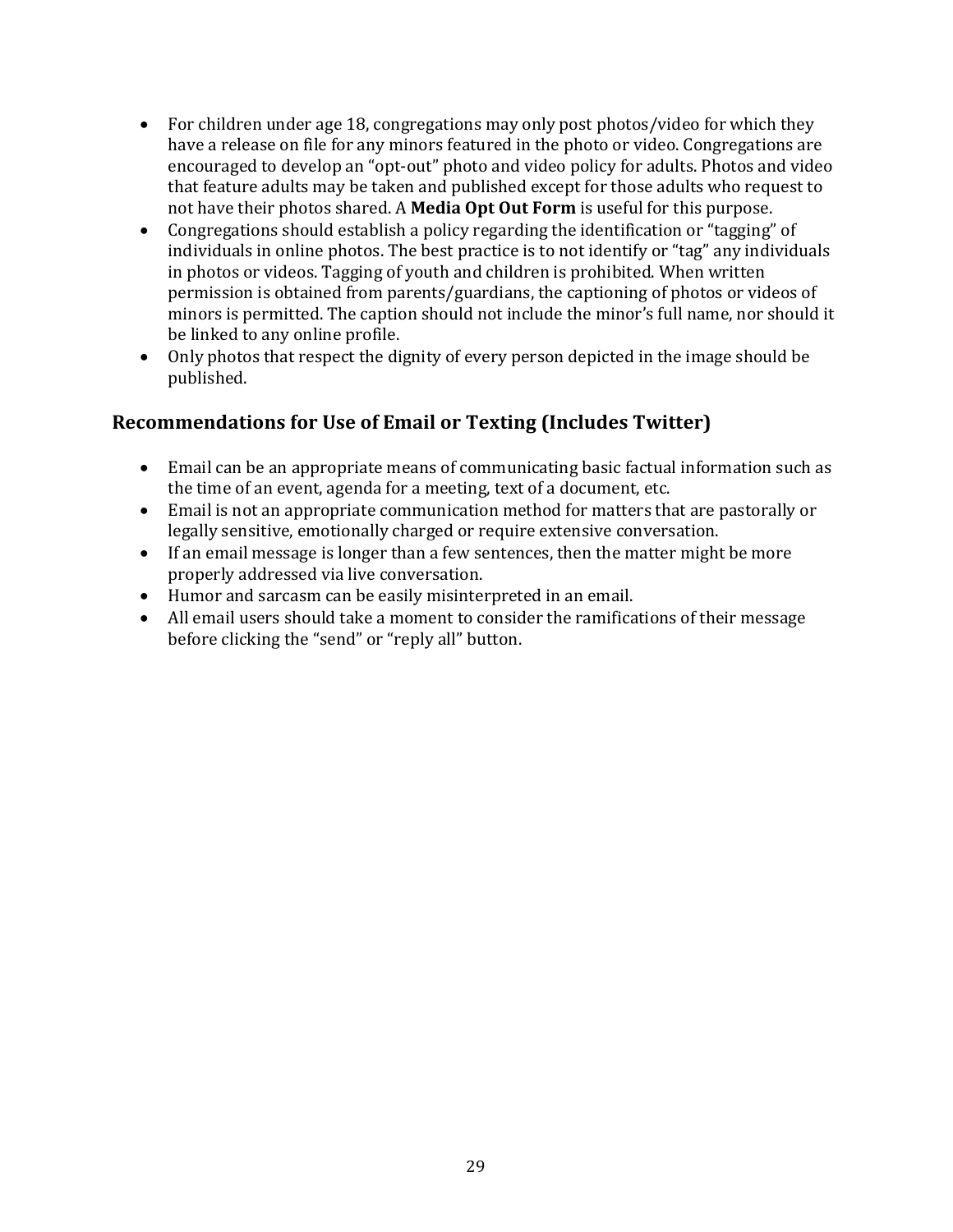# **Appendix D: Congregation/Organization Safe Church Annual Audit**

**Audit Year:** \_\_\_\_\_\_\_\_\_\_\_\_\_\_\_\_

#### **Audit is due to the Diocese of Southern Virginia by June 30**

|                                                             | Address: North Commission and Commission and Commission and Commission and Commission and Commission                    |  |  |  |
|-------------------------------------------------------------|-------------------------------------------------------------------------------------------------------------------------|--|--|--|
|                                                             |                                                                                                                         |  |  |  |
| Congregation/Organization's Designated Safe Church Contact: |                                                                                                                         |  |  |  |
| Name:                                                       | <u> 1989 - Andrea Stadt Britain, amerikansk politik (* 1908)</u>                                                        |  |  |  |
|                                                             | Phone Number: <u>National American Communication</u> Email: National American Communication Communication Communication |  |  |  |
|                                                             | When completing the form check the appropriate boxes and list dates when requested. If your                             |  |  |  |
|                                                             | congregation/organization takes additional steps to ensure compliance with the Policy for the                           |  |  |  |
|                                                             | Protection of Children, Youth and Vulnerable Adults please list them in the Notes section.                              |  |  |  |
| <b>POLICY ADOPTION</b>                                      |                                                                                                                         |  |  |  |
|                                                             | Our congregation/organization originally adopted the Policy for the Protection of Children,                             |  |  |  |
|                                                             | Youth and Vulnerable Adults as provided by the Diocese of Southern Virginia.                                            |  |  |  |
|                                                             |                                                                                                                         |  |  |  |
|                                                             | Check this box only if your congregation/organization has made additions to the Policy for                              |  |  |  |
|                                                             | the Protection of Children, Youth and Vulnerable Adults. We certify that this document                                  |  |  |  |
|                                                             | meets or exceeds the original Policy for the Protection of Children, Youth and Vulnerable                               |  |  |  |
|                                                             | Adults and is appropriate for our congregation/organization. A copy of the                                              |  |  |  |
| amended/adopted document is attached.                       |                                                                                                                         |  |  |  |
| Date Additions Adopted:                                     | <u> 1989 - Johann Barn, mars eta bainar eta industrial eta industrial eta industrial eta industrial eta industria</u>   |  |  |  |
|                                                             | Our congregation/organization has completed a yearly review of the Policy for the                                       |  |  |  |
|                                                             | Protection of Children, Youth and Vulnerable Adults for the current audit year.                                         |  |  |  |
|                                                             |                                                                                                                         |  |  |  |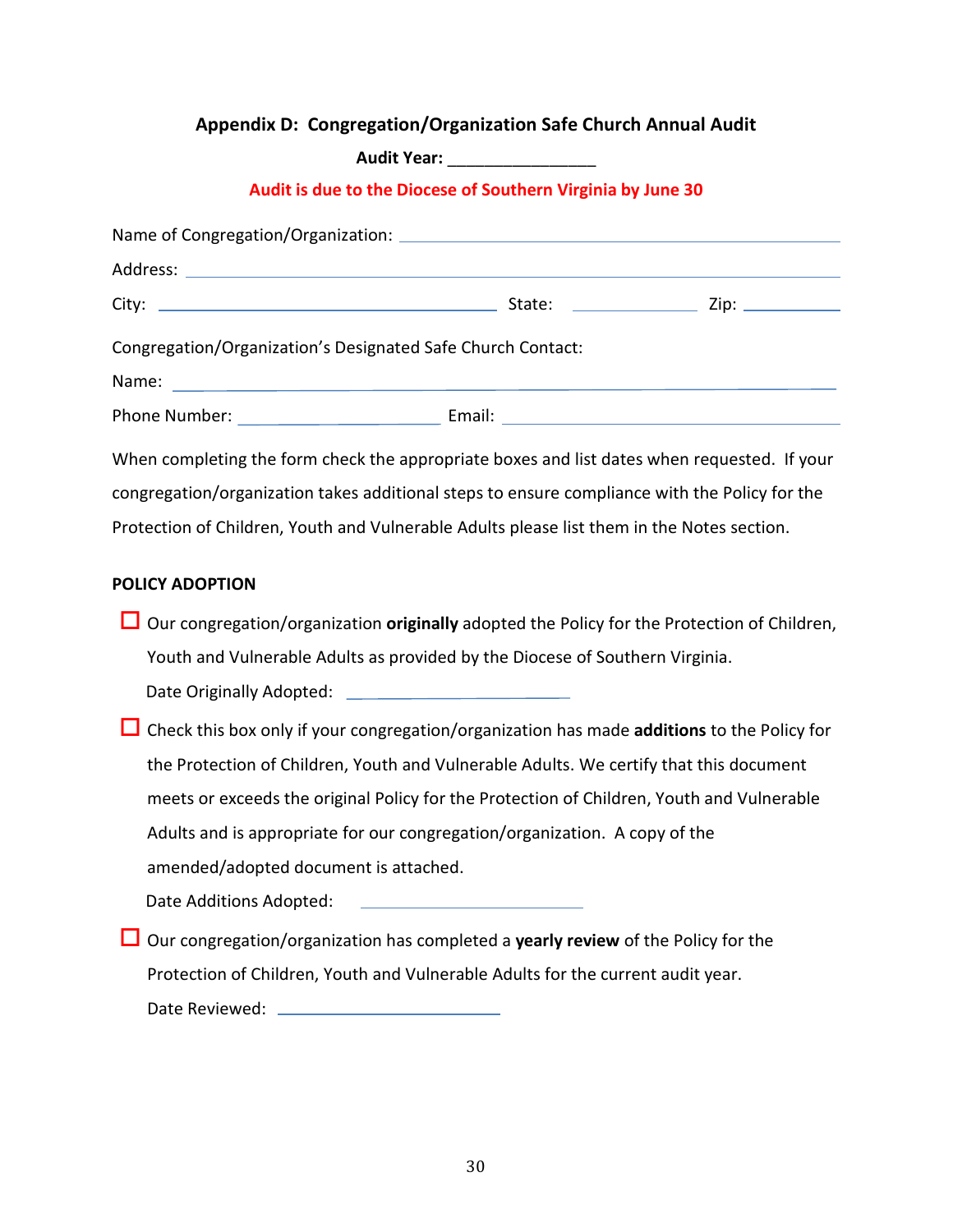#### **POLICY NOTIFICATION**

 $\Box$  A copy of the Policy for the Protection of Children, Youth and Vulnerable Adults is posted in an area where activities take place.

Location where the policy is posted:

 $\Box$  The Policy for the Protection of Children, Youth and Vulnerable Adults is given to adults, guardians, and all paid and unpaid persons who minister to children, youth and vulnerable adults.

#### **SCREENING OF MINISTRY LEADERS**

- $\Box$  Our congregation/organization screens ministry leaders, in accordance with the Policy for the Protection of Children, Youth and Vulnerable Adults Screening and Training Protocols, which includes:
	- A written application;
	- A personal interview;
	- Verification of personal references; and
	- Public records check, updated at least every 5 years.

| Who maintains these screening records? |  |
|----------------------------------------|--|
| Where are they maintained?             |  |
| Who has access to the records?         |  |

#### **TRAINING OF MINISTRY LEADERS**

- $\Box$  Our congregation/organization trains ministry leaders, in accordance with the Policy for the Protection of Children, Youth and Vulnerable Adults Screening and Training Protocols, which includes:
	- All leaders, paid or volunteer, have completed the appropriate Safe Church training for their role;
	- Certification of training is renewed every 3 years;
	- Ministry leaders receive and acknowledge receipt of a copy of the Policy for the Protection of Children, Youth and Vulnerable Adults.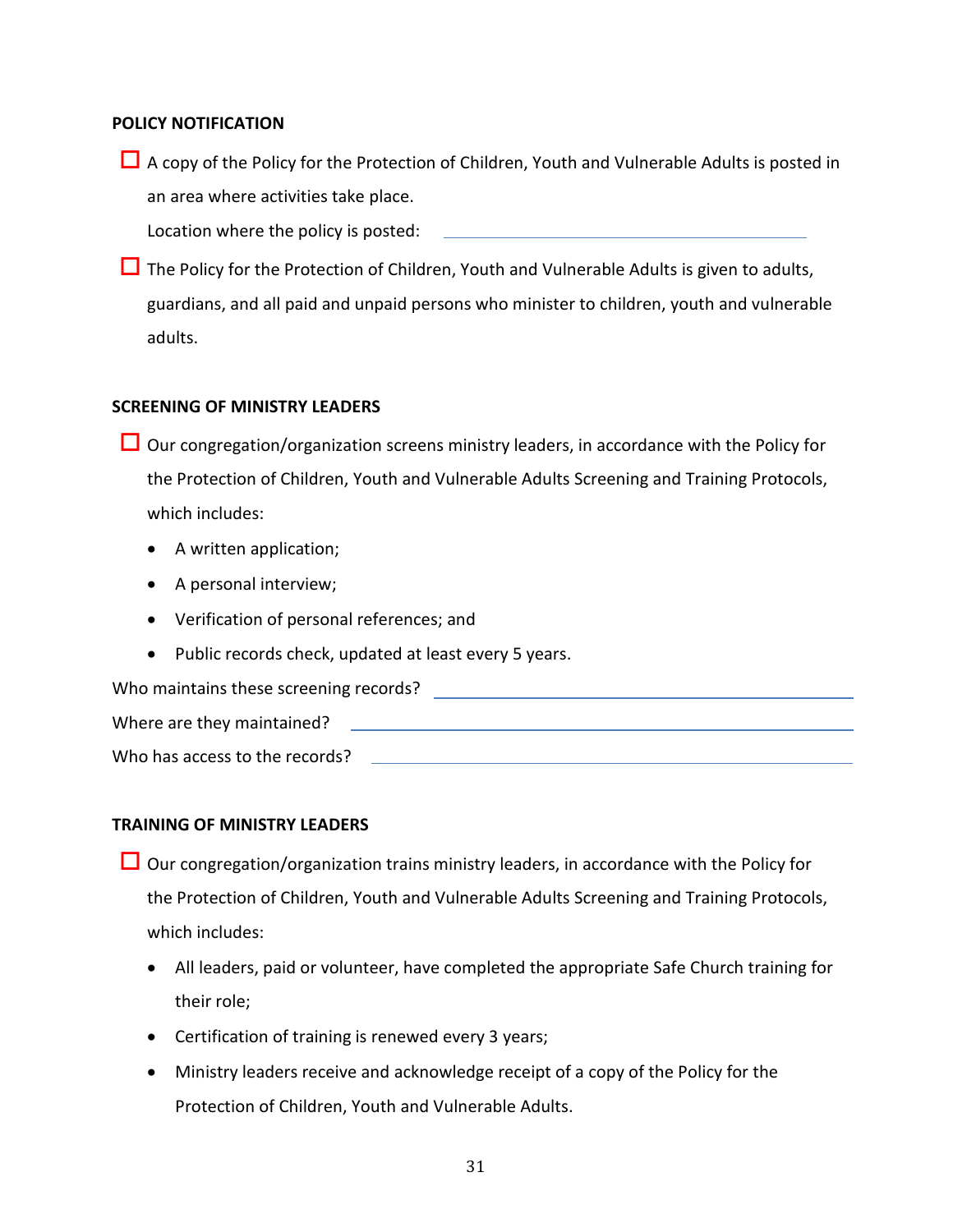Who maintains these training records?

Where are they maintained?

#### **SAFE PROGRAM SPACE**

- $\Box$  There are always two or more unrelated adults present in ministry settings and events designed for children and youth.
- $\Box$  All program space whose primary use is for children and youth is visually accessible.
- $\Box$  To the furthest extent possible, unoccupied spaces are locked when not in use.
- $\Box$  Alcoholic beverages are not stored in publicly accessible areas of the church buildings.
- $\Box$  Publicly accessible computers with internet access are password protected and children and youth use church computers only with supervision.
- $\Box$  Keys and electronic access to church spaces are limited to individuals who have met all requirements for screening and training.
- $\Box$  No one is denied the right, status, or access to an equal place in the life, worship, and governance of any program or activity because of race, color, ethnic origin, national origin, marital status, sex, sexual orientation, gender identity and expression, differing abilities, or socio-economic class.
- $\Box$  To the furthest extent possible, all spaces and settings for programs, activities, and ministry are accessible.

#### **RESPONDING TO CONCERNS/INCIDENTS**

- There is a well-understood procedure for responding to concerns and/or incidents of suspected abuse, neglect, or exploitation of children and youth and vulnerable adults, that includes:
	- Contact information for the local Child Protective Service and Adult Protective Service;
	- Contact information for the appropriate person to report/document the concern/incident to in the Congregation/Organization and Diocese;
	- Steps to take when individuals have concerns;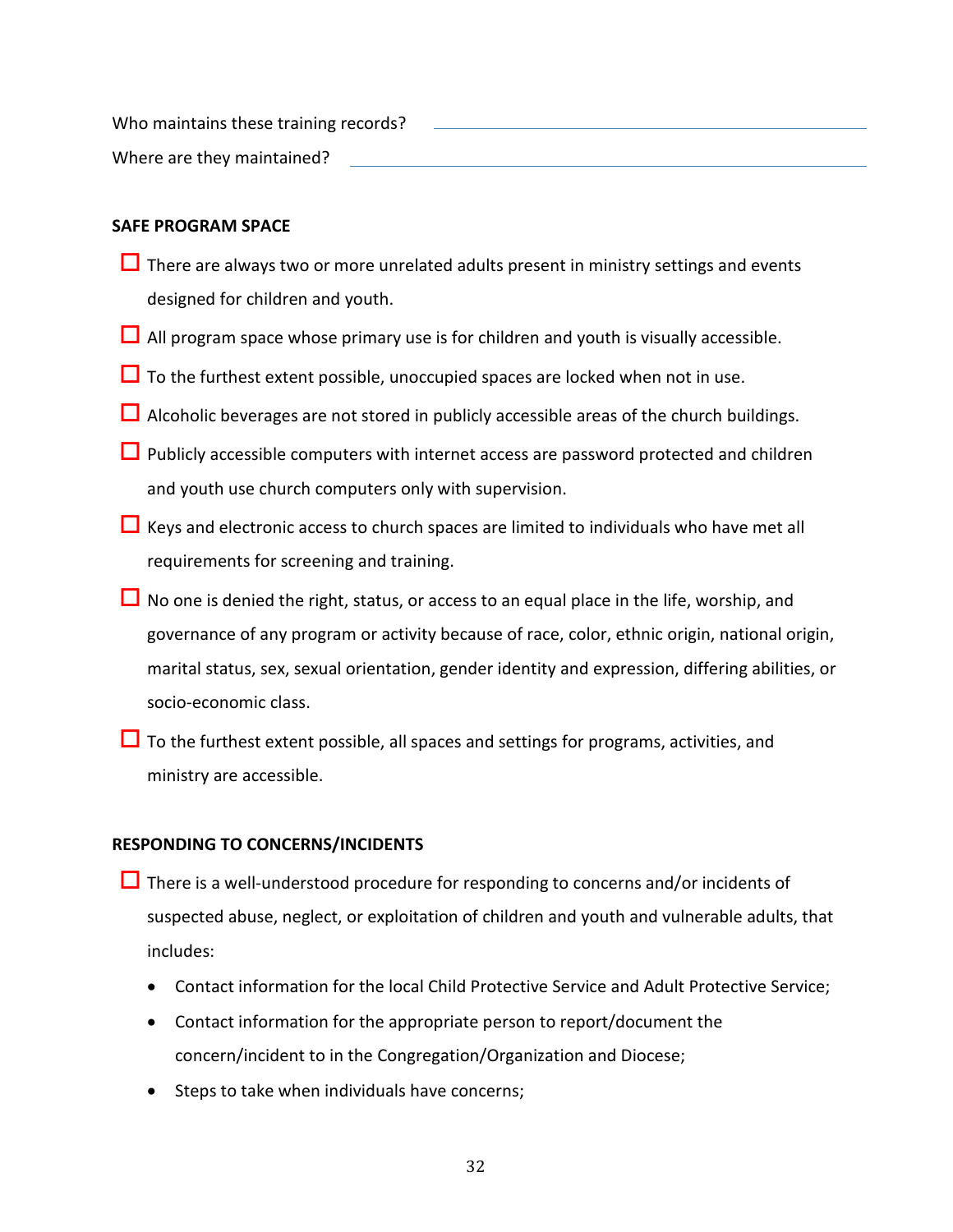• Follow-up procedures.

Copies of these procedures are posted in the following locations:

#### **NOTES**

If your congregation/organization has additional procedures to ensure compliance with the Policy for the Protection of Children, Youth and Vulnerable Adults please list the procedures below**:** 



Signature of Rector/Senior Warden:

Name of Individual Completing This Form: Date Form was Completed: \_\_\_\_\_\_\_\_\_\_

#### **Completed form can be submitted via mail to:**

**Canon for Formation Episcopal Diocese of Southern Virginia 11827 Canon Blvd, Suite 101 Newport News, VA 23606-3071**

**or via email to: [lfarlin@diosova.org.](mailto:lfarlin@diosova.org)**

#### **THE COMPLETED AUDIT FORM MUST BE SUBMITTED NO LATER THAN JUNE 30 OF EACH YEAR.**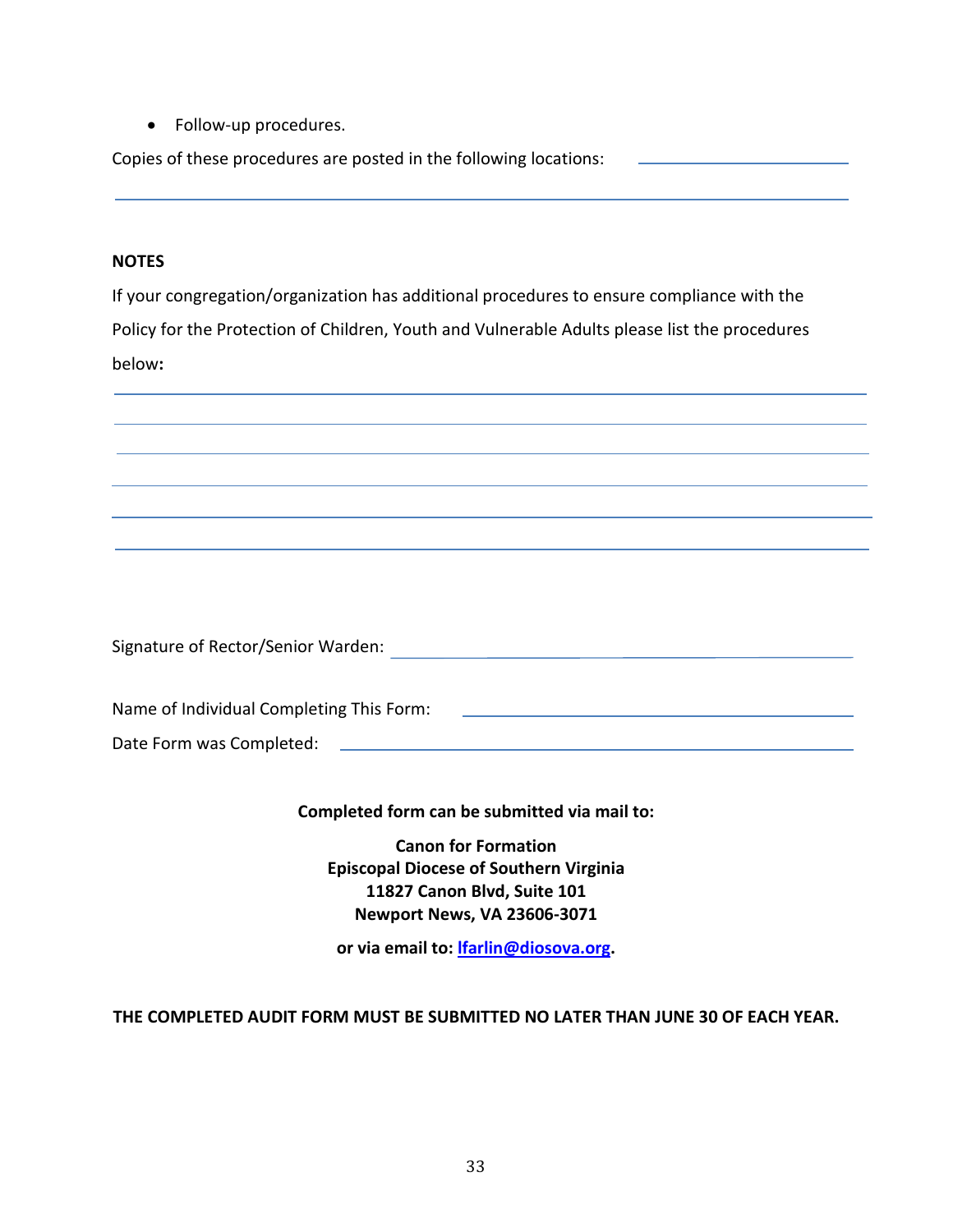# **Appendix E: Safe Church Resource Contact List**



# **EPISCOPAL DIOCESE OF SOUTHERN VIRGINIA SAFE CHURCH RESOURCE CONTACT LIST [Church Name]**

| <b>Name</b>            | <b>Title</b>                 | <b>Contact Information</b>                  |                                                   |
|------------------------|------------------------------|---------------------------------------------|---------------------------------------------------|
| The Rt. Rev.           |                              |                                             |                                                   |
| <b>Susan B. Haynes</b> | <b>Bishop</b>                | 757-213-3381                                | bishop@diosova.org                                |
| <b>Lynn Farlin</b>     | <b>Canon for Formation</b>   | 757-213-3377                                | <b>Ifarlin@diosova.org</b>                        |
| The Rev. Marguerite    |                              | 757-286-6874                                | margueritesr@gmail.com                            |
| <b>Alley</b>           |                              |                                             |                                                   |
|                        | <b>Intake Officers</b>       |                                             |                                                   |
| The Rev. Dale Custer   |                              | 804-399-4655                                | raymonddalecuster@gmail.com                       |
|                        |                              |                                             |                                                   |
| The Rev. Bob Gay       |                              | 757-253-0391                                | rggay@cox.net                                     |
|                        |                              |                                             |                                                   |
| The Rev. Susan Grimm   |                              | 434-738-3171                                | susaninmidlo@yahoo.com                            |
|                        | <b>Rector/Clergy in</b>      |                                             |                                                   |
|                        | Charge                       |                                             |                                                   |
|                        |                              |                                             |                                                   |
|                        | <b>Senior Warden</b>         |                                             |                                                   |
|                        |                              |                                             |                                                   |
|                        |                              |                                             |                                                   |
|                        | Director, Head, or           |                                             |                                                   |
|                        | other governing              |                                             |                                                   |
|                        | officer in the case of       |                                             |                                                   |
|                        | other organizations          |                                             |                                                   |
|                        | <b>Responsible Person(s)</b> |                                             |                                                   |
|                        | for programs and             |                                             |                                                   |
|                        | ministries with              |                                             |                                                   |
|                        | children, youth              |                                             |                                                   |
|                        | <b>Responsible Person(s)</b> |                                             |                                                   |
|                        | for programs and             |                                             |                                                   |
|                        | ministries with              |                                             |                                                   |
|                        | vulnerable adults            |                                             |                                                   |
|                        | <b>Adult Protective</b>      | 888-832-3858                                |                                                   |
|                        | <b>Services</b>              | For local Social Services Information visit |                                                   |
|                        |                              |                                             | http://www.dss.virginia.gov/localagency/index.cgi |
|                        | <b>Child Protective</b>      | 800-552-7096                                |                                                   |
|                        | <b>Services</b>              |                                             | For local Social Services Information visit:      |
|                        |                              |                                             | http://www.dss.virginia.gov/localagency/index.cgi |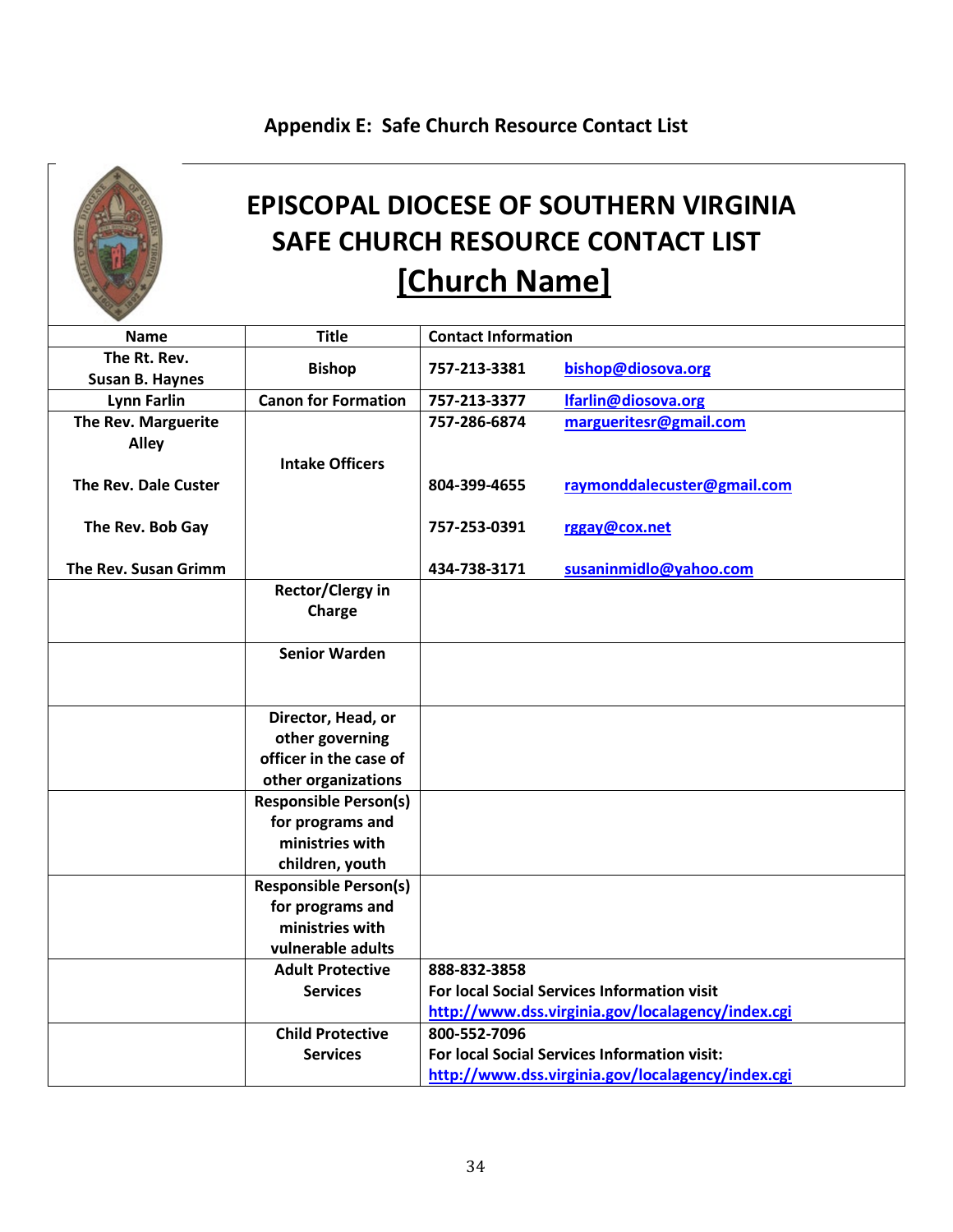# **Appendix F: JOB DESCRIPTION GUIDELINES**

For Volunteer Positions/Ministries

#### **MISSION FOCUS STATEMENT**

Why does the group exist? What function does it play in the church community? Who does it serve?

#### **QUALIFICATIONS**

List the specific qualifications needed to serve effectively in this role

#### **RESPONSIBILITIES**

Highlight the specific duties and responsibilities What factors will the individual be evaluated on?

#### **SUPERVISION**

Who does this individual report to - who supervises or is directly responsible for this ministry? Is it a clergy person, vestry member, or some other responsible party?

#### **SAFE CHURCH EXPECTATIONS**

Provide a copy of the Policy for the Protection of Children, Youth and Vulnerable Adults Highlight key essential policies that are core to this position

*Make sure to review the job description with the individual. It's a good idea to revisit and edit/update job descriptions each year.*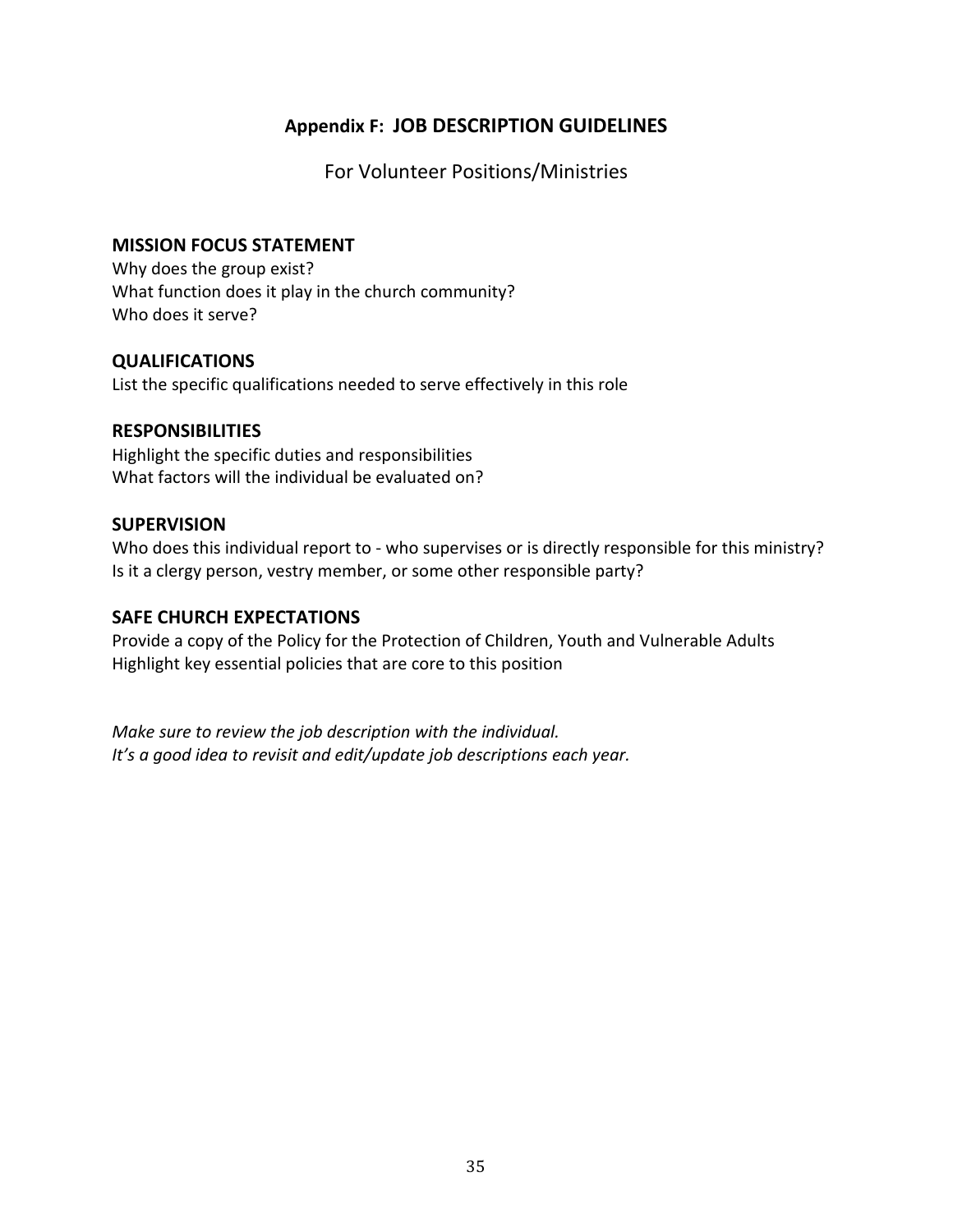# **Appendix G: SAMPLE APPLICATION FORM**

| <b>APPLICANT INFORMATION</b>             |                         |       |  |  |
|------------------------------------------|-------------------------|-------|--|--|
| Last Name:                               | First Name:             | M.I.: |  |  |
| <b>Street Address:</b>                   | City:                   |       |  |  |
| State:                                   | Zip Code:               |       |  |  |
| How long have you lived at this address? |                         |       |  |  |
| <b>Email Address:</b>                    | Phone:                  |       |  |  |
| Social Security #:                       | Best time to reach you: |       |  |  |
| Date Available:                          | Position Applied For:   |       |  |  |
| <b>EDUCATION HISTORY</b>                 |                         |       |  |  |
| Name of School:                          |                         |       |  |  |
| Address:                                 |                         |       |  |  |
| Dates Attended:                          |                         |       |  |  |
| Did you graduate?                        |                         |       |  |  |
| Degree Earned:                           |                         |       |  |  |
| Name of School:                          |                         |       |  |  |
| Address:                                 |                         |       |  |  |
| Dates Attended:                          |                         |       |  |  |
| Did you graduate?                        |                         |       |  |  |
| Degree Earned:                           |                         |       |  |  |
|                                          |                         |       |  |  |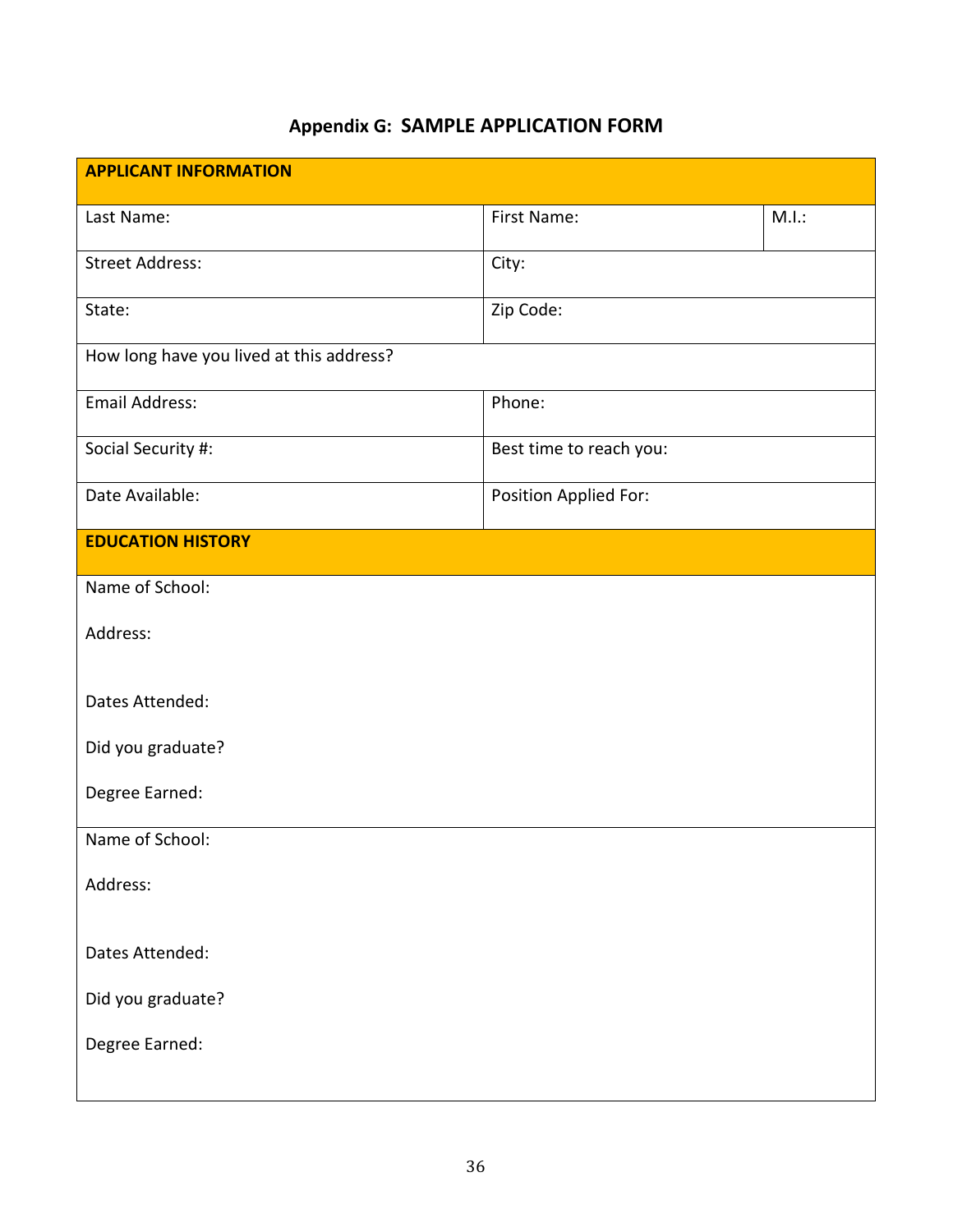| Name of School:                                                           |  |  |  |
|---------------------------------------------------------------------------|--|--|--|
| Address:                                                                  |  |  |  |
| Dates Attended:                                                           |  |  |  |
| Did you graduate?                                                         |  |  |  |
| Degree Earned:                                                            |  |  |  |
|                                                                           |  |  |  |
| <b>EMPLOYMENT HISTORY</b>                                                 |  |  |  |
| Current Employer:                                                         |  |  |  |
| Address:                                                                  |  |  |  |
| City/State/Zip:                                                           |  |  |  |
| Immediate Supervisor's Name:                                              |  |  |  |
| Immediate Supervisor's Phone #:                                           |  |  |  |
| Position Held:                                                            |  |  |  |
| Work Status: ______ Full-Time ____ Part-Time                              |  |  |  |
| Dates of Employment:                                                      |  |  |  |
| May we contact your previous supervisor for a reference? ___ Yes _____ No |  |  |  |
| Reason for Leaving:                                                       |  |  |  |
|                                                                           |  |  |  |
|                                                                           |  |  |  |
|                                                                           |  |  |  |
|                                                                           |  |  |  |
|                                                                           |  |  |  |
|                                                                           |  |  |  |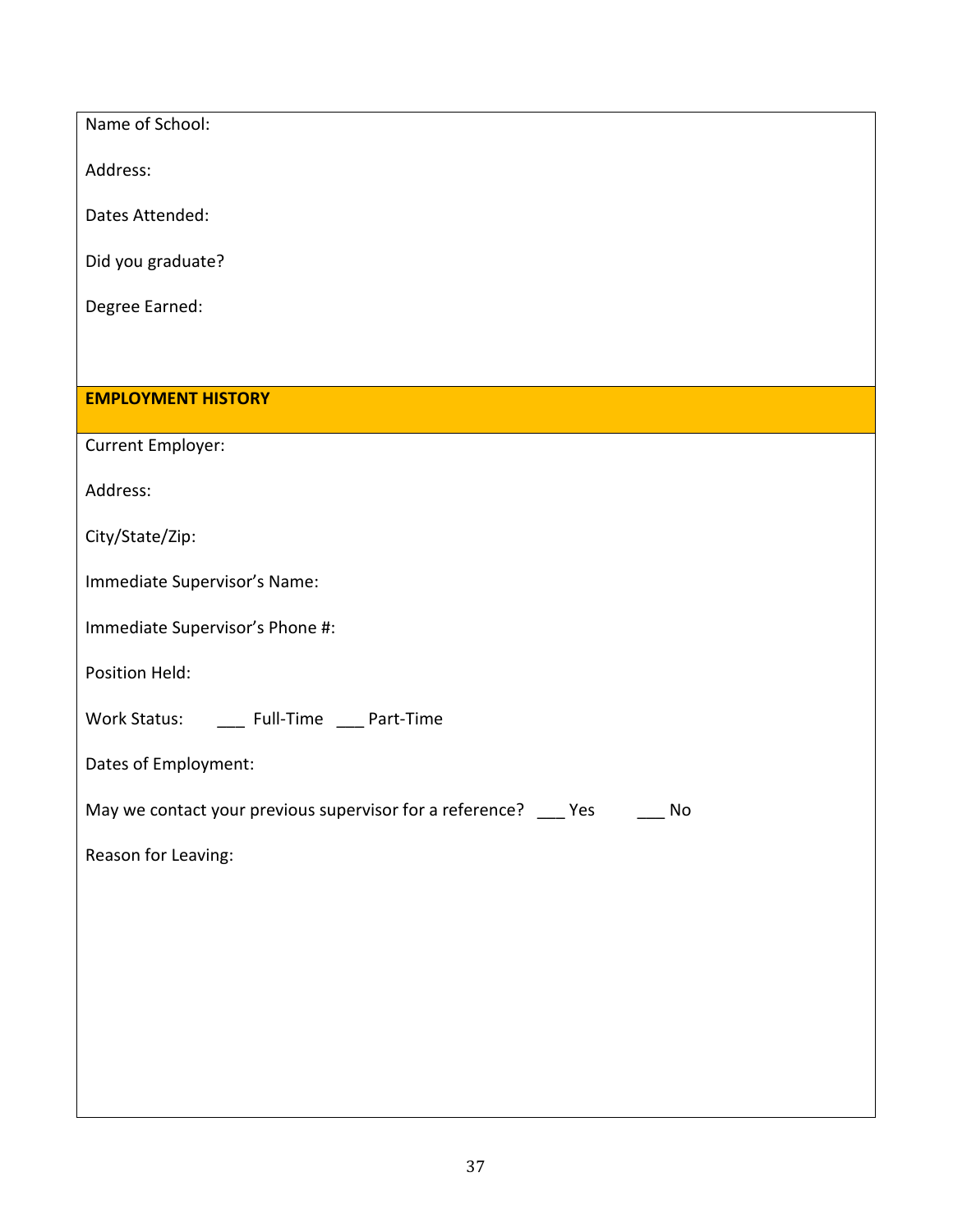| Previous Employer:                                                           |
|------------------------------------------------------------------------------|
| Address:                                                                     |
| City/State/Zip:                                                              |
| Immediate Supervisor's Name:                                                 |
| Immediate Supervisor's Phone #:                                              |
| Position Held:                                                               |
| Work Status: _______ Full-Time _____ Part-Time                               |
| Dates of Employment:                                                         |
| May we contact your previous supervisor for a reference? ____ Yes ____<br>No |
| Reason for Leaving:                                                          |
|                                                                              |
| Previous Employer:                                                           |
| Address:                                                                     |
| City/State/Zip:                                                              |
| Immediate Supervisor's Name:                                                 |
| Immediate Supervisor's Phone #:                                              |
| Position Held:                                                               |
| Work Status: ______ Full-Time ____ Part-Time                                 |
| Dates of Employment:                                                         |
| May we contact your previous supervisor for a reference? Yes<br>No           |
| Reason for Leaving:                                                          |
|                                                                              |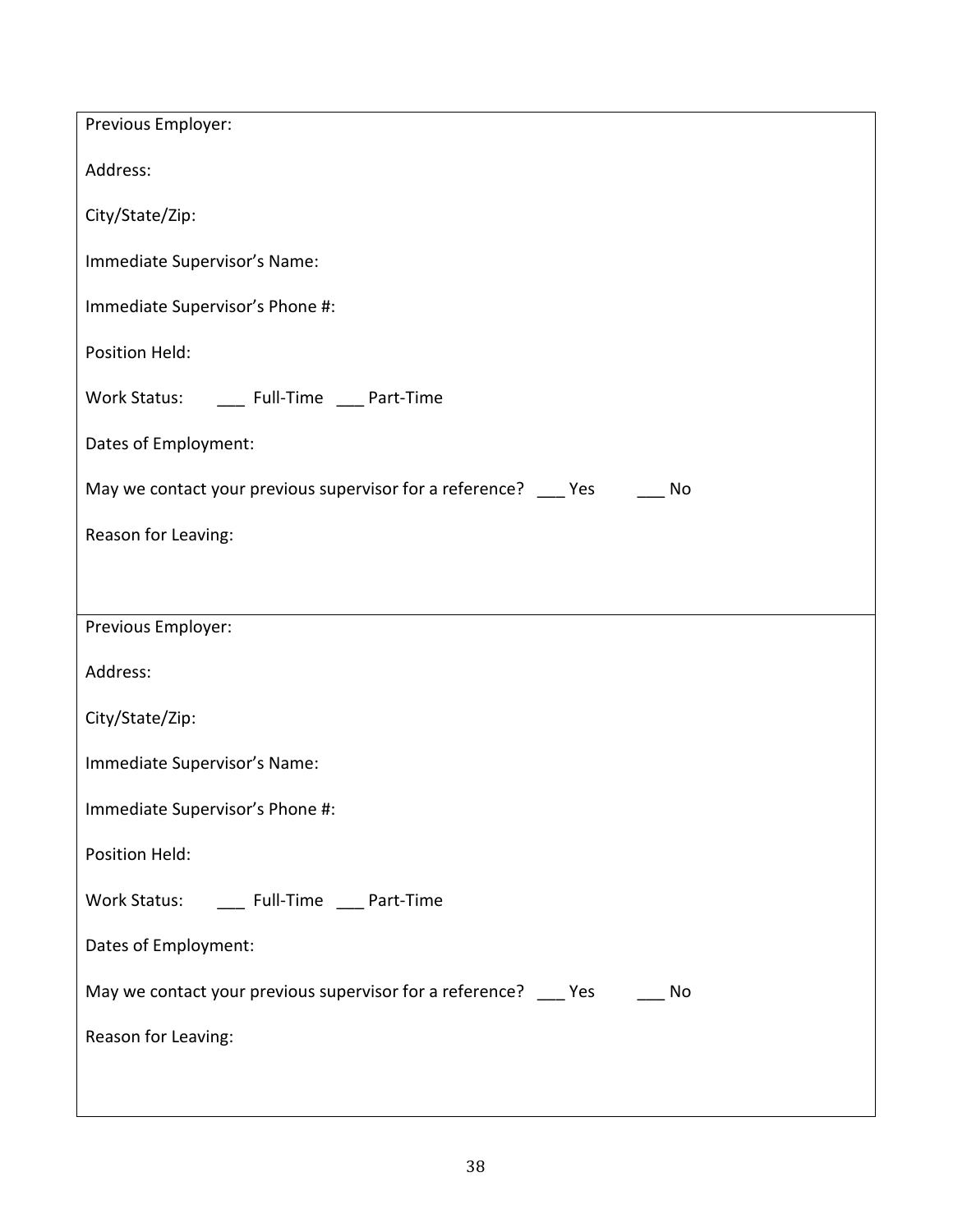| Previous Employer:                                                                                                                                                |
|-------------------------------------------------------------------------------------------------------------------------------------------------------------------|
| Address:                                                                                                                                                          |
| City/State/Zip:                                                                                                                                                   |
| Immediate Supervisor's Name:                                                                                                                                      |
| Immediate Supervisor's Phone #:                                                                                                                                   |
| Position Held:                                                                                                                                                    |
| Work Status: ______ Full-Time ____ Part-Time                                                                                                                      |
| Dates of Employment:                                                                                                                                              |
| May we contact your previous supervisor for a reference? ____ Yes ______ No                                                                                       |
| Reason for Leaving:                                                                                                                                               |
|                                                                                                                                                                   |
|                                                                                                                                                                   |
| VOLUNTEER EXPERIENCE - Include all experience working with children, youth or vulnerable adults.                                                                  |
| Attach additional sheet(s), if necessary.<br><b>Contract Contract Contract Contract Contract Contract Contract Contract Contract Contract Contract Contract C</b> |
| Organization:                                                                                                                                                     |
| Contact:                                                                                                                                                          |
| Phone:                                                                                                                                                            |
| Duties:                                                                                                                                                           |
| Dates (from/to):                                                                                                                                                  |
| Organization:                                                                                                                                                     |
| Contact:                                                                                                                                                          |
| Phone:                                                                                                                                                            |
| Duties:                                                                                                                                                           |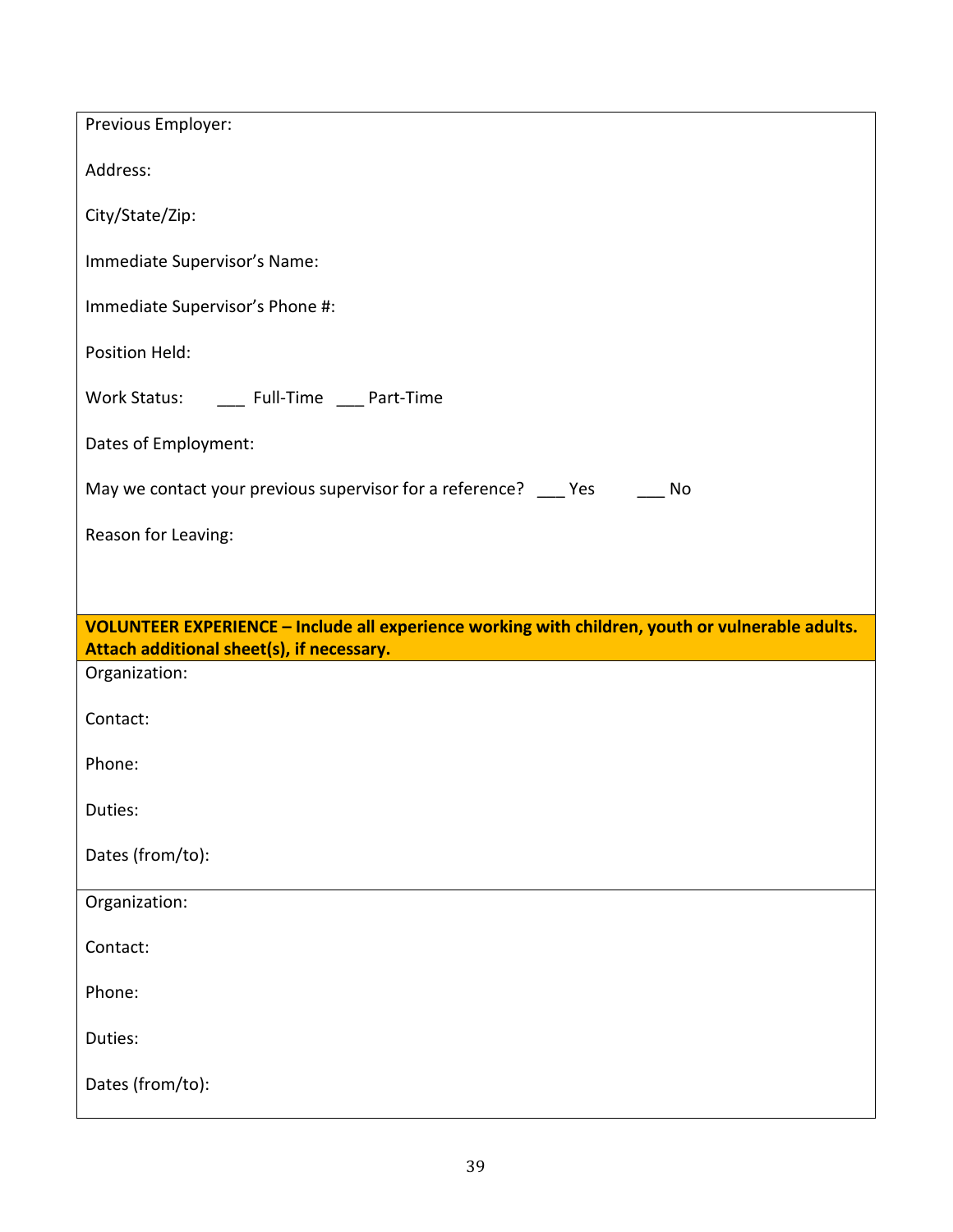| Organization:                                                                                                           |
|-------------------------------------------------------------------------------------------------------------------------|
| Contact:                                                                                                                |
| Phone:                                                                                                                  |
| Duties:                                                                                                                 |
| Dates (from/to):                                                                                                        |
| Organization:                                                                                                           |
| Contact:                                                                                                                |
| Phone:                                                                                                                  |
| Duties:                                                                                                                 |
| Dates (from/to):                                                                                                        |
| <b>POSITION</b>                                                                                                         |
| What position are you applying for?                                                                                     |
|                                                                                                                         |
| What interested you in the position?                                                                                    |
|                                                                                                                         |
|                                                                                                                         |
| What skills/gifts do you have that you can bring to the position you are applying for?                                  |
|                                                                                                                         |
| List any special skills, licenses, certifications, etc. that you have earned that would be helpful in this<br>position? |
| Are you legally eligible to work in this country? _____ Yes<br>No                                                       |
| Have you ever been accused of physically, sexually or emotionally abusing a child or adult?<br>Yes<br>No                |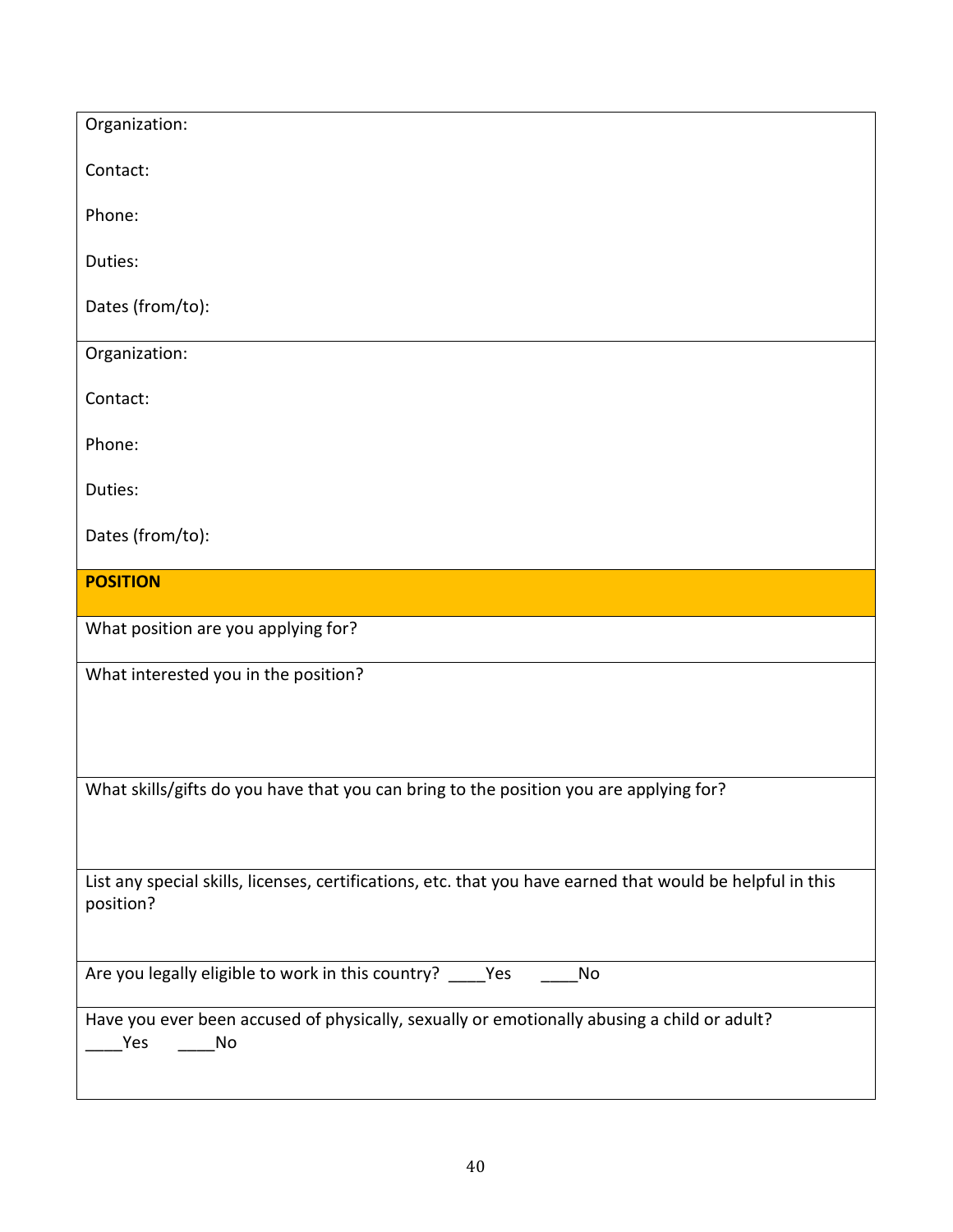| <b>REFERENCES</b>                                         |                                      |  |                                                   |
|-----------------------------------------------------------|--------------------------------------|--|---------------------------------------------------|
| 1.                                                        | Personal Reference                   |  | <b>Professional Reference</b>                     |
| Name:                                                     |                                      |  | E-mail:                                           |
| Address:                                                  |                                      |  | Phone:                                            |
| City, State Zip:                                          |                                      |  | Relationship to you:                              |
|                                                           | How long have you known this person? |  | May we contact this individual as a<br>reference? |
| 2.                                                        | Personal Reference                   |  | <b>Professional Reference</b>                     |
| Name:                                                     |                                      |  | E-mail                                            |
| Address:                                                  |                                      |  | Phone:                                            |
| City, State Zip:                                          |                                      |  | Relationship to you:                              |
|                                                           | How long have you known this person? |  | May we contact this individual as a<br>reference? |
| <b>Professional Reference</b><br>Personal Reference<br>3. |                                      |  |                                                   |
| Name:                                                     |                                      |  | E-mail:                                           |
| Address:                                                  |                                      |  | Phone:                                            |
| City, State Zip:                                          |                                      |  | Relationship to you:                              |
|                                                           | How long have you known this person? |  | May we contact this individual as a<br>reference? |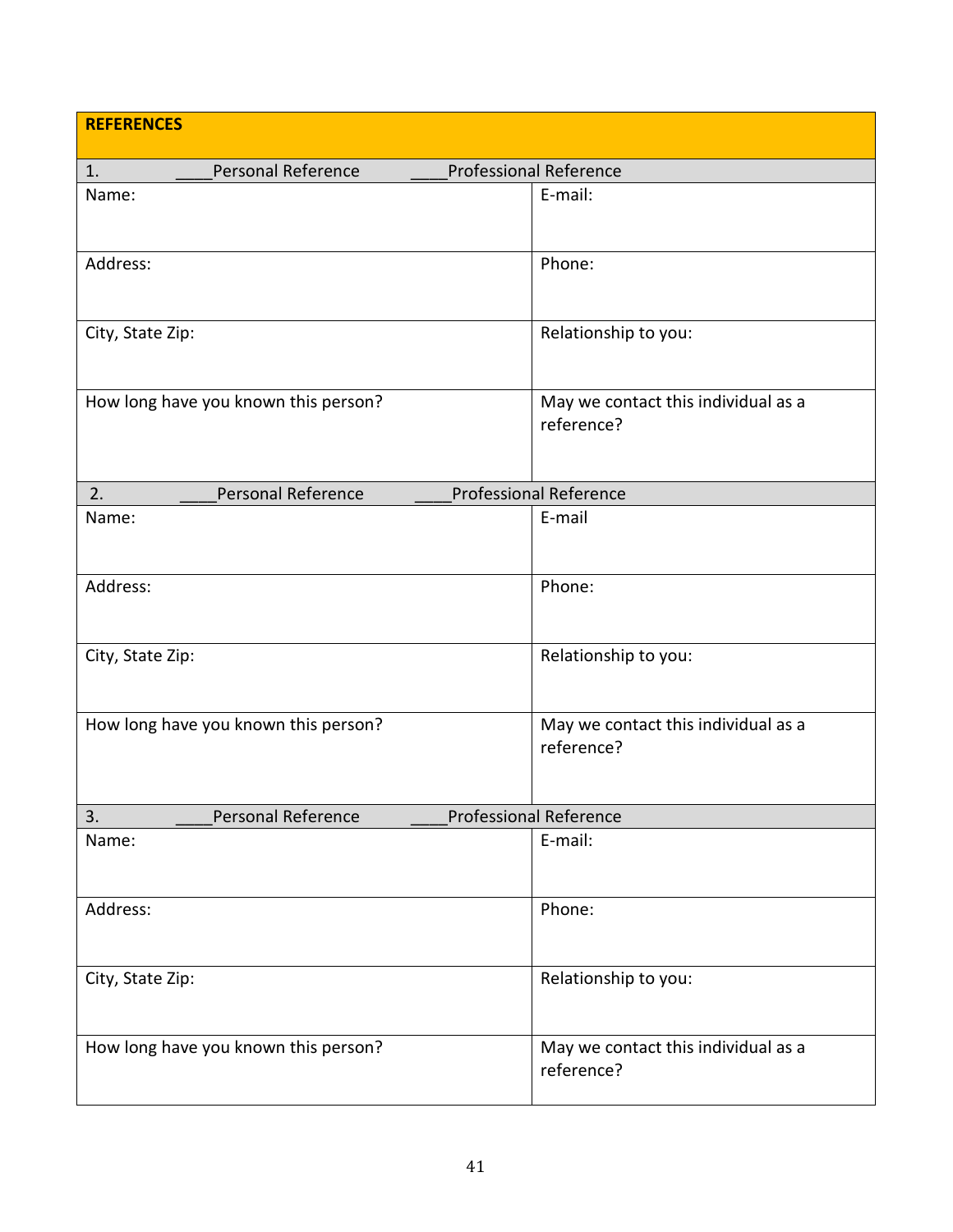#### **ACKNOWLEDGEMENT OF POLICY FOR THE PROTECTION OF CHILDREN, YOUTH AND VULNERABLE ADULTS**

Read and initial each item to signify your agreement to comply with the statement:

\_\_\_\_ I agree to do my best to prevent abuse and neglect among children, youth, and vulnerable adults involved in church/organization activities and services.

\_\_\_\_ I agree not to physically, sexually or emotionally abuse or neglect a child, youth, or a vulnerable adult.

\_\_\_\_ I agree to comply with the Policy for the Protection of Children, Youth and Vulnerable Adults.

In the event that I observe any inappropriate behaviors or possible policy violations with children, youth, or vulnerable adults, I agree to immediately report my observations.

\_\_\_\_ I acknowledge my obligation and responsibility to protect children, youth, and vulnerable adults and agree to report known or suspected abuse of children, youth, or vulnerable adults to appropriate church leaders and state authorities in accordance with the Policy for the Protection of Children, Youth and Vulnerable Adults.

I understand that the church will not tolerate abuse of children, youth, or vulnerable adults and I agree to comply in spirit and in action with this position.

#### **RELEASE & SIGNATURE**

To the best of my knowledge, the information contained in this application is complete and accurate. I understand that providing false information is grounds for not hiring me or choosing me for a volunteer position, or for my discharge if I have already been hired or chosen.

I authorize any person or organization, whether or not identified in this application, to provide any information concerning my previous employment, education, credit history, driving record, criminal conviction record, sexual offender registry or other qualifications for my employment or volunteering. I also authorize **Exercise 2 Exercise 2** [church or organization] to request and receive such information.

If hired or chosen, I agree to be bound by example and the set of policies of properties of  $\lceil$  [church's or organization's] policies and procedures, including but not limited to the Policy for the Protection of Children, Youth and Vulnerable Adults. I understand that these may be changed, withdrawn, added to or interpreted at any time at the **EXCO REGO**  $\qquad \qquad \qquad$  [church's or organization's] sole discretion and without prior notice to me.

I also understand that my employment or volunteering may be terminated, or any offer or acceptance of employment or volunteering withdrawn, at any time, with or without cause, and with or without prior notice at the option of  $\Box$  [church or organization] or myself.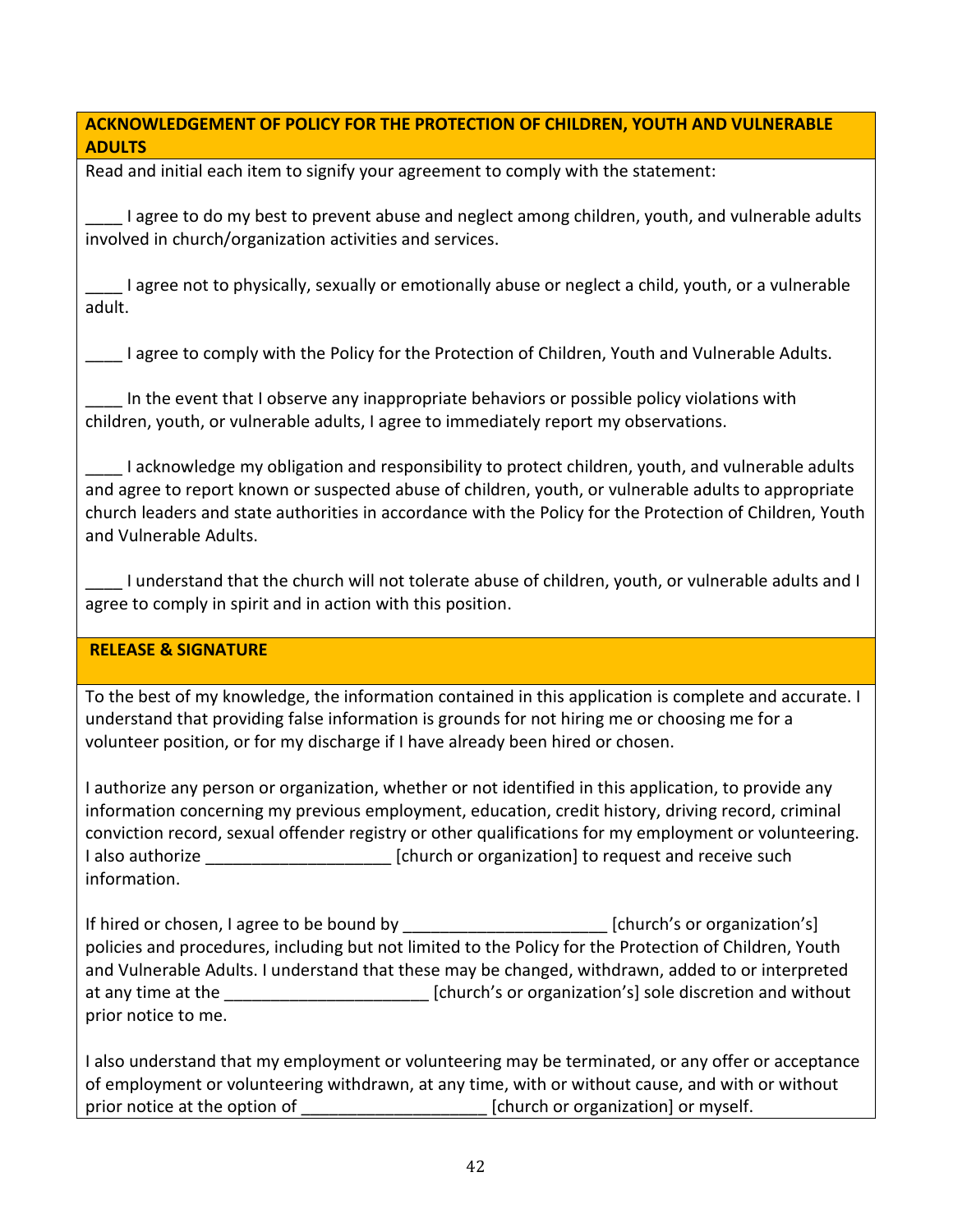| Nothing contained in this application or in any pre-employment or pre-volunteering communication is |            |  |  |
|-----------------------------------------------------------------------------------------------------|------------|--|--|
| intended to or creates a contract between myself and                                                | [church or |  |  |
| organization] for either employment, volunteering, or the providing of any benefit.                 |            |  |  |
|                                                                                                     |            |  |  |

Signature: *Date:*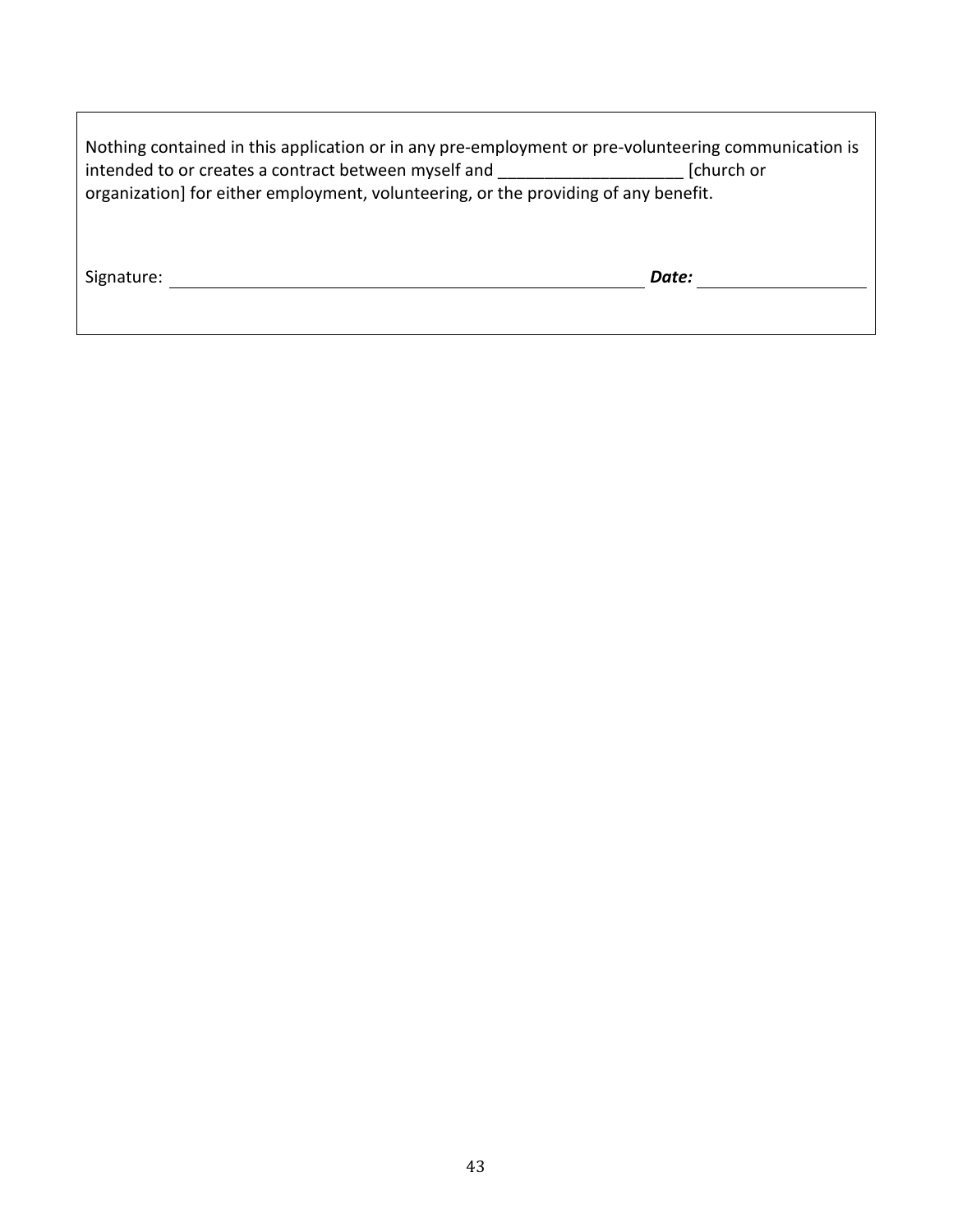## **Appendix H: SAMPLE EMPLOYMENT REFERENCE CHECK**

| <b>Position Applied For:</b> The Contract of the Contract of the Contract of the Contract of the Contract of the Contract of the Contract of the Contract of the Contract of the Contract of the Contract of the Contract of the Co |            |
|-------------------------------------------------------------------------------------------------------------------------------------------------------------------------------------------------------------------------------------|------------|
| Name and Title of Reference:                                                                                                                                                                                                        |            |
|                                                                                                                                                                                                                                     | Contact #: |
|                                                                                                                                                                                                                                     |            |

Identify yourself and explain that the applicant has provided their name as a reference. Describe the type of job the person has applied for and highlight the population they will be working with i.e. children, vulnerable adults, etc.

In what capacity do you know (name)? For how long?

What was (name's) position?

What were (name's) specific job responsibilities?

Why did (name) leave the position?

Describe your level of satisfaction with (name's) job performance?

Did (name) get along well with co-workers and supervisors?

What are (name's) strengths and weaknesses?

How did (name) handle conflict? Pressure? Stress?

Were there any issues that impacted (name's) job performance?

If the opportunity arose, would you rehire (name)?

Would you trust (name) to care for a child or person who was vulnerable?

Is there anything about (name) that I haven't asked that you would like to share with me?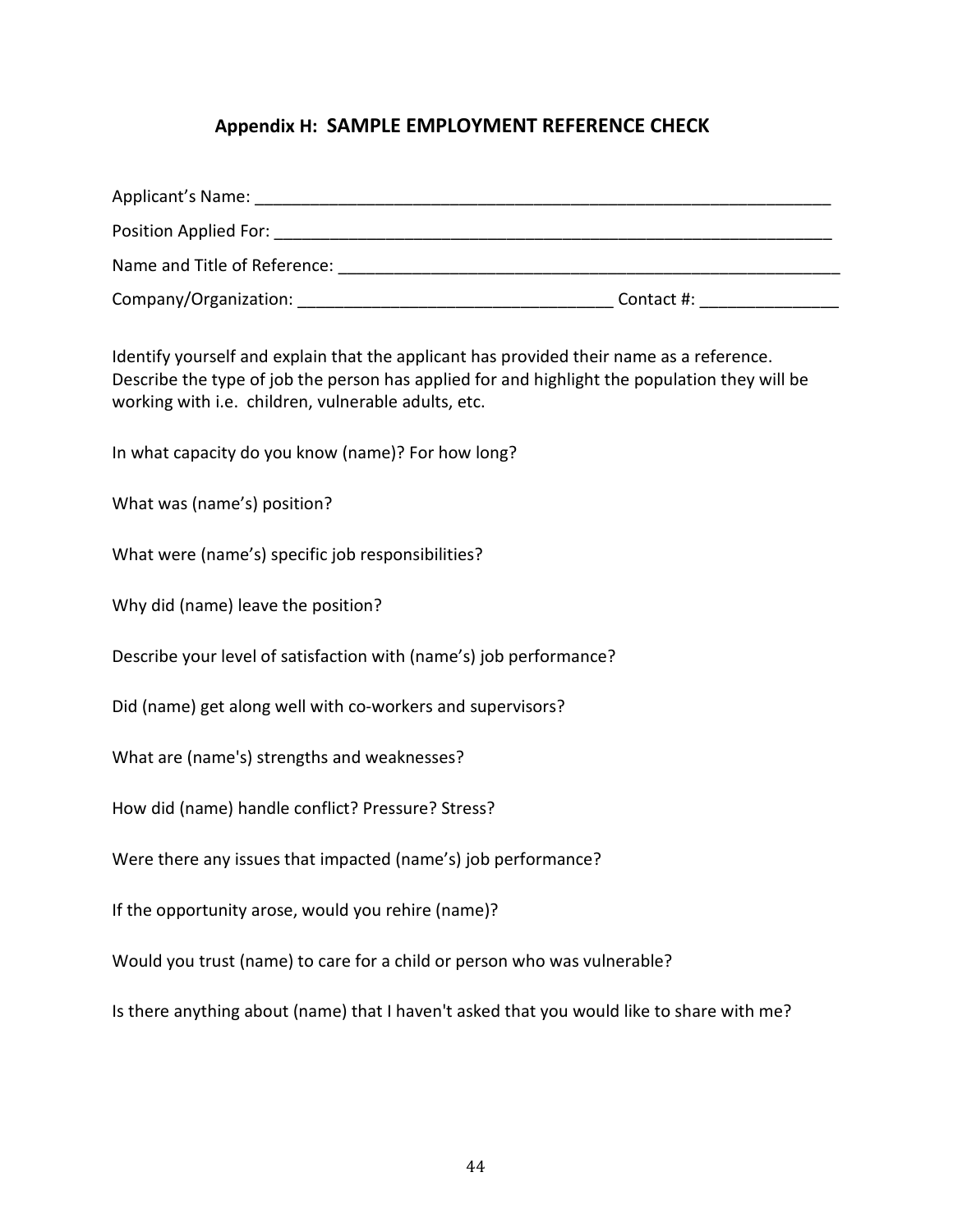# **Appendix I: VOLUNTEER REFERENCE CHECK SUGGESTED QUESTIONS**

- In what capacity do you know this person?
- How long have you known the person?
- What was the nature of the person's responsibilities?
- Describe the nature of the volunteer work and ask about the person's ability to do the work.
- Describe the population the person will be working with, i.e. children or vulnerable adults, and ask if they have observed the person interacting with that population.
- Do you know of any reasons why this person should not work with children, youth, or vulnerable adults?
- If the person will be driving as part of their volunteer responsibilities, ask about their driving abilities. Have you ever ridden in a car while this person was driving? Did you have any concerns as a passenger?
- Describe the person's character and reliability?
- How does this person handle conflict? Stress?
- How does this person respond to direction and supervision?
- Is there anything else I should know about this person?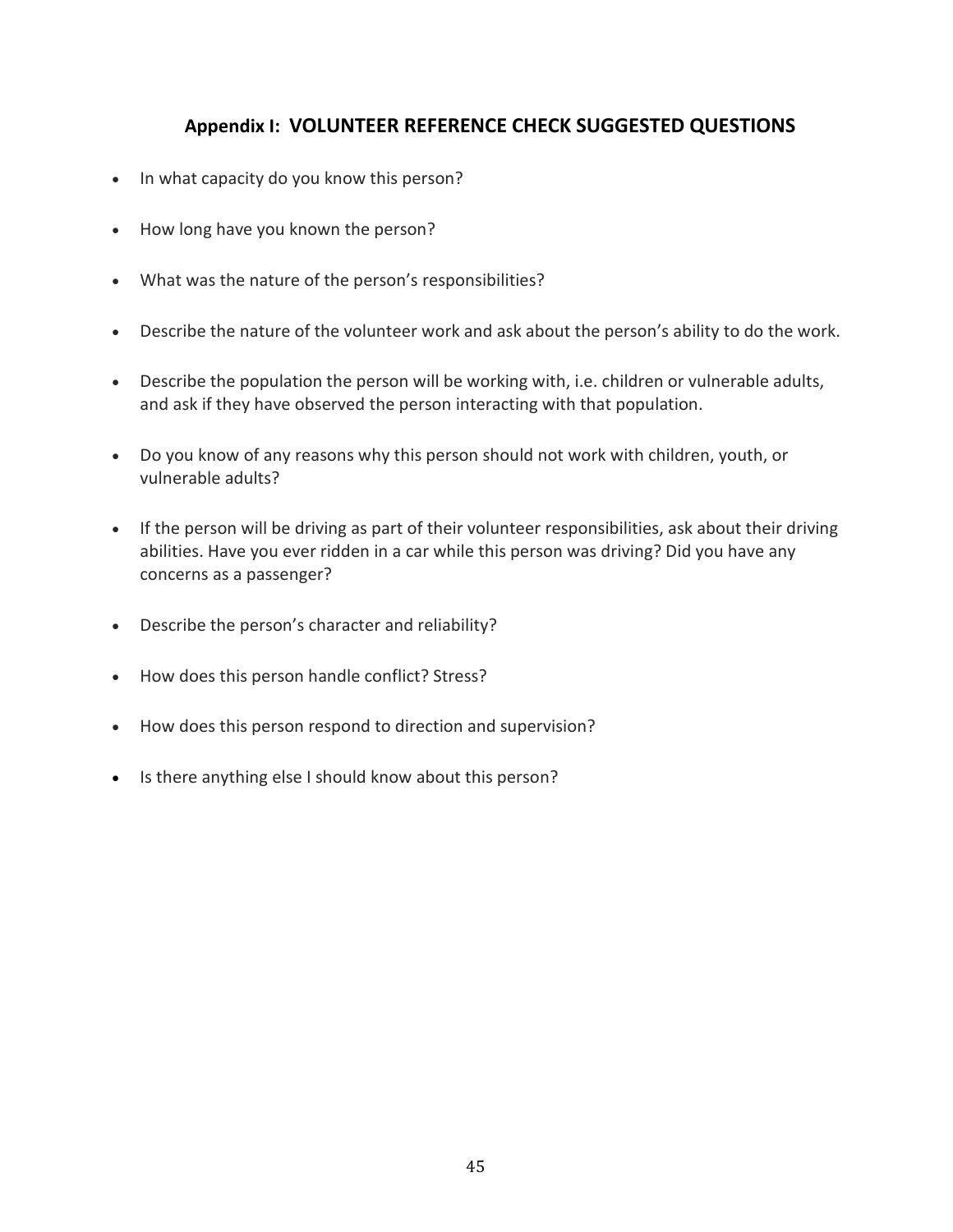# **Appendix J: Background Screening Consent and Release**

Applicant should complete all relevant information and sign and date this form.

| $\mathsf{l}$ , and the set of $\mathsf{r}$                                                                                    | ____________, hereby authorize _____________________________ and/or its agents to |  |
|-------------------------------------------------------------------------------------------------------------------------------|-----------------------------------------------------------------------------------|--|
| make an independent investigation of my background that may include: references, character, past employment,                  |                                                                                   |  |
| education, credit history (if applicable for position), adult criminal or police records, and motor vehicle records including |                                                                                   |  |
| those maintained by both public and private organizations and all public records for the purpose of confirming the            |                                                                                   |  |
| information contained on my Application and/or obtaining other information which may be material to my qualifications         |                                                                                   |  |
| for service now and, if applicable, during the tenure of my employment or service with the Diocese of Southern Virginia.      |                                                                                   |  |
|                                                                                                                               |                                                                                   |  |
|                                                                                                                               |                                                                                   |  |
| pursuant to this authorization, from any and all liabilities, claims or law suits in regards to the information obtained from |                                                                                   |  |
| any and all of the above referenced sources used. The following is my true and complete legal name and all information        |                                                                                   |  |
| is true and correct to the best of my knowledge:                                                                              |                                                                                   |  |
|                                                                                                                               |                                                                                   |  |
|                                                                                                                               |                                                                                   |  |
|                                                                                                                               |                                                                                   |  |
|                                                                                                                               |                                                                                   |  |
|                                                                                                                               |                                                                                   |  |
|                                                                                                                               |                                                                                   |  |
|                                                                                                                               |                                                                                   |  |
|                                                                                                                               |                                                                                   |  |
|                                                                                                                               |                                                                                   |  |
|                                                                                                                               |                                                                                   |  |
|                                                                                                                               |                                                                                   |  |
|                                                                                                                               |                                                                                   |  |
|                                                                                                                               |                                                                                   |  |
|                                                                                                                               |                                                                                   |  |
|                                                                                                                               |                                                                                   |  |
|                                                                                                                               |                                                                                   |  |
|                                                                                                                               |                                                                                   |  |
|                                                                                                                               |                                                                                   |  |
|                                                                                                                               |                                                                                   |  |
|                                                                                                                               |                                                                                   |  |
|                                                                                                                               |                                                                                   |  |
|                                                                                                                               |                                                                                   |  |
| Please list all states and counties of residence since turning age 18:                                                        |                                                                                   |  |
|                                                                                                                               |                                                                                   |  |
|                                                                                                                               |                                                                                   |  |
|                                                                                                                               |                                                                                   |  |
|                                                                                                                               |                                                                                   |  |
|                                                                                                                               |                                                                                   |  |
| (Please circle any of the following states in which you have lived: CA, CO, DE, LA, MA, SD, VT, WV, WY)                       |                                                                                   |  |
|                                                                                                                               |                                                                                   |  |
|                                                                                                                               |                                                                                   |  |
|                                                                                                                               |                                                                                   |  |
|                                                                                                                               |                                                                                   |  |
| Signature of Applicant / Date                                                                                                 |                                                                                   |  |
|                                                                                                                               |                                                                                   |  |

\*NOTE: The above information is required for identification purposes only, and is in no manner used as qualifications for employment, internship, or service as a volunteer.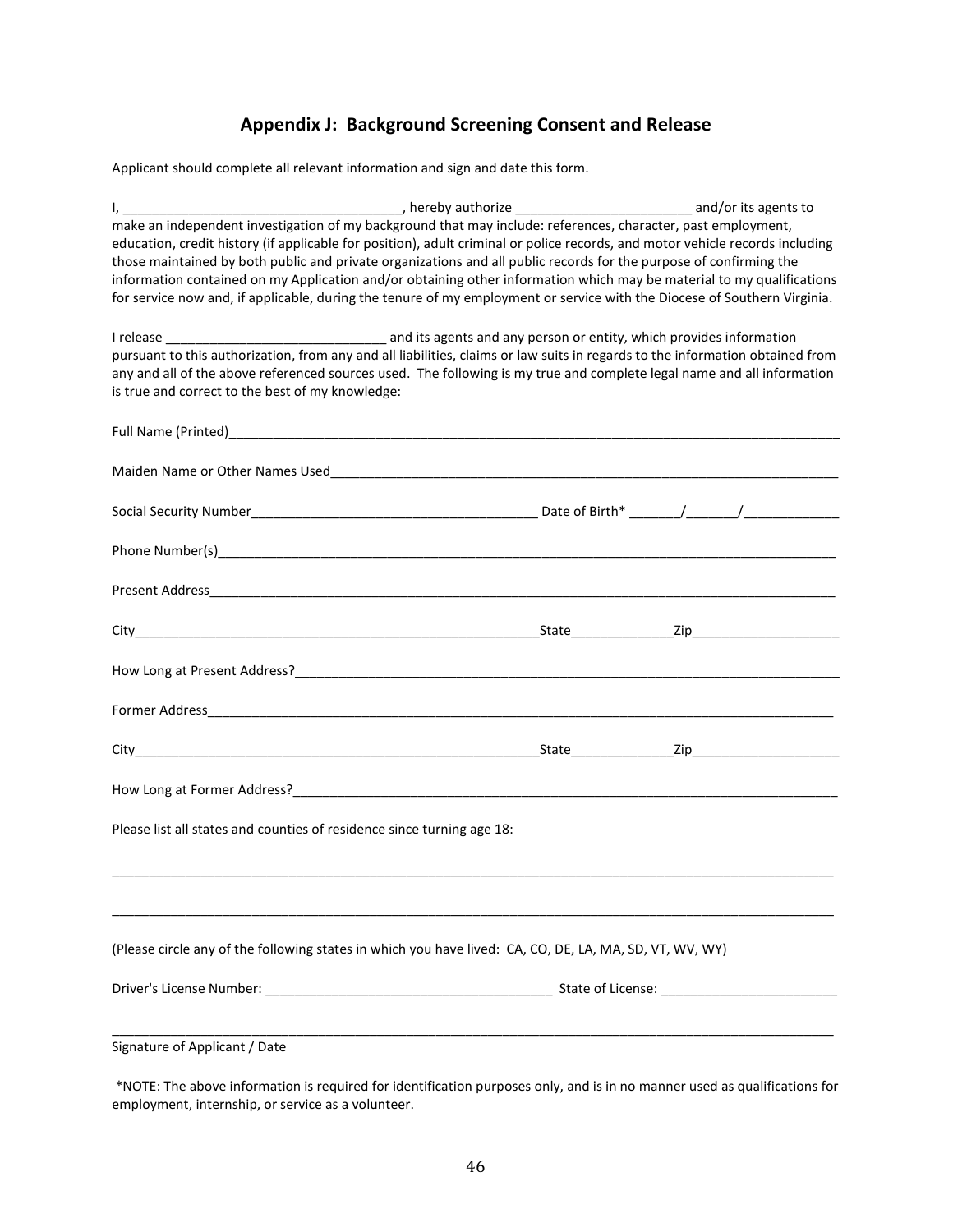## **Appendix K: Sample Media Release Form**

*Opt In: For children under age 18, please complete the section below.*

I, \_\_\_\_\_\_\_\_\_\_\_\_\_\_\_\_\_\_\_\_\_\_\_\_\_\_\_\_\_\_\_\_\_\_\_, Parent/Guardian of (you may list multiple names)

 $\mathcal{L}_\text{max}$  , which is a set of the set of the set of the set of the set of the set of the set of the set of

 $\frac{1}{2}$ 

Grant permission for [CHURCH NAME] to take photos/video of my child(ren) during church events and to use these images in church publications, website and social media. I understand that photos and videos will NEVER be accompanied by captions or tags that include names or any other identifying information.

| Signature: | Printed name: |  |
|------------|---------------|--|
|            |               |  |

Date: \_\_\_\_\_\_\_\_\_\_\_\_\_\_\_\_\_\_\_\_\_\_\_\_\_\_\_\_\_\_\_\_

*Opt Out: We respect the fact that you may wish to NOT have photos or video of yourself, or your children under age 18, used for church purposes. If this is the case, please complete this Media Opt Out section below.*

I do not wish my photograph, or those which include members of my family who are listed below, to be used by [CHURCH NAME] for church purposes, including but not limited to: still photography, video, electronic and print publications and websites.

Please list all household members included in this opt out:

| Signature: |  |  |  |
|------------|--|--|--|
|            |  |  |  |

Signature: \_\_\_\_\_\_\_\_\_\_\_\_\_\_\_\_\_\_\_\_\_\_\_\_\_\_\_\_ Printed name: \_\_\_\_\_\_\_\_\_\_\_\_\_\_\_\_\_\_\_\_\_\_\_\_\_\_\_

Date: \_\_\_\_\_\_\_\_\_\_\_\_\_\_\_\_\_\_\_\_\_\_\_\_\_\_\_\_\_\_\_\_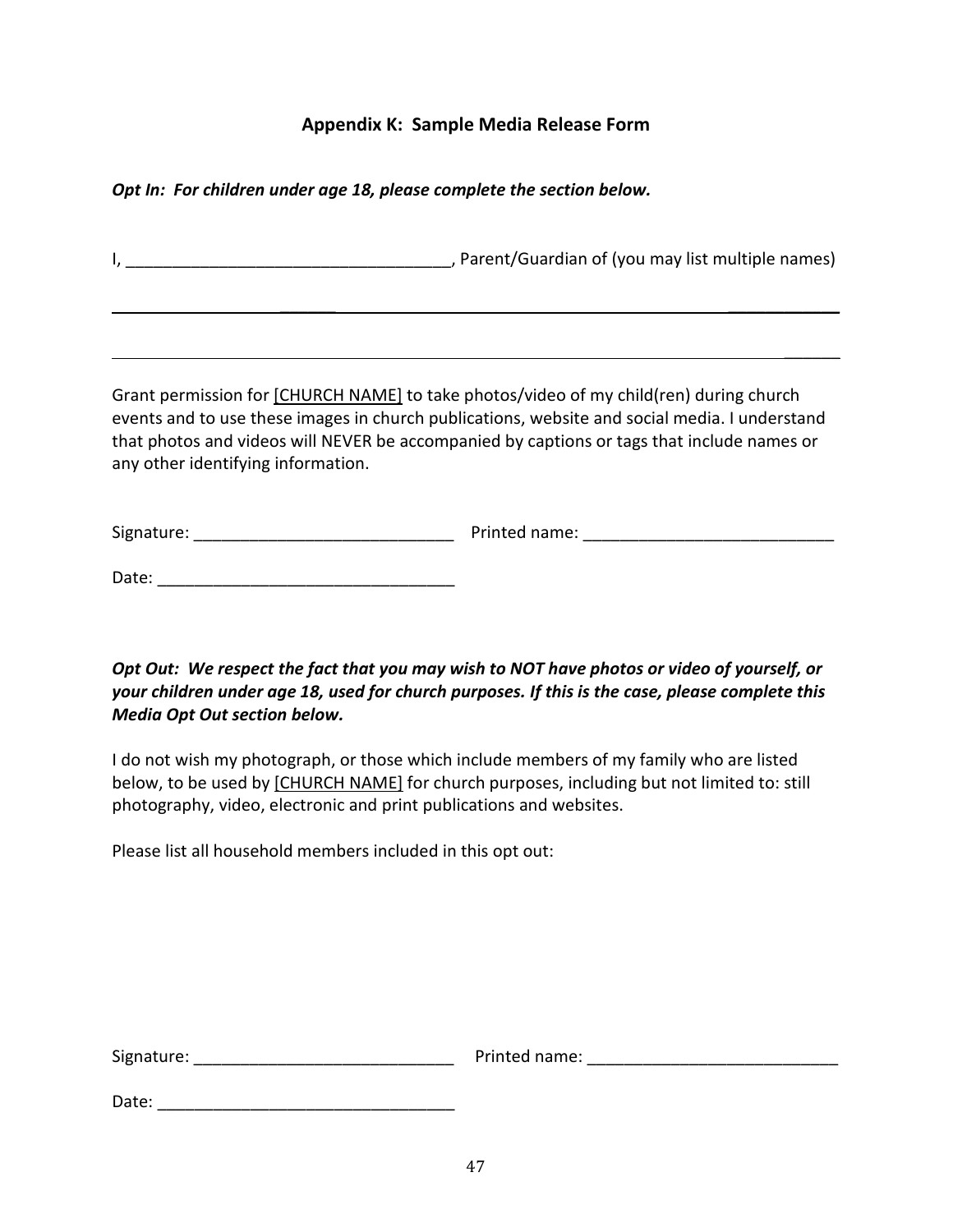#### **Appendix L: PERMISSION SLIP TEMPLATE**

|                |                        |            | give permission for |
|----------------|------------------------|------------|---------------------|
|                | (Parent/Guardian)      |            |                     |
| my child       |                        |            | to attend and       |
|                | (Name of Minor)        |            |                     |
| participate in |                        |            | that is taking      |
|                | (Description of Event) |            |                     |
| place on       | at                     |            |                     |
|                | (Date)                 | (Location) |                     |

In case of illness or accident, I give permission to have my child evaluated and treated by available medical personnel. I understand a reasonable attempt will be made to notify me in such an event. I also understand that no obligation or responsibility in regard to rendering treatment or medication is assumed or undertaken as a consequence of this activity; notwithstanding, the adults in charge have permission to authorize any medical care, which in their judgment, they deem necessary and to sign any medical forms necessary on my child's behalf. I do hereby release

(Church Name)

and all persons connected therewith from any liability, claim and expense related to any such condition, circumstance or treatment.

\_\_\_\_\_\_\_\_\_\_\_\_\_\_\_\_\_\_\_\_\_\_\_\_\_\_\_\_\_\_\_\_\_\_\_\_\_\_\_\_\_\_\_\_\_\_\_\_\_\_\_\_\_\_\_\_\_\_\_\_\_\_\_\_\_\_\_\_\_\_\_\_\_\_\_\_,

| Printed Name of Parent/Guardian: |
|----------------------------------|
|----------------------------------|

| Signature of Parent/Guardian: | Date: |  |
|-------------------------------|-------|--|
|                               |       |  |

Phone # (s) where I can be reached: \_\_\_\_\_\_\_\_\_\_\_\_\_\_\_\_\_\_\_\_\_\_\_\_\_\_\_\_\_\_\_\_\_\_\_\_\_\_\_\_\_\_\_\_\_\_\_\_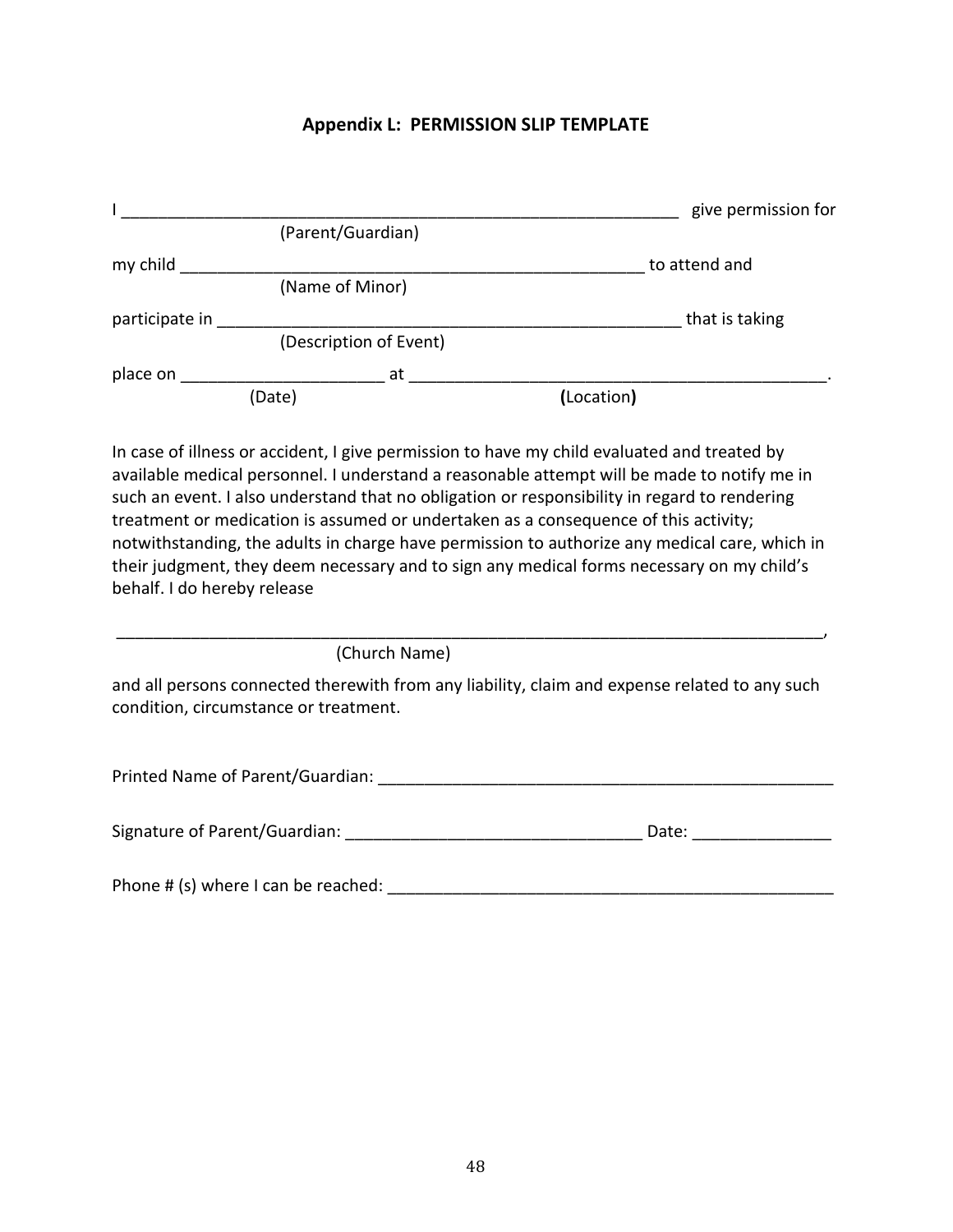# **Appendix M: Diocese of Southern Virginia Driver Information Form**

| Vehicle Information: (list any personal vehicles you will be driving)                                  |  |  |  |
|--------------------------------------------------------------------------------------------------------|--|--|--|
|                                                                                                        |  |  |  |
| <b>Example 2018</b> License Plate # & State:<br>Year:                                                  |  |  |  |
| Is your vehicle in good repair and equipped with safety restraints? _______________________________    |  |  |  |
|                                                                                                        |  |  |  |
| Have you received any traffic violations within the last five years? _______________________________   |  |  |  |
| If yes, provide details of the violation as well as the resolution of the violation.                   |  |  |  |
|                                                                                                        |  |  |  |
| I agree to abide by the following: (Initial each line)                                                 |  |  |  |
| Passengers will be in safety restraints while the vehicle is running                                   |  |  |  |
| - All traffic regulations will be obeyed, including speed limits                                       |  |  |  |
| I will not transport others while under the influence of alcohol or other drugs                        |  |  |  |
| I will not transport others if I am impaired in any way                                                |  |  |  |
| Attach a copy of: Driver's license, auto insurance card for proof of insurance, & vehicle registration |  |  |  |
| Driver's Signature                                                                                     |  |  |  |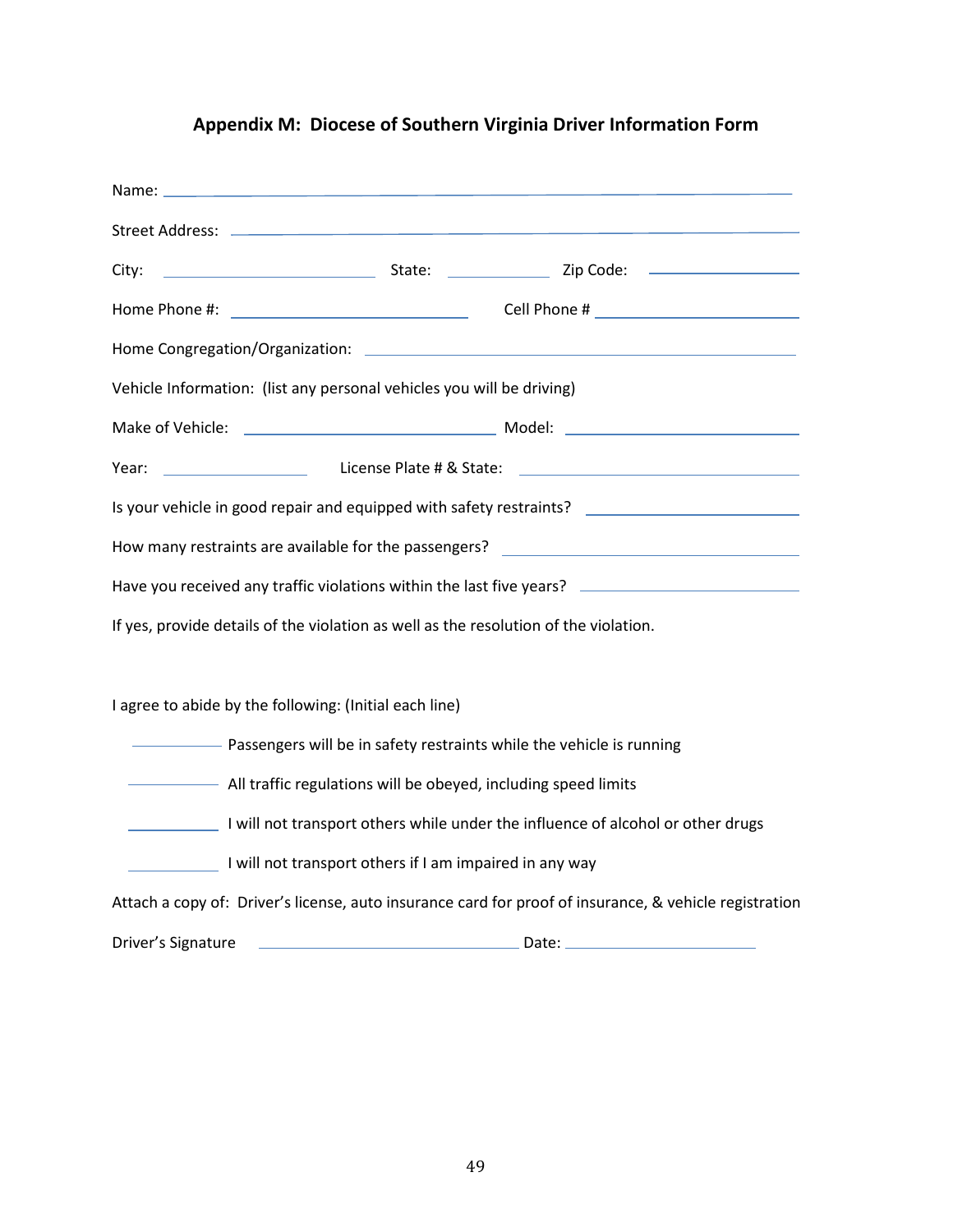# **Appendix N: MEDICATION RECORD FORM**

**Event: \_\_\_\_\_\_\_\_\_\_\_\_\_\_\_\_\_\_\_\_\_\_\_\_\_\_\_\_\_\_\_\_\_\_**

| <b>Person Receiving</b><br><b>Medication</b> | <b>Medication</b><br><b>Description</b> | <b>Dosage Given</b> | <b>Date</b><br><b>Medication</b><br><b>Given</b> | <b>Time</b><br><b>Medication</b><br>Given | <b>Name of Person</b><br>Administering<br><b>Medication</b> |
|----------------------------------------------|-----------------------------------------|---------------------|--------------------------------------------------|-------------------------------------------|-------------------------------------------------------------|
|                                              |                                         |                     |                                                  |                                           |                                                             |
|                                              |                                         |                     |                                                  |                                           |                                                             |
|                                              |                                         |                     |                                                  |                                           |                                                             |
|                                              |                                         |                     |                                                  |                                           |                                                             |
|                                              |                                         |                     |                                                  |                                           |                                                             |
|                                              |                                         |                     |                                                  |                                           |                                                             |
|                                              |                                         |                     |                                                  |                                           |                                                             |
|                                              |                                         |                     |                                                  |                                           |                                                             |
|                                              |                                         |                     |                                                  |                                           |                                                             |
|                                              |                                         |                     |                                                  |                                           |                                                             |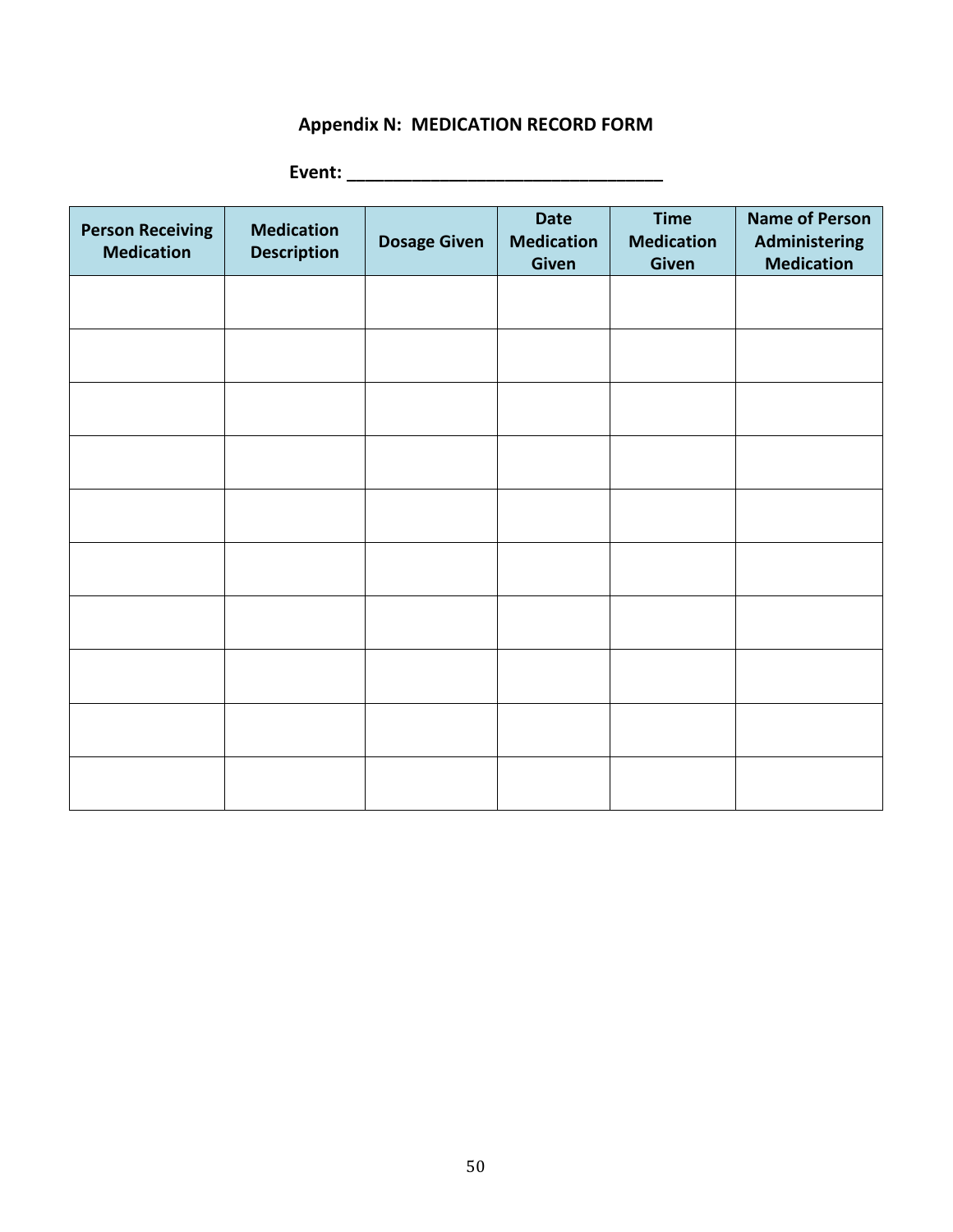# **Appendix O: ACCIDENT/INCIDENT REPORT**

| Date of Accident/Incident:                        | Time of Accident/Incident: _ |
|---------------------------------------------------|------------------------------|
| Name of individual involved in Accident/Incident: |                              |
| Location where Accident/Incident occurred:        |                              |

**Describe the Accident/Incident (attach additional sheets as needed):** 

**Describe the nature of the injury and any medical/first-aid given:**

| <b>Witnesses:</b> |         |       |  |
|-------------------|---------|-------|--|
| <b>Name</b>       | Phone # | Email |  |
|                   |         |       |  |
|                   |         |       |  |
|                   |         |       |  |

| Who Was Notified that this accident/incident occurred? |                   |                               |      |  |
|--------------------------------------------------------|-------------------|-------------------------------|------|--|
| <b>Name</b>                                            | <b>Title/Role</b> | How was notification provided | Date |  |
|                                                        |                   |                               |      |  |
|                                                        |                   |                               |      |  |
|                                                        |                   |                               |      |  |
|                                                        |                   |                               |      |  |

| Name of Individual completing this report:      |        |  |
|-------------------------------------------------|--------|--|
| Phone #:                                        | Email: |  |
| Signature of Individual completing this report: |        |  |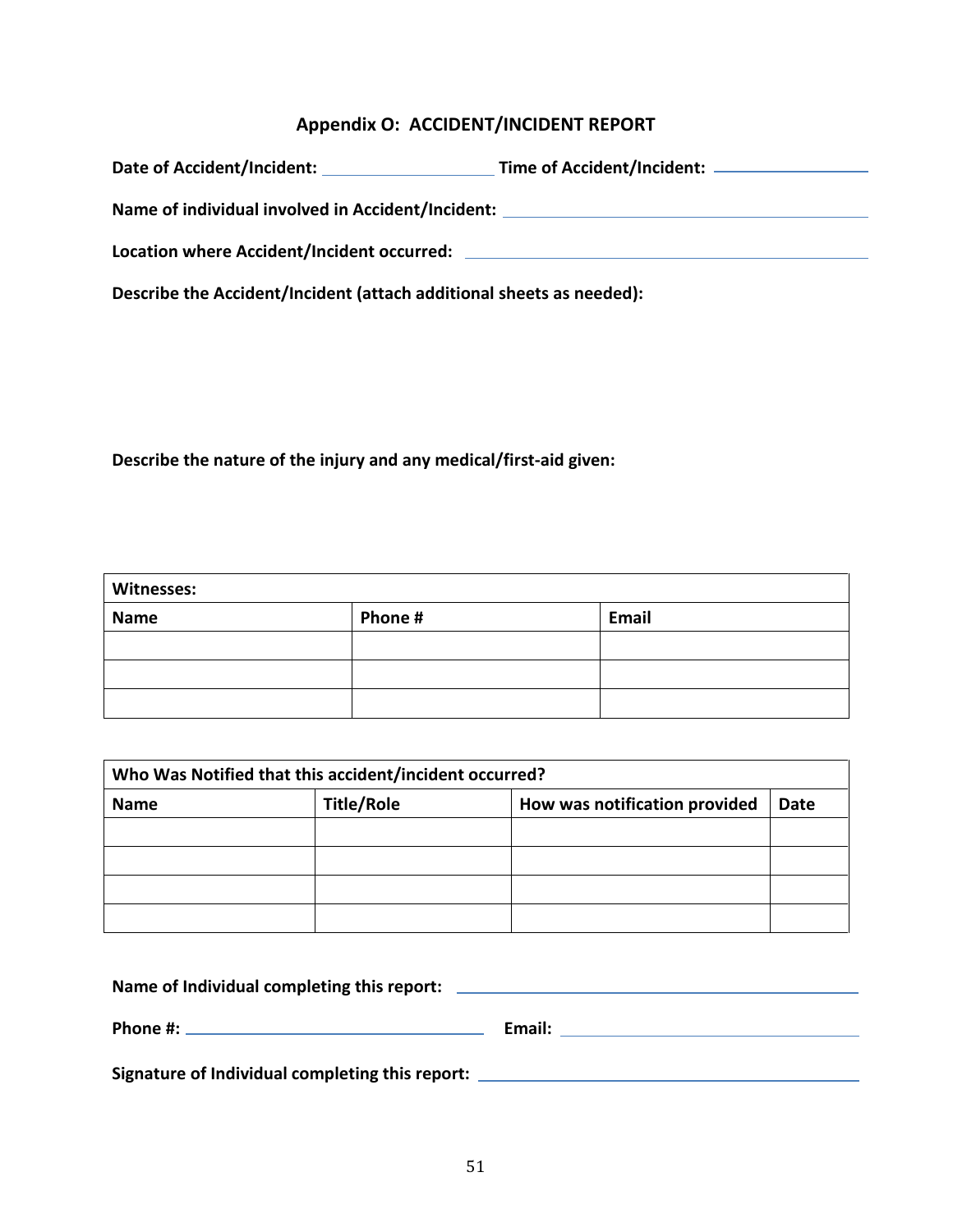## **Appendix P: CONFIDENTIAL NOTICE OF CONCERN**

| <b>Individual of Concern:</b> |                                                      |                   |  |
|-------------------------------|------------------------------------------------------|-------------------|--|
| Date of Incident:             |                                                      | Time of Incident: |  |
|                               | Type of Concern:                                     |                   |  |
|                               | $\lceil$   Inappropriate behavior with a child/youth |                   |  |
|                               | [] Policy violation with a child/youth               |                   |  |
|                               | [] Possible risk of abuse with a child/youth         |                   |  |
|                               | [] Inappropriate behavior with a vulnerable adult    |                   |  |
|                               | [] Policy violation with a vulnerable adult          |                   |  |
|                               | Possible risk of abuse with a vulnerable adult       |                   |  |
| Other Concern:                |                                                      |                   |  |
|                               |                                                      |                   |  |

# **Respond to each question below and attach additional sheets if needed**

\_\_\_\_\_\_\_\_\_\_\_\_\_\_\_\_\_\_\_\_\_\_\_\_\_\_\_\_\_\_\_\_\_\_\_\_\_\_\_\_\_\_\_\_\_\_\_\_\_\_\_\_\_\_\_\_\_\_\_\_\_\_\_\_\_\_\_\_\_\_\_\_\_\_\_\_\_\_

Describe the situation/incident in detail:

Has the individual been of concern previously? If yes, provide details of any previous issues/incidents.

Who witnessed the situation/incident?